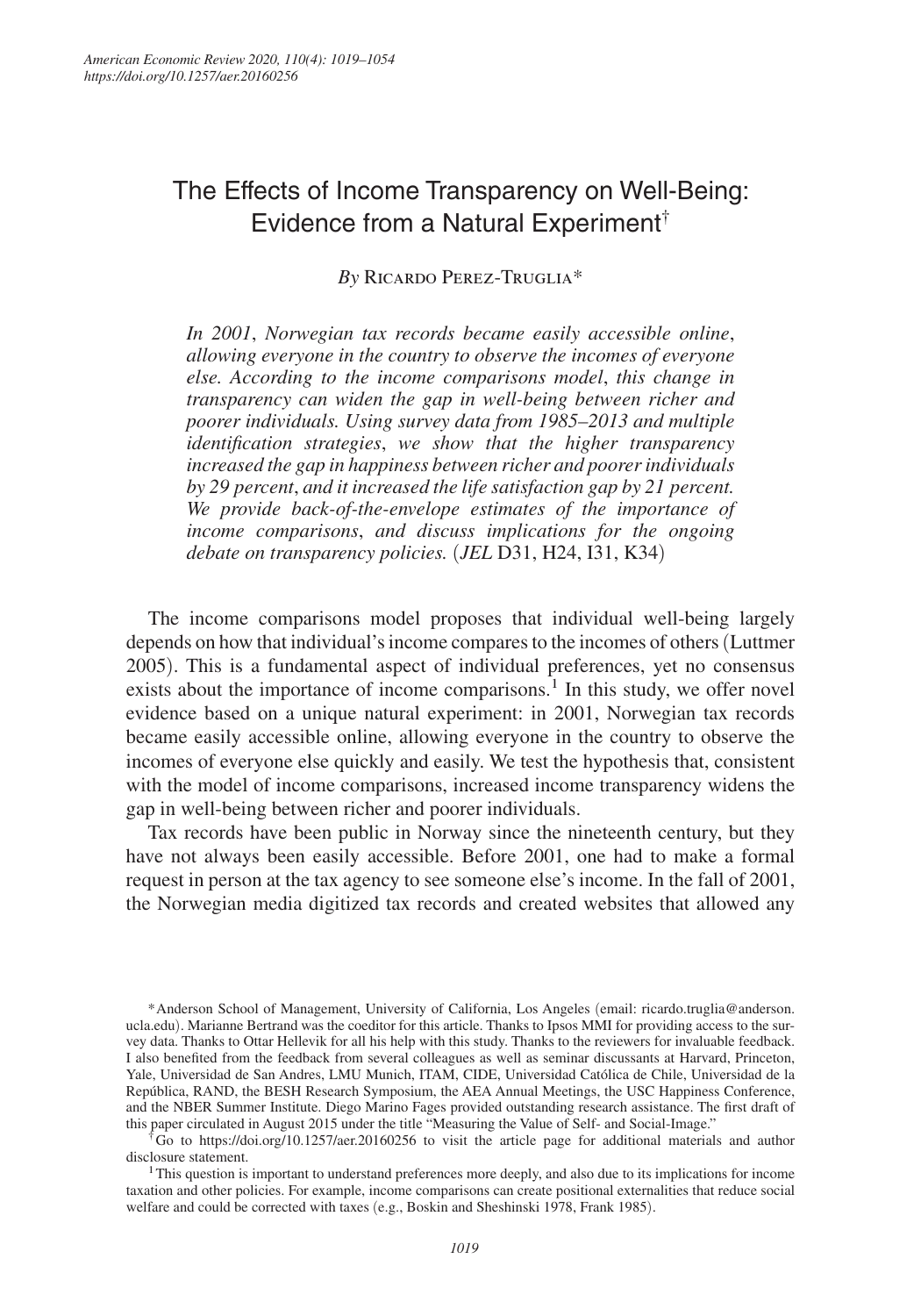individual with internet access to search anyone's tax records. Every Norwegian was one click away from finding out the incomes of everyone else in the country.

We use various data sources to show the massive popularity of these online tax lists. During the busiest week of the year, these websites were more popular than YouTube. We also show that, rather than using the tax lists for legitimate goals (e.g., uncovering corruption or tax evasion), most used the websites to snoop on friends, relatives, and social contacts. For example, users could create leaderboards showing the highest and lowest earners among their Facebook friends or maps showing the incomes of everyone living around a specific location. This behavior became so pervasive that the Norwegian media dubbed it "tax porn."

Because income transparency facilitates income comparisons, it can widen the gap in well-being between richer and poorer individuals. Poorer individuals often lose this game of income comparisons. For example, if they learn that they are poorer than they thought (Cruces, Perez-Truglia, and Tetaz 2013), it can lower their self-esteem. If their social contacts learn how poor they are, it can reduce their social-esteem. In contrast, richer individuals often benefit from this game. Learning that they are richer than they thought can boost their self-esteem. And being looked up by their social contacts can boost their social-esteem.<sup>2</sup>

To test this hypothesis, we measure the effect of the increase in transparency on the gradient between subjective well-being and individual income rank (henceforth referred to as the *happiness-income gradient*). We use survey data from Norway from 1985–2013 that include the two most widely used measures of subjective well-being: happiness and life satisfaction. Despite some limitations of these subjective measures, evidence suggests that they contain useful information about well-being. For example, life satisfaction and happiness have been shown to be significantly correlated with objective measures of well-being and with decision utility (Di Tella, MacCulloch, and Oswald 2003; Benjamin et al. 2012).

Consistent with the hypothesis of income comparisons, we show that the 2001 income transparency change led to a 29 percent increase in the happiness-income gradient ( $p$ -value  $= 0.005$ ) and a 21 percent increase in the life satisfaction-income gradient ( $p$ -value = 0.026).

We use multiple strategies to identify the causal effect of the transparency change of 2001. First, we conduct an event-study analysis and find that the happiness-income gradient stayed constant in the years before the change, increased in 2001, and persisted at the higher level during the subsequent 12 years of higher transparency.

Second, we identify individuals who were most likely to be exposed to the effects of online tax lists, based on observable characteristics that predict internet access. We show that, between 1985 and 2000, the happiness-income gradient remained stable for individuals with low and high internet access. After 2001, the happiness-income gradient remained at the pre-2001 level for individuals with lower internet access but increased substantially and persisted at the higher level for individuals with higher internet access.

<sup>2</sup>Different individuals may react differently to the increased transparency. For example, while some rich individuals may feel happy that their neighbors caught a glimpse of their income, others may feel uneasy about the same situation (e.g., if they do not feel deserving of their high income). In this study, we can only measure which of these different mechanisms dominates on average.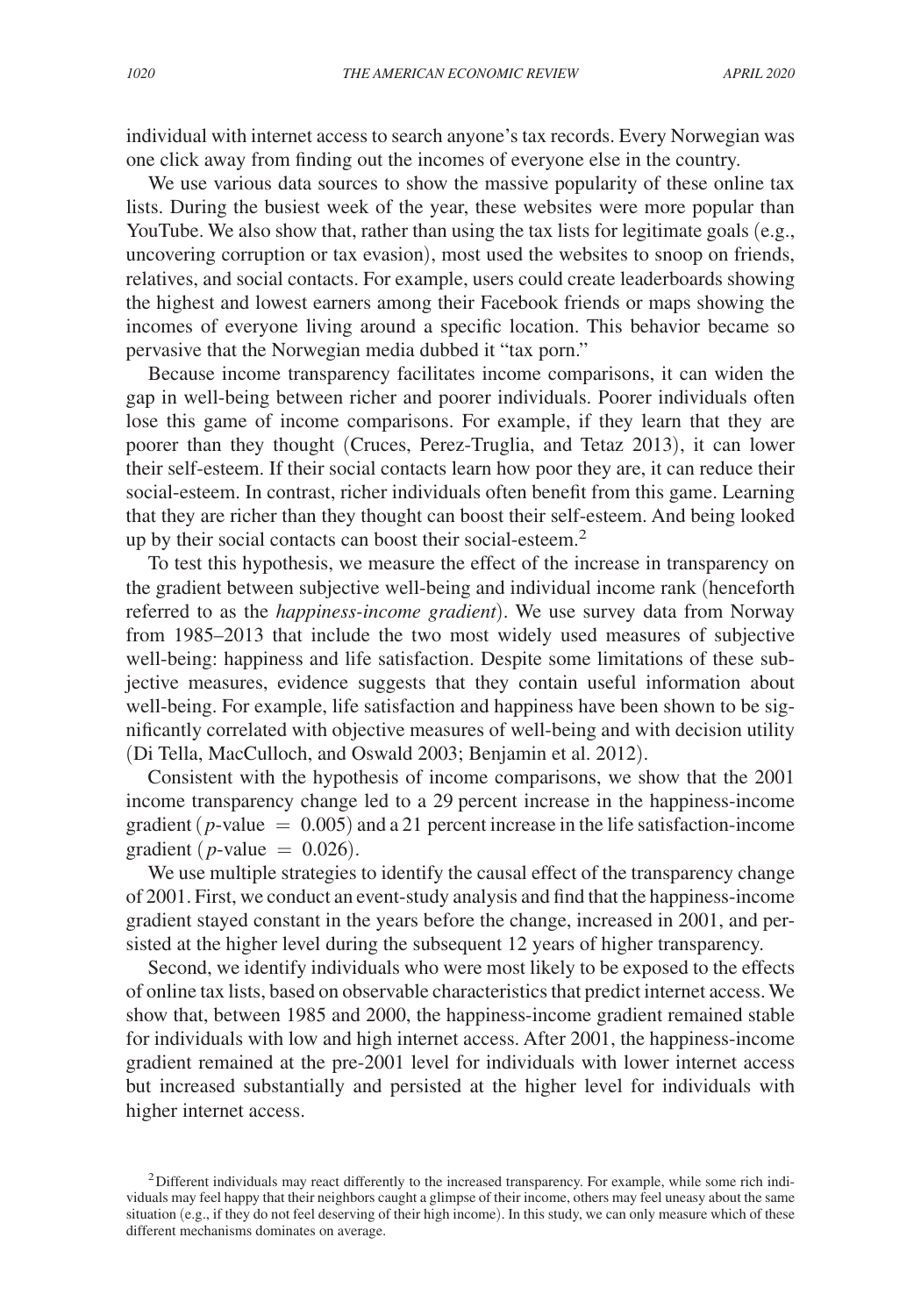Our third identification strategy reproduces the analysis using similar survey data from Germany, a country that was not affected by the Norwegian change in income transparency. Similar results for Germany would indicate that another factor, such as the dot-com bubble, caused the change in the happiness-income gradient in Norway. In sharp contrast to the Norwegian findings, however, the life satisfaction-income gradient did not change around 2001 in Germany. The event-study analysis shows that this gradient remained stable in Germany from 1985 to 2013, both in the population at large and in the subpopulations of individuals with higher and lower internet access.

Anecdotal evidence supports our finding that higher income transparency increased the well-being gap between richer and poorer households. For example, the media reported that the online tax lists led to bullying of kids from poorer households and that adults from poorer households felt that they disappointed themselves and others (Steinsland 2008, Associated Press 2009). Our findings also align with survey data indicating that, relative to richer households, poorer households were more likely to oppose the income transparency policy (Langset 2011).

The effects of income transparency may operate through multiple mechanisms. We provide suggestive evidence for one specific mechanism, self-perceptions. According to this channel, richer individuals may be happier because they learn that they are richer than they thought, and poorer individuals may be unhappier because they learn that they are poorer than they thought. We show that, indeed, transparency increased the gradient between perceived income rank and actual income rank by 8.5 percent ( $p$ -value  $\langle 0.001 \rangle$  and the gradient between the perceived adequacy of one's income and income rank by 4.7 percent ( $p$ -value = 0.083). This evidence cannot prove or rule out the self-perceptions channel, but it does serve as suggestive evidence. Moreover, the perceived rank and income adequacy gradients (8.5 percent and 4.7 percent) are smaller than the changes in the happiness and life satisfaction gradients (29 percent and 21 percent), which suggests the presence of other mediating factors besides self-perceptions.

We use the estimated effects of transparency to quantify the importance of income comparisons. Our back-of-the-envelope calculations suggest that, as a conservative lower bound, income comparisons accounted for 22 percent of the happiness that individuals in Norway derived from their incomes during the period of higher transparency. Moreover, we show that this lower bound is consistent with the effect of relative income on happiness, as reported in related studies.

Our evidence also relates to the ongoing debate on transparency. Technological advances have made it possible for everyone to know potentially everything about everyone else, sparking debates on whether the government should disclose its data, such as tax records. Some arguments that favor or oppose transparency are rooted in philosophical grounds.<sup>3</sup> However, most arguments seem to be based on the potential effects of transparency. In particular, detractors of income transparency argued that the tax lists were used in despicable ways to harm the well-being of poorer

<sup>&</sup>lt;sup>3</sup>For example, some of the supporters of income transparency in Norway see it as a fundamental principle of democracy, while some opponents see it as a violation of privacy rights.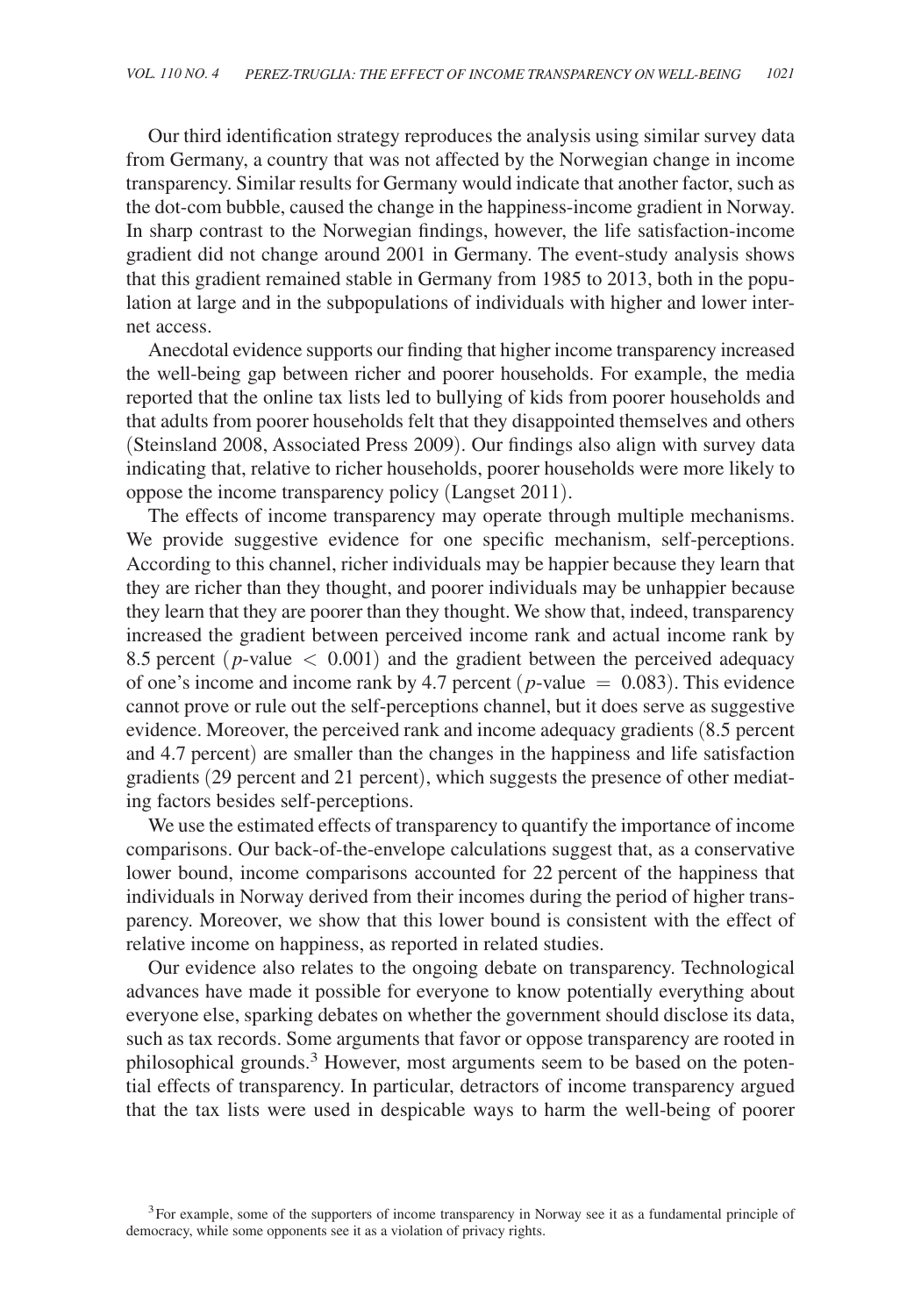individuals.<sup>4</sup> This argument, however, was based on qualitative and anecdotal evidence. This study provides the first quantitative evidence on this matter.

Beyond the Norwegian experience, information disclosure may directly affect well-being in other contexts. In the 2000s, Sweden, Iceland, and Finland had to decide whether to make their tax records as easily accessible as in Norway. Outside of Scandinavia, governments disclose all sorts of sensitive information, such as the salaries of public employees (Card et al. 2012, Mas 2017), individual contributions to political campaigns ( Perez-Truglia and Cruces 2017), and identities of criminals and tax delinquents (Linden and Rockoff 2008, Perez-Truglia and Troiano 2018). Our findings suggest that it is important to measure the well-being effects of disclosing sensitive data and to account for them in the cost-benefit analysis.

This paper relates to various strands of literature. Most important, it relates to a literature on the effect of relative income on well-being. In a seminal contribution, Easterlin (1974) showed evidence that happiness and income are positively correlated across individuals within a country but that average happiness in a country does not seem to rise over time as average income rises. One standard explanation for the paradox is that happiness depends on relative income. Within a given country, richer individuals have higher relative income, so they are happier. However, as every individual in the country becomes richer, the average relative income stays constant, and thus average happiness also remains constant. Consistent with this interpretation, several studies have shown that, holding own income constant, subjective well-being decreases with the mean income of neighbors (Luttmer 2005, Ferrer-i-Carbonell 2005).<sup>5</sup>

However, this evidence is subject to concerns about causal identification. For example, the Balassa–Samuelson model (Balassa 1964, Samuelson 1964) predicts that consumer prices should be higher in areas where nominal incomes are higher. Thus, even in the absence of income comparisons, happiness should be negatively correlated to the average income of neighbors, reflecting a higher cost of living. More generally, the average income in an area could be correlated with other unobservable attributes of the location that also affect well-being, thus generating omitted-variable biases. We contribute to this literature by presenting novel evidence on the effects of relative income on happiness that relies on a new identification approach, based on quasi-experimental variation in income transparency.

This study also relates to Bø, Slemrod, and Thoresen (2015), which measured the effect of the Norwegian disclosure of tax records on tax evasion. Disclosing tax records may deter tax evasion by encouraging others with relevant information about true tax liability to come forward and by threatening evaders with social sanctions (see also Perez-Truglia and Troiano 2018). Bø, Slemrod, and Thoresen (2015) found that the change in income disclosure increased reported income among business owners by 2.7 percent, resulting in a total gain of 0.2 percent in income tax

<sup>4</sup>This was by no means the only negative consequence from income transparency that was debated. For example, some detractors of open disclosure argued that the tax records could be used by criminals to target rich individuals. However, in a letter to the Ministry of Justice, the Norwegian police noted that their investigations ruled this out as a significant source for concern (*Dagens Næringsliv* 2010).

<sup>&</sup>lt;sup>5</sup>There are some conflicting accounts about the evidence. See, for instance, Hagerty and Veenhoven (2003), Stevenson and Wolfers (2008), Easterlin et al. (2010), and Easterlin (2017) on the effect of income growth on happiness, and Senik (2004), Clark, Westergård-Nielsen, and Kristensen (2009), and Deaton and Stone (2013) on the effect of relative income on happiness.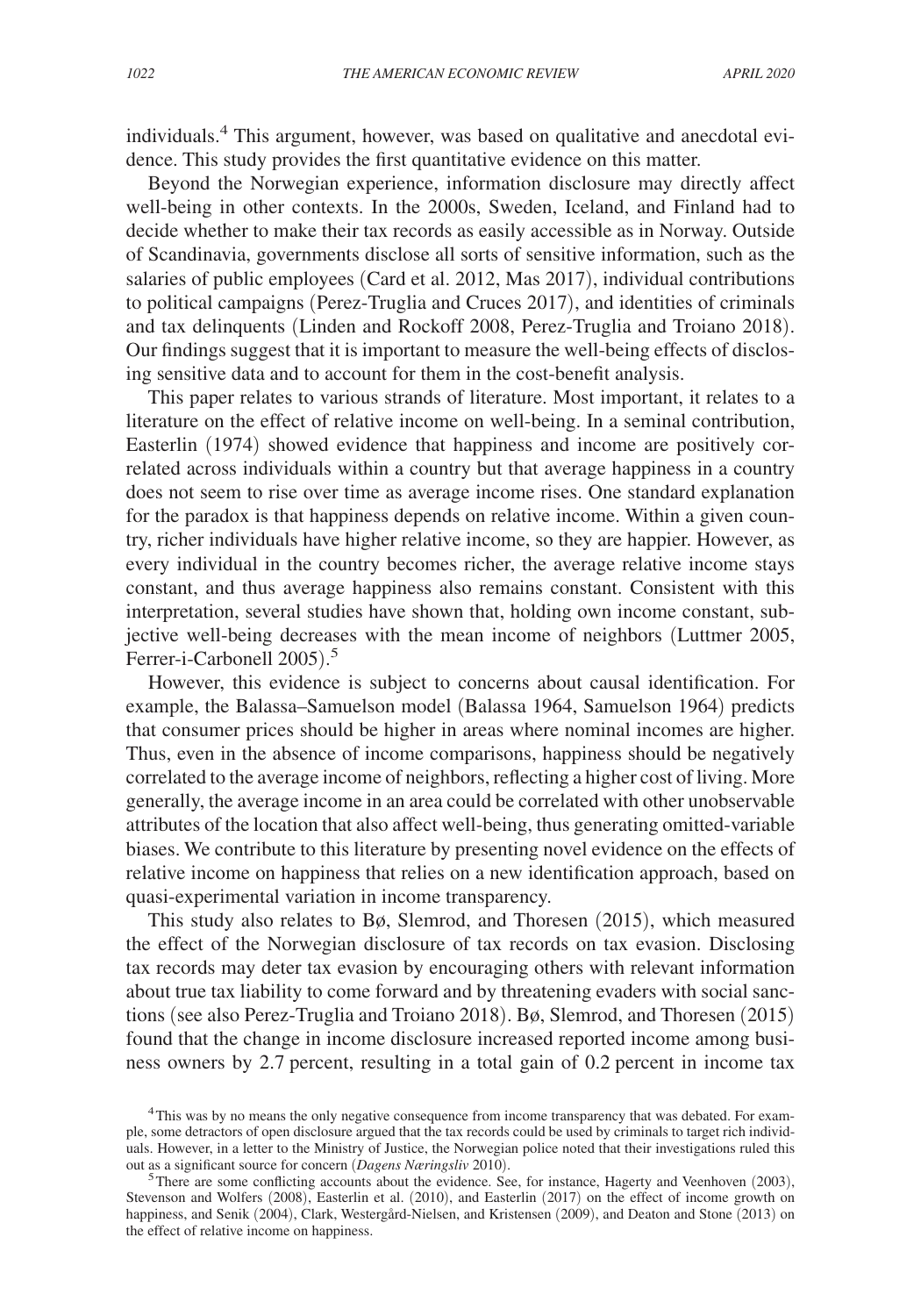revenues. This evidence confirms a benefit of disclosure, as alleged by its supporters. We present evidence on an unintended effect, income comparisons, as alleged by detractors of income transparency.

This work also relates to the study by Card et al. (2012) of the effects of income transparency on job satisfaction. The researchers sent emails to a random sample of university employees with information on how to access a website that listed the wages of all employees working in the same university. In a follow-up survey, they found that for workers with below-median salaries within their unit and position, having access to the website decreased satisfaction with their wages and their jobs. Consistent with this finding, Rege and Solli (2015) shows evidence that the disclosure of tax records in Norway increased the probability of quitting among workers with lower salaries. Their findings suggest that some poor individuals may benefit from income transparency, because they can find out if they are underpaid and look for a better job. On the contrary, our evidence suggests that income transparency increased the well-being of richer individuals at the expense of the well-being of poorer individuals.

Last, this study relates to a literature documenting how individuals misperceive their positions in the income distribution and how providing objective information can correct these misperceptions (Cruces, Perez-Truglia, and Tetaz 2013; Karadja, Mollerstrom, and Seim 2017). These studies are based on artificial contexts in which researchers provide information through a survey. We contribute to this literature by exploiting the variation in information access in a natural, large-scale setting and by showing that correcting these misperceptions may affect well-being.

The rest of the paper proceeds as follows. Section I describes relevant details about the disclosure policy. Section II presents the econometric specification and the survey data. Section III presents the results. The last section concludes.

### **I. Relevant Institutional Details**

# A. *Origin of the Online Tax Lists*

Although tax records have been publicly available in Norway since the middle of the nineteenth century, they were not easily accessible before 2001. Individuals who wanted to learn about someone else's income had to visit the local tax office or city hall during a three-week period and search through a book with records for thousands of taxpayers from the same municipality.<sup>6</sup> In the fall of 2001, a Norwegian newspaper made these tax records searchable online for the first time so that any Norwegian with internet access could view them easily and at any time (see Figure 1 for a screenshot of this website). All major newspapers soon created their own websites, which remained popular in the country for the following decade.<sup>7</sup> These websites listed full names and net incomes (see Figure 2 for a sample search result), and

<sup>&</sup>lt;sup>6</sup>In selected municipalities and only shortly before 2001, some local organizations sold books with information from the local tax rolls. Bø, Slemrod, and Thoresen (2015) exploits variation across these municipalities to identify the effects of transparency. We cannot use this same identification strategy because we lack sufficient data (we would need a survey sample orders of magnitude higher and with a higher frequency).

 $7$ The following are some sample websites: www.skattelister.no, www.nrk.no/skatt, www.tu.no/skattelister, and skatt.na24.no.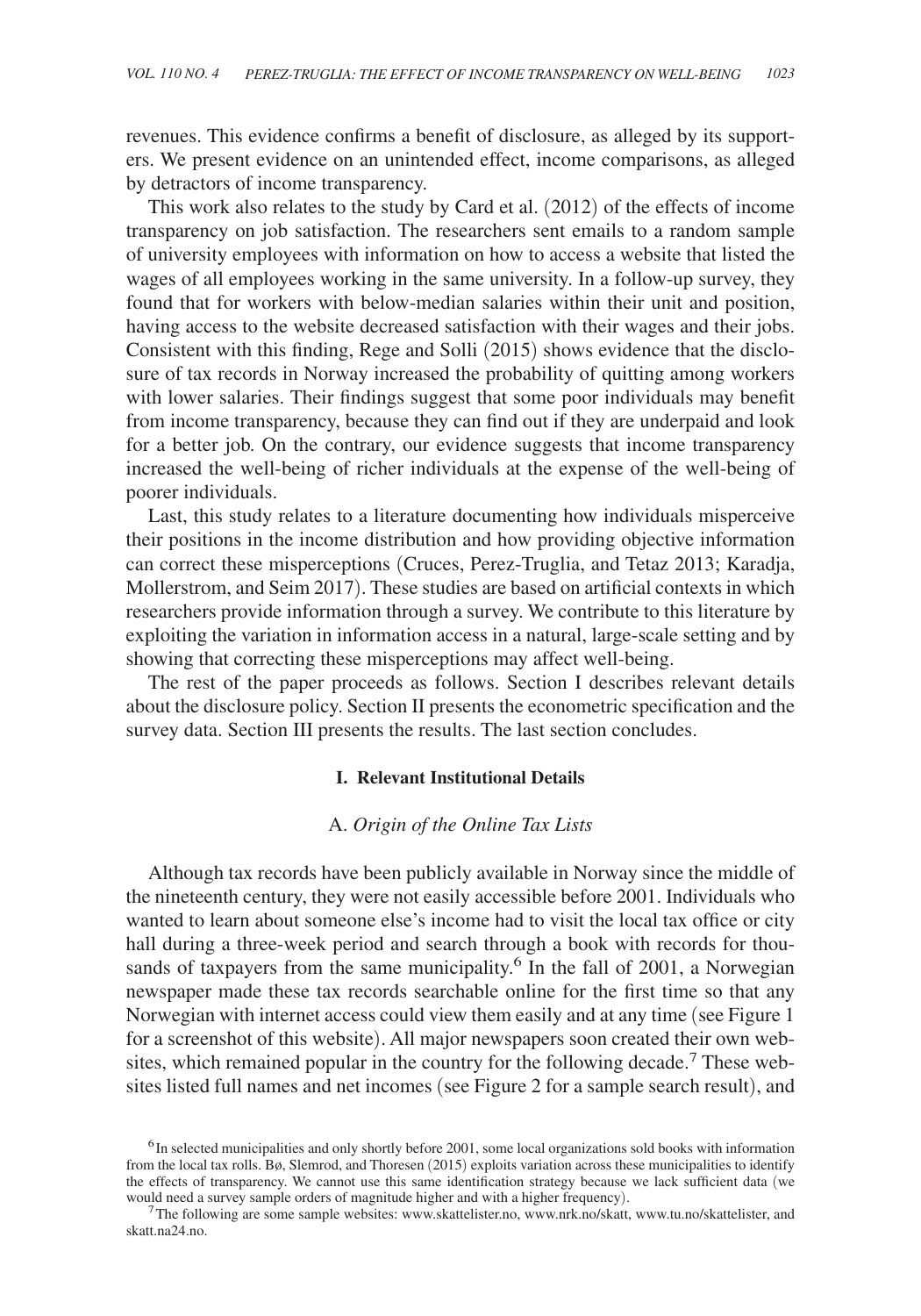| YE SKATTELISTER.no<br>Søk<br><b>PERSONSOK</b><br><b>Kill has be suggested took</b> |                                                       |                                                             |                                                      |                                               |                     | Finn ut skatten til alle<br>Facebook-vennene dine!<br>Lost hed Skattellster-<br>appilkasjonen hot<br>Appston: |
|------------------------------------------------------------------------------------|-------------------------------------------------------|-------------------------------------------------------------|------------------------------------------------------|-----------------------------------------------|---------------------|---------------------------------------------------------------------------------------------------------------|
| SE TOPPLISTENE                                                                     | Postmananer;                                          | Vis                                                         | $-$ Vis<br>Fudschän:                                 | Fyaux Hele Norge                              | $\mathbf{v}$ Vis    | DINE SISTE VISTE PROFILER                                                                                     |
| <b>AKERSHUS</b>                                                                    |                                                       |                                                             |                                                      |                                               |                     | Laster profiler                                                                                               |
| <b>Asset</b><br>Alizakog-Haland<br>Elerum<br>Edivol                                | - Enchass<br>$-$ Fet<br>$-$ Froon<br>- Glentrum       | $ Hardal$<br>Lorenskog<br>Nannestad<br>$-1.5045$            | Nesoulder<br>Nitiedal<br>Oppeatrd<br><b>Railroan</b> | Skedsmo<br><b>Did</b><br>Sonam-<br>Ullensaker | $-$ Yeathy<br>$-4a$ | <b>TOPPLISTER</b><br>Nasionale topplister                                                                     |
| <b>AUST-AGDER</b>                                                                  |                                                       |                                                             |                                                      |                                               |                     | <b>Akershus</b>                                                                                               |
| Arendal<br><b>Birkones</b><br>Britand<br>Buse<br><b>BUSKERUD</b>                   | - Eyjo eg Hemnes<br>Eroland<br>Glenwood<br>- Grimstad | $-2$ regiang.<br>Lilengod<br><b>Blisht</b><br>- Fattomining | <b>Vale</b><br>Vegatshel<br>Amil<br><b>Change</b>    |                                               |                     | Aust-Agder<br>Buskerud<br><b>Einnmark</b><br>Hedmark<br>Hordaland<br>More oo Romsdal                          |

Figure 1. Screenshot of Search Tool for Tax Records

*Note:* Intro website from skattelister.no as of June 16, 2010.

*Source:* web.archive.org

could also list additional information such as taxes, net worth, birth years, cities, and postal codes. These websites allowed visitors to search by multiple fields. For example, visitors could search for their own last name to find relatives. Or they could search by postal code to find neighbors.

Although all other Scandinavian countries (except Denmark) make tax records publicly available, the Norwegian tax disclosure during 2001–2013 was exceptional because of its accessibility (Langset 2011).<sup>8</sup> In Finland, accessibility of tax records is similar to that in Norway prior to 2001, requiring individuals to visit the tax agency in person (Kostyukov 2018). 9 In Sweden, the requests for tax returns are not anonymous and must be done by phone, making this practice much less popular than it is in Norway.<sup>10</sup> In Iceland, tax records are also difficult to access and available during two weeks of the year only.

### B. *Evolution of the Online Tax Lists*

Between 2001 and 2013 (the last year of our survey data), several factors may have contributed to increased or decreased use of online tax lists, though none of these changes in visibility was remotely comparable in size to the change of 2001.

<sup>8</sup>In other countries, information about incomes can be easily accessed online for a subset of the population (e.g., public employees in some US states).

<sup>9</sup>In the day that the tax records are released, a few dozen Finnish journalists line up in the tax agency to look up the incomes of some newsworthy individuals. However, that number pales in comparison to the millions of searches conducted in Norway every year. One exception of the Finnish law is that the tax records are searchable online for the top 10,000 richest individuals. Also, there was a period in which requests for tax records could be done over the phone. However, to the best of our knowledge, this option was not nearly as widespread as the online searches were in Norway.

<sup>&</sup>lt;sup>10</sup>In 2006, a credit reporting company called Ratsit published a website with a search tool for tax records similar to the ones offered in Norway (*The Local* 2015). However, it was taken down by the Sweden's Chancellor of Justice shortly thereafter. The website was later allowed, but the searches were non-anonymous and subject to a fee. In 2015, this same company began selling physical copies of the tax records at the municipality level, just like in some Norwegian municipalities prior to 2001.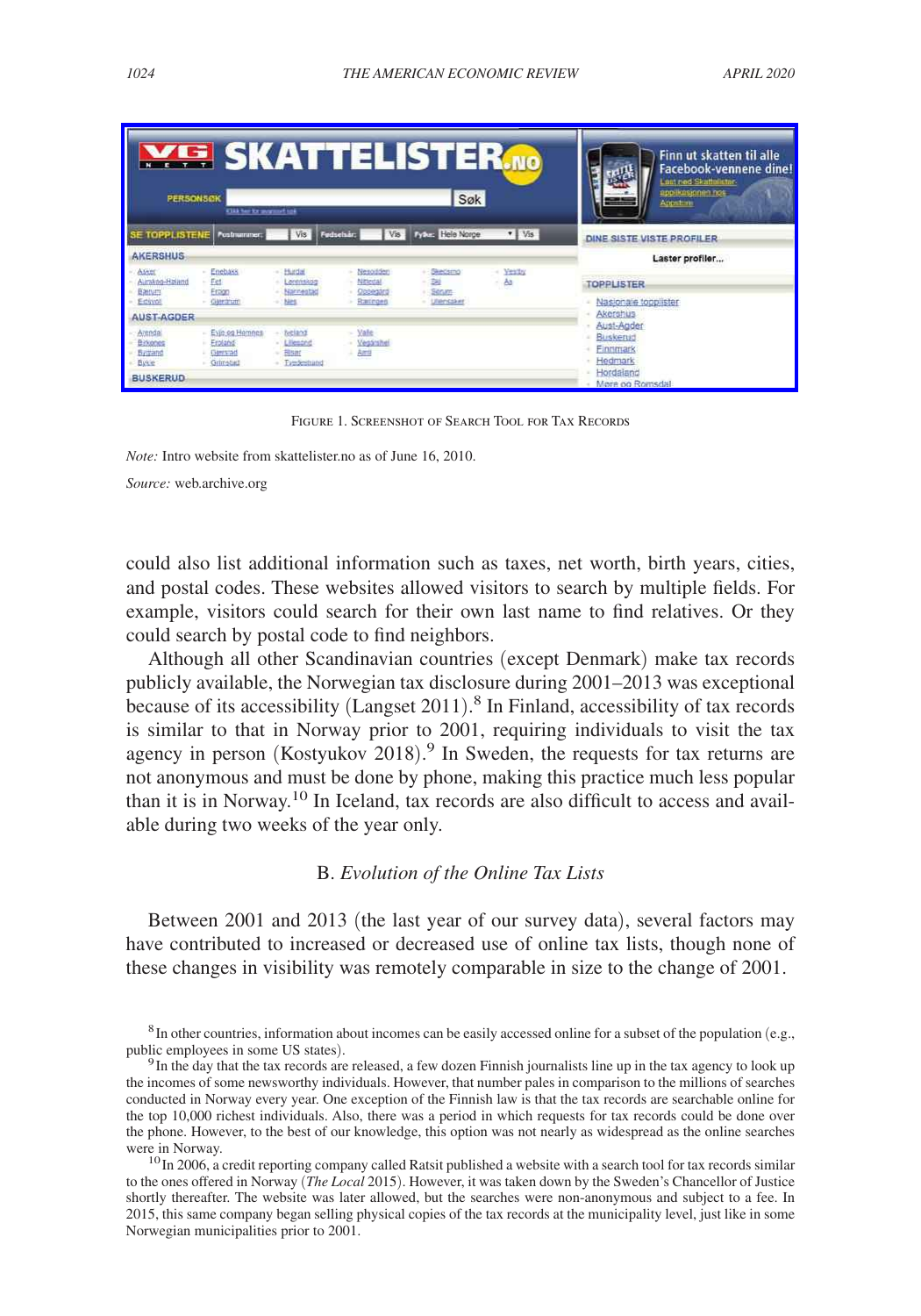| Næringslivsavisen på nettet |          |       |             |                                                                            |                                                                                                                             |          |                 |
|-----------------------------|----------|-------|-------------|----------------------------------------------------------------------------|-----------------------------------------------------------------------------------------------------------------------------|----------|-----------------|
| Propaganda                  | Priv.ok. | Bolig | Aksjekurser | Fondskurser                                                                | Valutakurser                                                                                                                | Bloggere | Finansordboken  |
| Vasr   MittOppdrag          | Dating   |       |             |                                                                            | Bers og valuta   Blogglisten   Hjerneklubben   Bileier   Odds   Trav   Momondo   Auksjon  <br>Skattesøk på John Alieu Carew |          | Skattesøk   007 |
|                             |          |       |             | Fornavn:<br>Etternavn:<br>Alder:<br>Sted:<br>Inntekt:<br>Formue:<br>Skatt: | John Alieu<br>Carew<br>36<br>Oslo<br>334,012<br>5.402.358<br>190.924                                                        |          |                 |

Figure 2. Screenshot of a Sample Search Result from the Search Tool

*Note:* Search result from skatt.na24.no as of August 1, 2015.

*Source:* web.archive.org

Some factors may have contributed to a gradual increase in income visibility. For example, the media added convenient and engaging ways to browse tax records. One newspaper released an app that connected to Facebook and automatically created leaderboards showing the highest and lowest earners among Facebook friends, as in Figure  $3<sup>11</sup>$  Another application allowed users to tap on a map to see the incomes of everyone living near that position.<sup>12</sup> Just like the websites, these smartphone apps were incredibly popular (Jørgenrud 2009, Teknologirådet 2010). <sup>13</sup> There was also a modest increase in internet access during the 2000s, which may have contributed to higher income visibility: according to Statistics Norway, the share of internet users increased from 72.8 percent in 2002 to 95.1 percent in 2013.

On the other hand, some government regulations may have decreased the degree of income transparency. From 2004 to 2006, regulators introduced restrictions to the use of the tax lists: visitors had to use an official search tool conduct searches, which was only available during three weeks of the year (Teknologirådet 2010). The official search tool was easy to use, and the newspapers seamlessly embedded it in their own websites. The three-week restriction may not have had significant effects either, as individuals could conduct the same number of searches, just in a concentrated period. Indeed, most searches occurred during that same three-week period even when the restriction was not in place, because the timing coincided with tax record updates. For example, about 60 percent of data searches published in October 2013 were conducted during the first three weeks after the tax lists were posted (*E24* 2014), even though individuals were allowed to search all year long.

 $11$ Also, the top-right corner of Figure 1 shows an advertisement for one of these apps.

<sup>&</sup>lt;sup>12</sup> Panel B of online Appendix Figure A.1 shows a screenshot of one of these apps.

<sup>&</sup>lt;sup>13</sup>In addition to showing individual records, some of the websites and apps offered tools to navigate aggregate data. For example, panel C of online Appendix Figure A.1 shows the screenshot of one of the websites offering an interactive tool to figure out the user's position in the income distribution of the country or a city (*Dagens Næringsliv* 2014). Also, the data published on the tax lists were eventually indexed by all the popular search engines. As a consequence, searching for the name of a Norwegian citizen in Google would show the individual's tax record at the top of the search results (Teknologirådet 2010).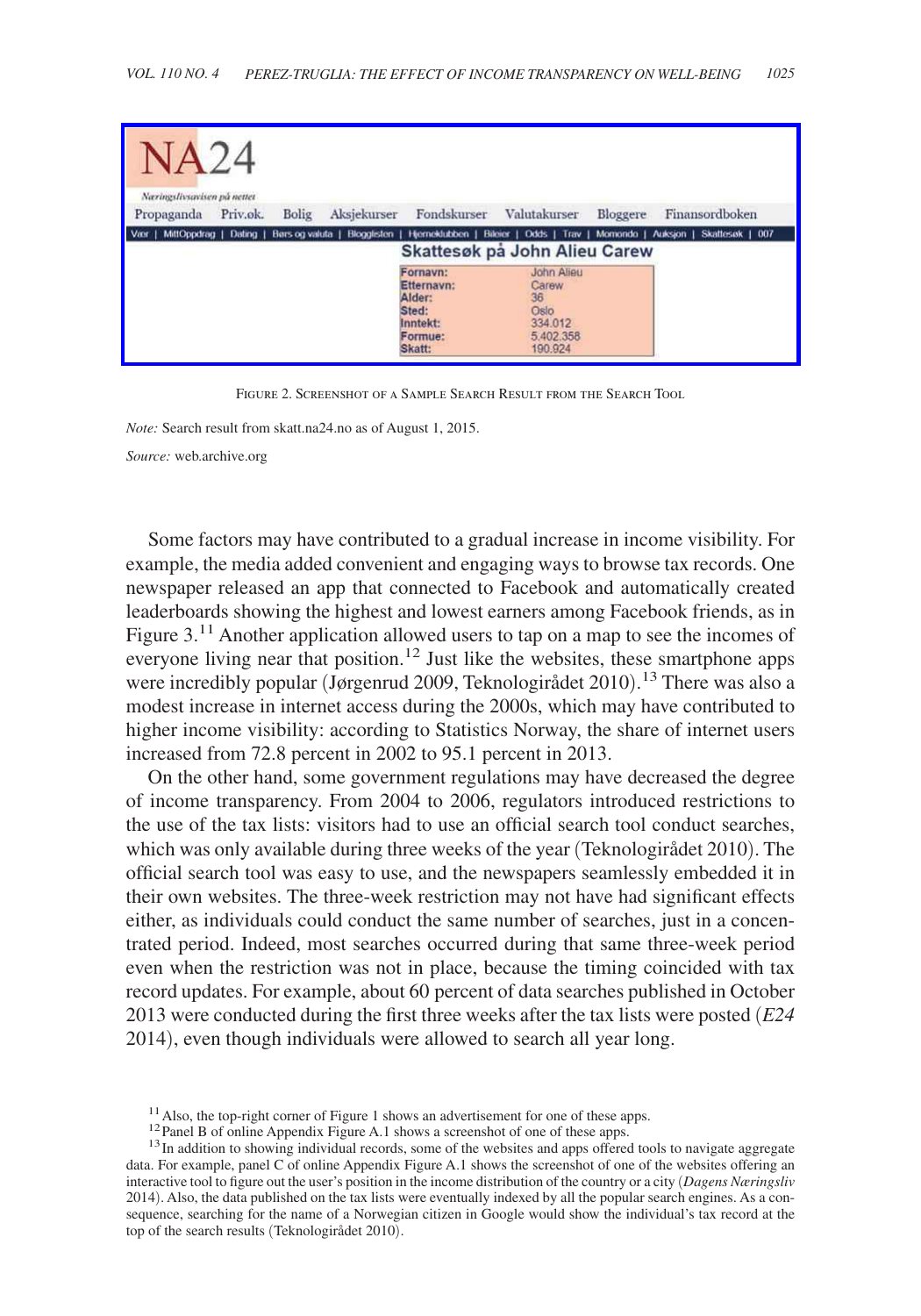

Figure 3. Screenshot of a Smartphone Application Showing an Income Leaderboard

*Source:* Jan Omdahl, "Nå får du skattesøk på iPhone," *Dagbladet*, October 15, 2009

The 2004 restrictions were removed in 2007, with no new restrictions added until 2011. From 2011 to 2013, the government required individuals who wanted to search tax records to log in to the official website of the tax agency using a PIN code and a password.<sup>14</sup> Most individuals presumably already had accounts for filing their taxes and other online services.15 Search volume probably declined due to this added hassle, but it remained substantial (Thoresen 2013).

The final and most significant restriction was introduced in 2014, when the searches became non-anonymous. This change is not relevant for our empirical analysis because it occurred after the last year of the survey data. However, we discuss this regulatory change below, because it provides evidence about how individuals had been using the search lists.

 $14$ The 2011 legislation also introduced a limit on the maximum number of searches per month (500), although it seems that such restriction would not be binding for the vast majority of individuals. Also, the government still allowed the media to disseminate some information from the tax lists, such as the lists of the top-100 richest individuals or break downs of average income by county; see, for example, the following website, which is still functional: www.vg.no/spesial/skattelister/. For reference, panel A of online Appendix Figure A.1 shows a screenshot of the search tool from the official website of the tax agency as of 2015.

<sup>&</sup>lt;sup>15</sup> However, individuals who were not registered in the tax agency, such as minors or visitors from other countries, could not log into the website.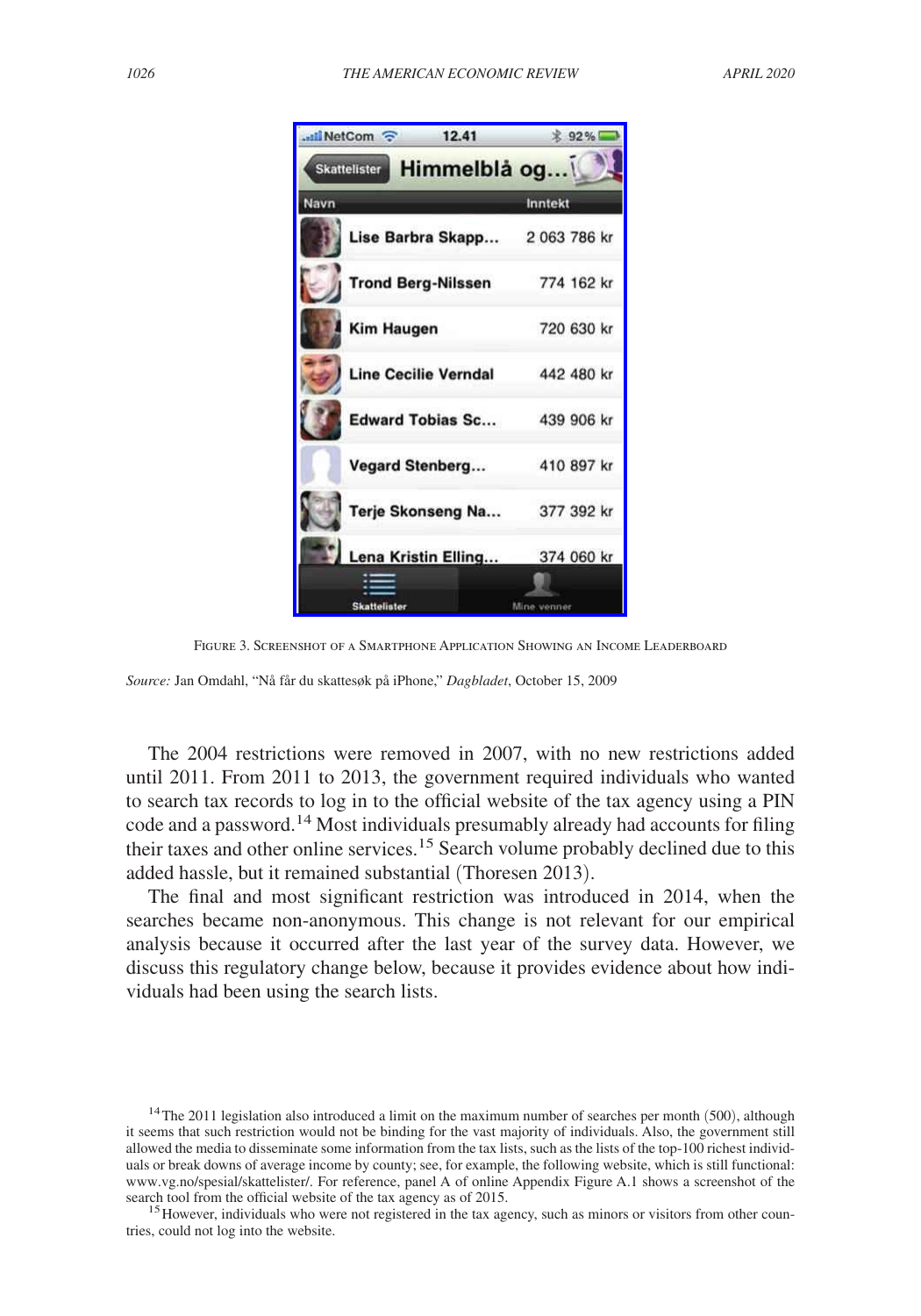## C. *Popularity of the Online Tax Lists*

We use three sources of data to assess the popularity of the tax lists. The most direct evidence comes from a 2007 survey conducted by Synovate, which was representative of the population of taxpayers. Around 40 percent of respondents reported to have used the online search tools (*Skattebetaleren* 2008). This behavior may be underreported in surveys because of social desirability bias. Thus, the true fraction of Norwegians using these websites may have been even larger than 40 percent.

Web traffic data confirm media claims about the massive popularity of the online tax lists, with one website reporting 29.4 million searches in the year after the publication of the tax records for 2007 (*VG* 2008). This figure implies 7.47 searches per capita among 3,935,000 internet users in Norway in 2007. Even if these statistics are inflated due to self-reporting by the website owners, this figure excludes traffic from other websites and smartphone apps offering access to the tax records, making the likely number of searches even higher.

There are also publicly available data from the period when tax records were accessible only from the tax agency's official website. According to the Norway Ministry of Finance (2014), 920,896 unique users conducted slightly more than 17 million searches in 2013.<sup>16</sup> In that year, only adults with a valid account could log in to the official website to conduct searches. Among the 3,797,822 adults in Norway, about 24.25 percent searched for at least one tax record in 2013, and the average user made 18.46 searches.

The statistics reported for 2007 and 2013 are not directly comparable to each other, because they come from different sources and are probably based on different definitions. With that caveat, the number of individuals conducting searches and the number of searches per capita decreased from 2007 to 2013. This difference is probably due to the 2011 requirement that users log in to the official tax agency website to search tax records.

We also assess the popularity of the income search tool using data from Google Trends, which include the number of times that a keyword is searched in the Google search engine.<sup>17</sup> For the main search category, skattelister, we include searches for the two words used most often to refer to the tax records, "skattelister" and "skattelistene," which both translate literally to "tax list." For instance, one popular website with access to the tax records was www.skattelister.no. As benchmarks, we use data on two keywords that are consistently among the most popular keywords around the world: "weather" and "YouTube." As a proxy for the general interest in information about taxes, we study the number of searches for "tax."

Figure 4 shows the popularity of selected keywords in 2010 (the last year when users could conduct searches outside of the official website of the tax agency). Panel A of Figure 4 shows the results for Norway. Google Trends does not provide information about the absolute number of searches, so the search totals are

<sup>16</sup>The statistics that have been reported for 2011 and 2012 are similar in magnitude to those for 2013: *Bergens Tidende* (2014) reports over 700,000 unique visitors making over 13 million searches in 2011, and over 900,000 unique visitors making over 16.5 million searches in 2012.

<sup>&</sup>lt;sup>17</sup>The data can be accessed at: trends.google.com. For a discussion of the advantages and limitations of this type of data, see Stephens-Davidowitz (2014).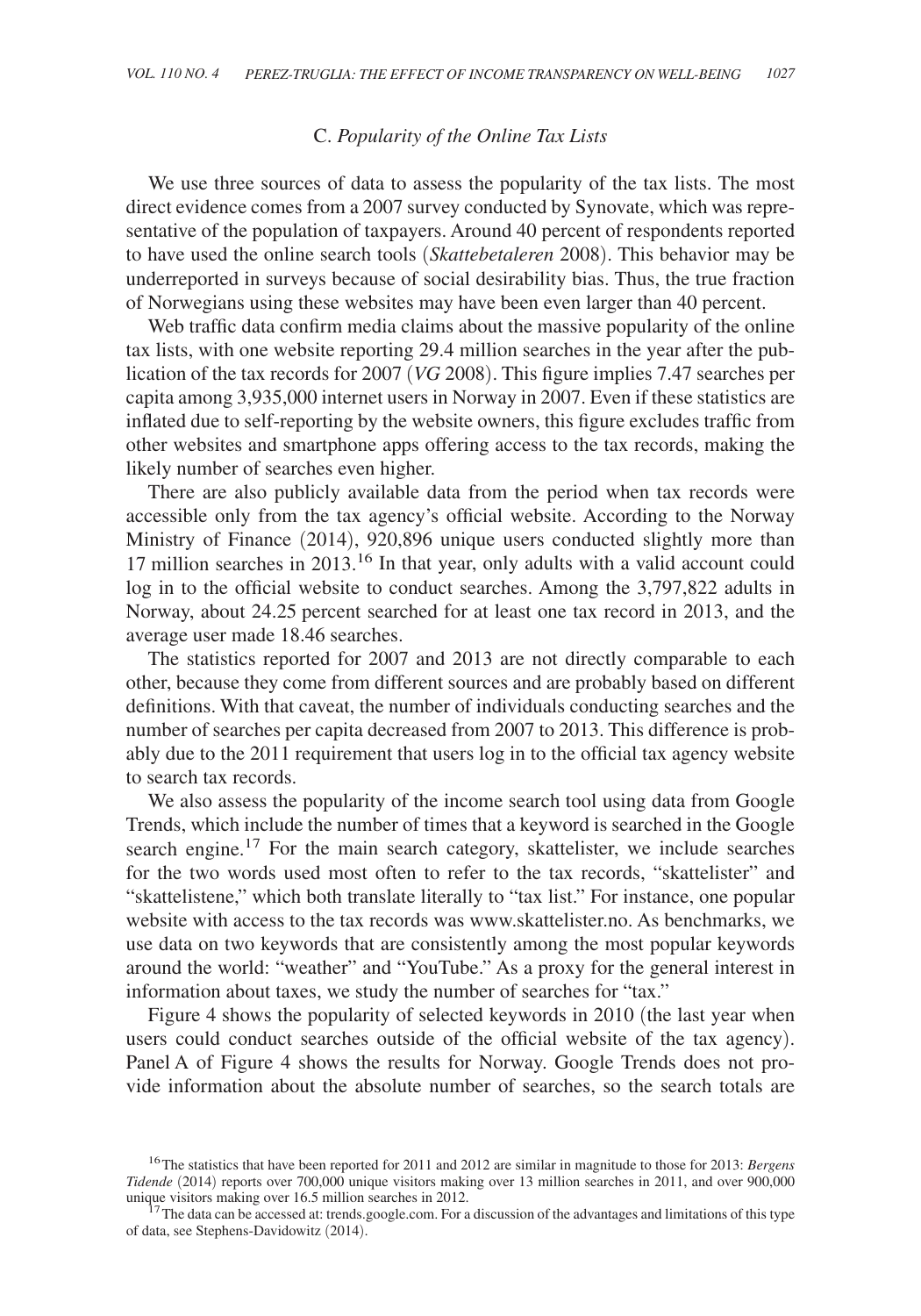

Panel A. Annual search volumes, Norway versus Sweden



Figure 4. Popularity of Online Tax Lists Measured by Google Search Data

*Notes:* Google Trends data for 2010. Panel A shows the annual number of Google searches for each category of keywords, relative to the searches for "youtube." The *Skattelister* category is comprised by "skattelister+skattelistene," Tax is comprised by "skatt+skatter," *Weather* is comprised by "yr+ver" in Norway and "väder" in Sweden. Panel B shows the weekly number of searches for each keyword category in Norway, normalized so that total searches sum up to 1 in the first week of 2010.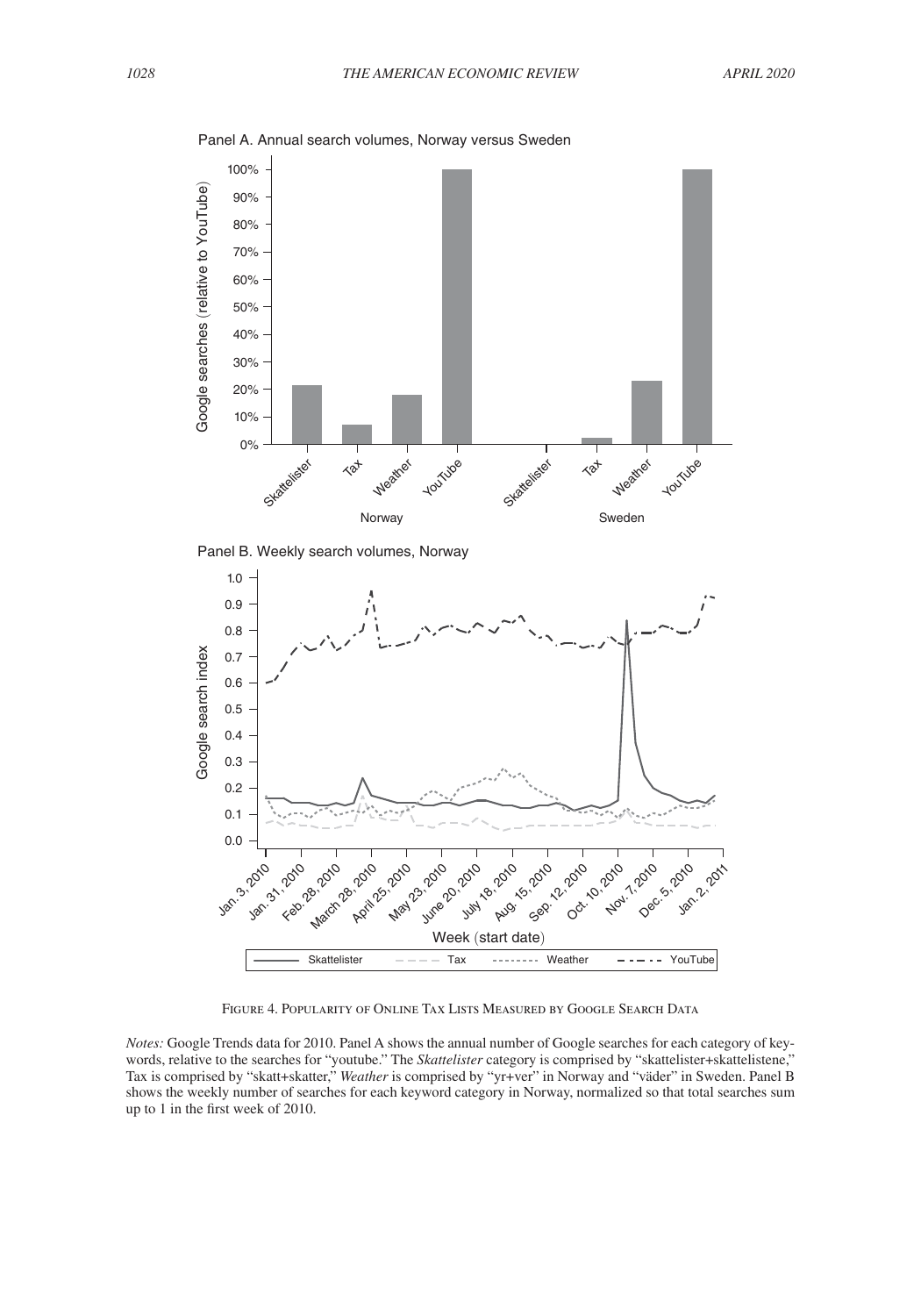normalized as a fraction of YouTube searches.<sup>18</sup> The data suggest a remarkable interest in the tax lists: for every five searches for YouTube, there was about one for skattelister. Norwegians were more likely to search for the tax records than to search for the weather. Searches for the tax lists were roughly three times higher than those for taxes, suggesting that a general interest in taxes does not explain the popularity of the search tool. As a robustness check, panel B of Figure 4 provides comparable search data for Sweden, where there is no reason for individuals to search for skattelister. The volumes of searches for weather, taxes, and YouTube are roughly similar between Norway and Sweden, but searches for skattelister are virtually nonexistent in Sweden.

Panel B of Figure 4 shows the distribution of Google searches over the course of each week of 2010. Search volumes are normalized so that searches in all categories sum up to 1 in the first week of 2010. During most of the year, searches for the tax lists remained stable at roughly twice the volume of searches for taxes and at about the same as weather-related searches. In the third week of October, when data from the previous tax calendar year were released, searches for the tax lists increased sharply.<sup>19</sup> During that week, the number of searches for the tax lists exceeded the number of searches for YouTube, suggesting that Norwegians were more interested in learning about others' incomes than in watching videos on YouTube.

# D. *Uses of the Online Tax Lists*

This section presents some evidence that the online tax lists were being used primarily to snoop on social contacts.

Perhaps the best piece of evidence comes from the regulatory change that happened in 2014, when searches for tax records stopped being anonymous. Specifically, any individual could use the same website to identify who searched for their tax records. This non-anonymity should have discouraged individuals from unsavory uses of the tax records, such as snooping, due to the threat of social sanctions. Consistent with this hypothesis, the tax agency reported that the number of searches dropped by 88 percent after the removal of anonymity. Furthermore, the number of users logging in to the system did not decrease much; however, instead of searching for others' incomes, most users logged in to find out who searched for them.<sup>20</sup>

The aforementioned 2007 Synovate survey offers more direct evidence about the uses of the tax lists (*Skattebetaleren* 2008). The survey asked whether respondents searched for specific types of individuals: 61 percent reported searching for close relatives, 53 percent for themselves, 42 percent for friends, 26 percent for work colleagues, 25 percent for other relatives, 23 percent for neighbors, 18 percent for celebrities, and 6 percent for politicians. This pattern is more consistent with snooping on social contacts than investigating corruption. Indeed, around 77 percent of respondents who used the tax records reported using them for curiosity or fun and

<sup>&</sup>lt;sup>18</sup>As an additional benchmark, the number of searches for YouTube are slightly higher than the combined searches for "porn" and its Norwegian translation, "porno."

<sup>&</sup>lt;sup>19</sup>We find a consistent peak in Google Trends data for other years. This peak is also consistent with the internet browsing data discussed below.

<sup>&</sup>lt;sup>20</sup> Some individuals started selling a search service under their names to allow users make anonymous searches, although the service has not met popular demand (Kvile 2014).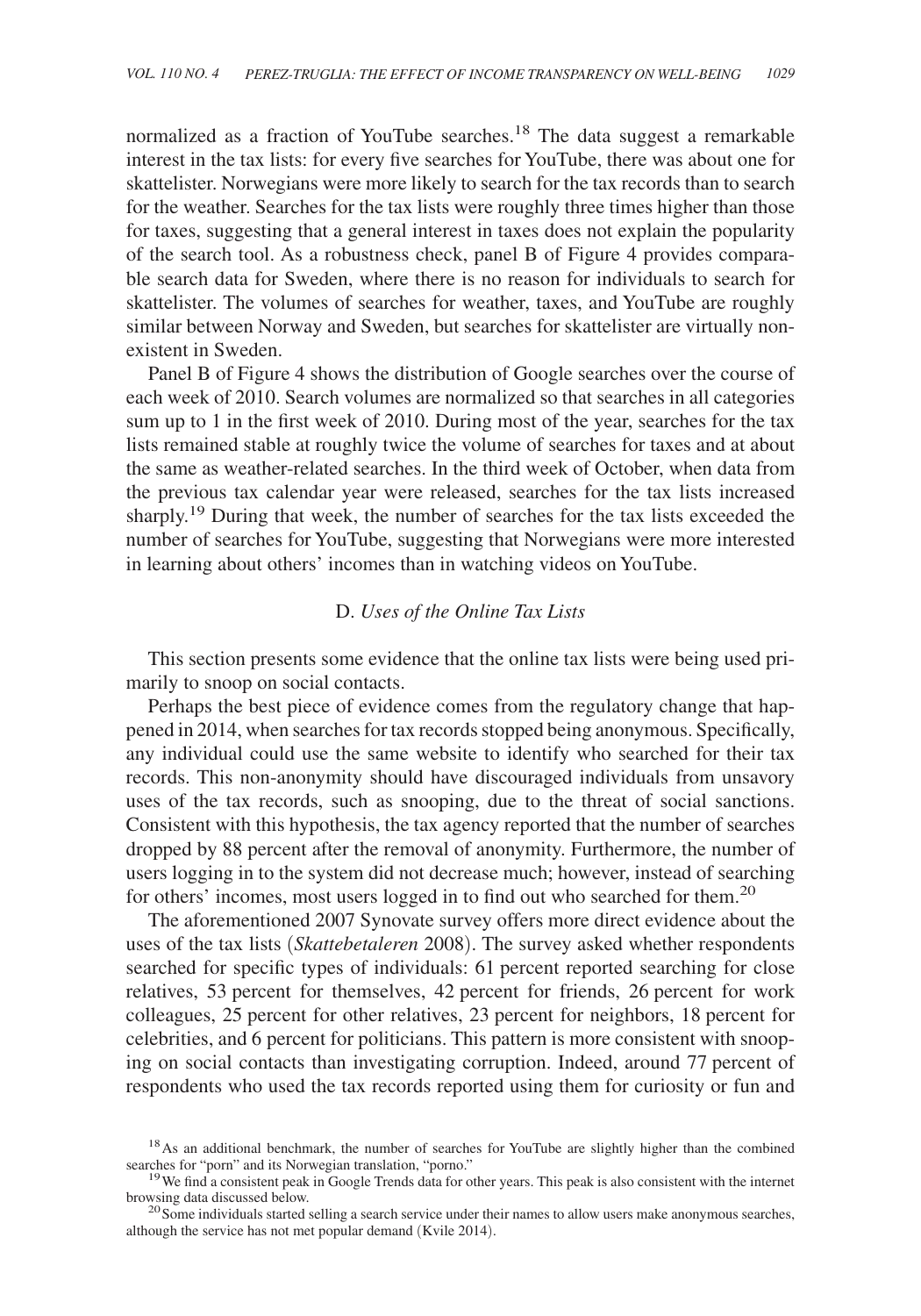

Figure 5. Internet Browsing Data on the Uses of the Online Tax Lists

*Notes:* Data from a proprietary panel of internet users, on the visits to a popular website that offered a tool to search the Norwegian tax records during 2010. Panel A shows the number of repeated visits to profiles during 2010 (for profiles that have been visited at least once). Panel B shows the number of profiles visited per session, for sessions with at least one profile visited, corresponding to October 20, 2010 (the release date for the data on incomes corresponding to the 2009 tax calendar). A session begins when the user opens the internet browser and ends when the user closes the browser.

only 2 percent for monitoring, such as uncovering tax evasion (*Digi* 2008). And in another survey conducted by Synovate in 2011, only 15 percent of respondents believed that the tax lists provided useful information (*Sunnmørsposten* 2011).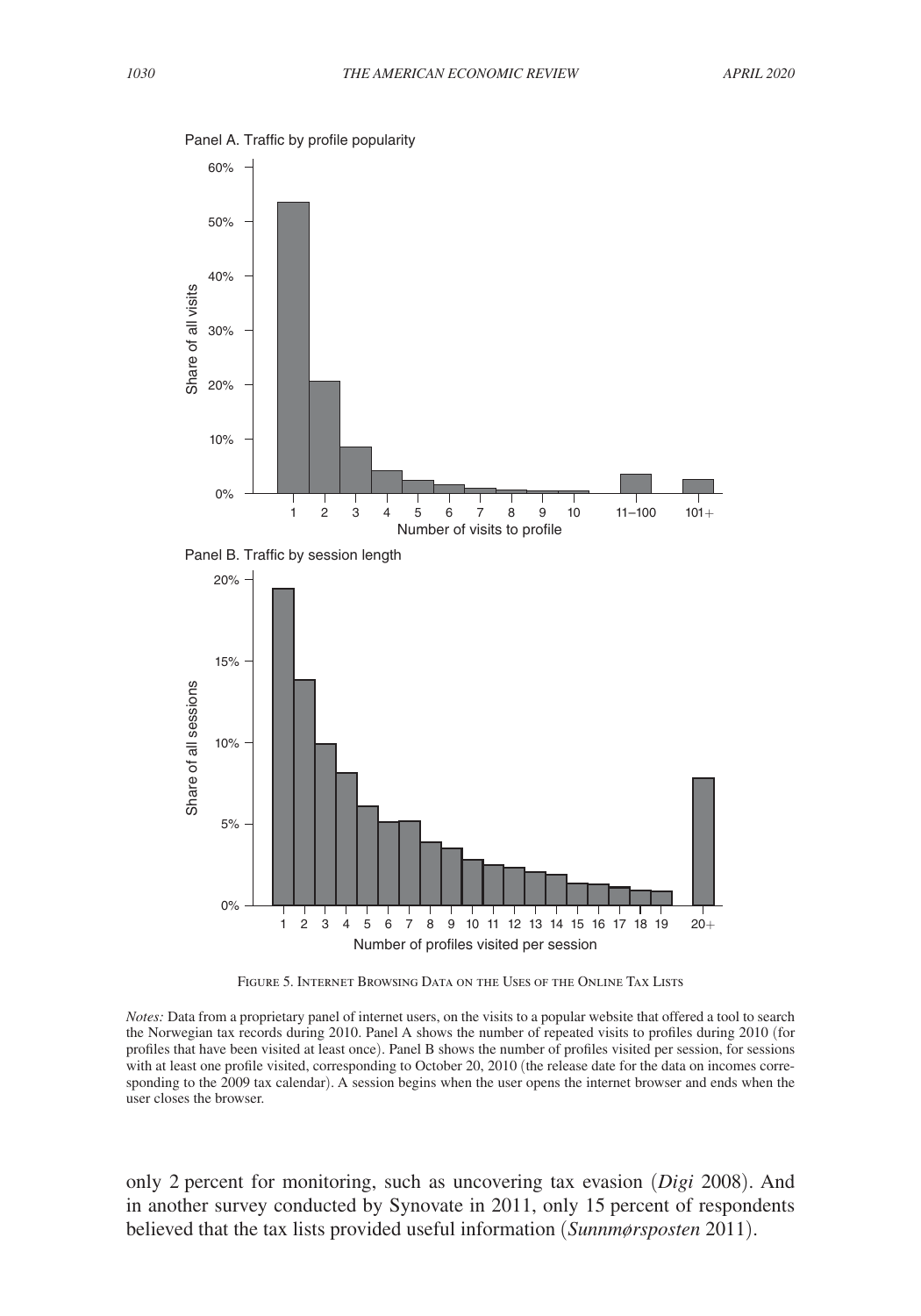We also present evidence based on internet browsing behavior from panel data covering a significant share of internet users in Norway in 2010. We focus on visitors to a popular website that provided access to the tax records. The data span 200,000 unique browser sessions with at least one visit to this website. Panel A of Figure 5 shows the distribution of total visits by the number of profile visits. The results suggest that most traffic is not directed to famous people, such as athletes and politicians, because visits to popular profiles (i.e., visited at least 100 times) account for less than 3 percent of total traffic. Panel B provides a histogram of the number of profiles visited per user session on the day of the release of the 2009 tax calendar data.<sup>21</sup> The data suggest that large-volume users, such as mass marketers, did not contribute heavy traffic to these websites. For example, users visiting more than 100 profiles per session account for only 0.27 percent of total visits. Panel B of Figure 5 also shows that individuals did not search only for their own incomes, as the typical session involved searching for several individuals. Even under the conservative assumption that all sessions with a single profile visit corresponded to individuals searching for their own incomes, this type of searches comprise just 2.62 percent of total traffic.

Last, we discuss the possibility that individuals used the online tax lists to learn information about salaries for salary negotiations and career choices (Cullen and Pakzad-Hurson 2018). In the previously mentioned survey data, only 26 percent of individuals searched for work colleagues in the tax lists, and they may have been snooping rather than researching. Moreover, due to the nature of the data, the Norwegian tax lists have been described as "completely useless" for salary comparisons (*NRK* 2008). As a benchmark, the website of state employees studied in Card et al. (2012) publishes information about salaries, with breakdowns by base salary and other forms of compensation. In contrast, the Norwegian tax records reveal the net income of the individual, which aggregates all salaried income, including bonuses and commissions, and non-salaried income, such as capital gains, self-employed income, and social benefits. Thus, if you found out that a coworker was listed in the tax records with a higher net income than yours, you would not be able to tell whether that coworker has a higher salary or whether he or she has additional sources of income.

#### **II. Econometric Specification and Survey Data**

### A. *Econometric Specification*

The baseline specification is the following:

 $(1)$  *SWB*<sub>*i*,*t*</sub> =  $\alpha_1 \cdot \text{IncomeRank}_{i,t} + \alpha_2 \cdot \text{IncomeRank}_{i,t} \cdot I_t^{01-13} + X_{i,t}\beta + \delta_t + \epsilon_{i,t}$ 

Here,  $SWB_{i,t}$  is a measure of subjective well-being of individual *i* in year *t*, with a higher value denoting higher well-being; *IncomeRanki*,*<sup>t</sup>* is the position of individual  $i$  in the national distribution of household income in year  $t$ , from 0 (the poorest household) to 1 (the richest);  $I_t^{01-13}$  is a dummy variable indicating the period

 $21$ This is a lower bound on the number of profiles visited per user that day, for instance, because one may have visited the website from multiple devices.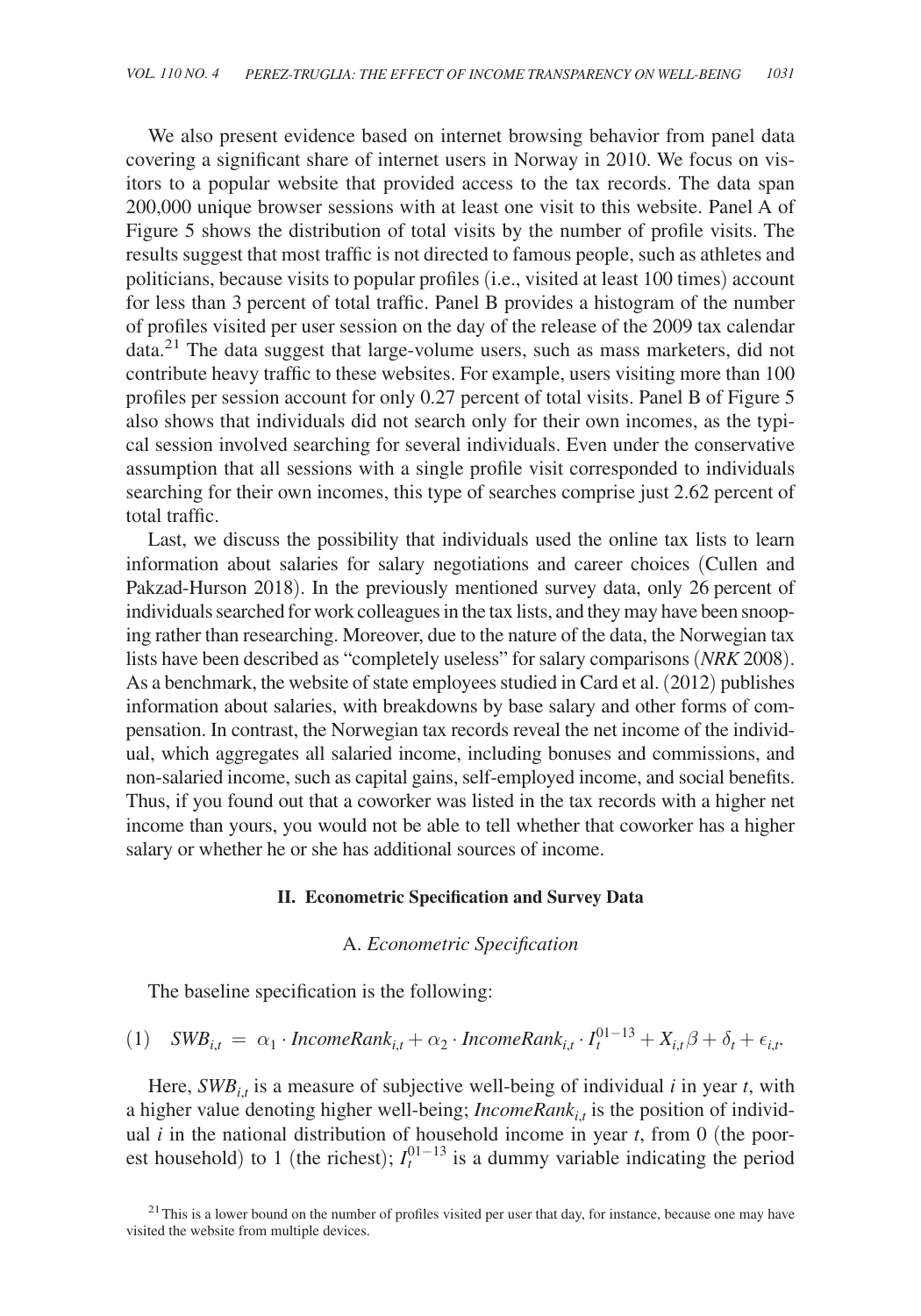of higher income transparency, equal to 1 if  $t \in [2001, 2013]$  and 0 otherwise;  $\delta_t$ denotes the year effects,  $X_{i,t}$  is a vector with additional control variables, and  $\epsilon_{i,t}$ denotes the error term.

The coefficient  $\alpha_1$  corresponds to the average gradient between  $SWB_{i,t}$ and *IncomeRank*<sub>*i*,*t*</sub> in the period from 1985 to 2000. We expect this coefficient to be positive, meaning that being richer is associated to higher subjective well-being. This association may arise purely from intrinsic utility from consumption (e.g., richer individuals can afford nicer houses, food, and entertainment), or from a combination of intrinsic utility and income comparisons (e.g., richer individuals get higher self-esteem and social-esteem). The coefficient  $\alpha_2$  measures the change in the happiness-income gradient from 1985–2000 to 2001–2013. Our main hypothesis is that  $\alpha_2$  is positive: i.e., by facilitating income comparisons, the higher transparency increased the happiness-income gradient.

This regression has a difference-in-differences interpretation in which  $I_t^{01-13}$  corresponds to the indicator of post-treatment period and *IncomeRank*<sub>*i*,*t*</sub> corresponds to the intensity of treatment (from 0 to 1). An important concern with this specification, as in every other difference-in-differences design, is the possibility of differential pretrends. In other words, it is possible that the happiness-income gradient had been gradually increasing even before 2001, yielding  $\alpha_2 > 0$ , even if there was not a discontinuous change in this gradient around 2001. The following specification is a traditional way of addressing this concern, by allowing for differential trends:

(2) 
$$
SWB_{i,t} = \alpha_1 \cdot IncomeRank_{i,t} + \alpha_2 \cdot IncomeRank_{i,t} \cdot I_t^{01-13} + \gamma \cdot IncomeRank_{i,t} \cdot (t-1985) + X_{i,t}\beta + \delta_t + \epsilon_{i,t}.
$$

In this specification, the coefficient  $\alpha_1$  corresponds to the happiness-income gradient in 1985. The coefficient  $\gamma$  corresponds to the linear trend for this gradient from 1985 to 2013. And the coefficient  $\alpha_2$  corresponds to the change in the happiness-income gradient around 2001, above and beyond the linear trend.

Another standard method to assess differential pre-trends is based on the following specification:

(3) 
$$
SWB_{i,t} = \alpha_1 \cdot IncomeRank_{i,t} + \alpha_2 \cdot IncomeRank_{i,t} \cdot I_t^{01-13}
$$

$$
+ \alpha_3 \cdot IncomeRank_{i,t} \cdot I_t^{97-00} + X_{i,t}\beta + \delta_t + \epsilon_{i,t}.
$$

Where  $I_1^{97-00}$  is a "fake" treatment indicator that occurs just before the actual change in disclosure: i.e., a dummy variable that equals 1 if  $t \in [1997, 2000]$  and 0 otherwise. In this specification,  $\alpha_1$  corresponds to the happiness-income gradient from 1985–1996, whereas  $\alpha_2$  measures the change in that gradient from 1985–1996 to 2001–2013, and  $\alpha_3$  measures the change in the happiness-income gradient from 1985–1996 to 1997–2000. If the happiness-income gradient changed sharply around 2001, we would expect  $\alpha_2 > 0$  and  $\alpha_3 = 0$ . We also present event-study graphs, which extend this specification by including further interactions with  $I_t^{89-92}$ ,  $I_t^{93-96}$ , and so on.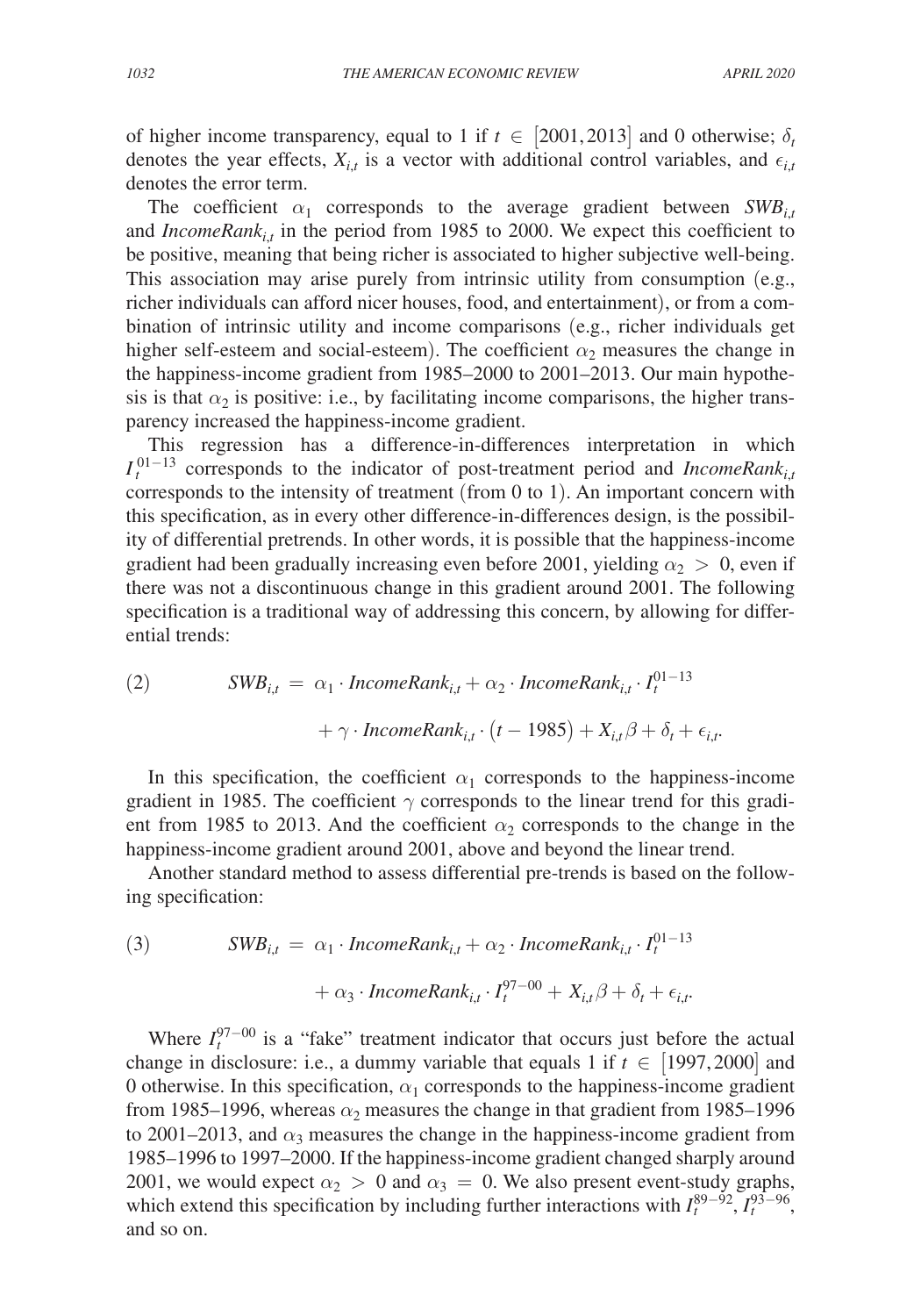If the happiness-income gradient increased in 2001, it is possible that this increase was caused by another significant change besides transparency that occurred in 2001 and persisted over the following 12 years. To the best of our knowledge, there was no major event around that time that could have had such a large effect on the happiness-income gradient. We use two additional identification strategies to address this concern.

The first strategy consists of a "placebo" analysis that reproduces the regressions for another country (i.e., Germany), for which there are similar survey data but no change of disclosure around 2001. If the effects in Norway are due to an event that also happened in Germany, such as the growth of information technology or the dot-com burst of 2001, then the results in Germany should be similar to the results in Norway.

The second strategy consists of a triple-differences specification. Ideally, we would construct a variable indicating the type of individuals who would be most exposed to the effects of online tax lists. This exposure variable would identify individuals who are likely to search for themselves, to be searched for by their social contacts, to be aware that their social contacts are searching for them, and so on. Then, we could test if the well-being effects are stronger for these individuals. Unfortunately, we cannot construct this ideal exposure variable, because our survey data do not contain information such as whether a respondent visited the tax list websites. Instead, we construct our exposure variable based on internet access data.

Let the dummy variable  $Higher Internet_{i,t}$  take the value 1 if individual *i*'s observable characteristics in year *t*, such as the age and education, predict above-median internet access at home.22 Consider the following triple-differences specification:

(4) 
$$
SWB_{i,t} = \alpha_1 \cdot IncomeRank_{i,t} + \alpha_2 \cdot IncomeRank_{i,t} \cdot I_t^{01-13} + \alpha_3 \cdot HigherInternet_{i,t} + \alpha_4 \cdot HigherInternet_{i,t} \cdot I_t^{01-13} + \alpha_5 \cdot IncomeRank_{i,t} \cdot HigherInternet_{i,t} + \alpha_6 \cdot IncomeRank_{i,t} \cdot HigherInternet_{i,t} \cdot I_t^{01-13} + X_{i,t}\beta + \delta_t + \epsilon_{i,t}.
$$

The coefficient  $\alpha_2$  is interpreted as the effect of the policy on individuals with lower internet access, which we expect to be small or even zero. On the other hand, the parameter  $\alpha_6$  measures the differential effect of transparency for individuals with higher internet access, relative to individuals with lower internet access. Our main hypothesis is that  $\alpha_6 > 0$ : i.e., the change in disclosure had a greater effect on individuals with higher internet access.

<sup>&</sup>lt;sup>22</sup>We cannot base the triple-differences strategy on a dummy variable for whether the respondent has internet access. First of all, the question about internet access was not added until 1999. Most important, the share of individuals with internet access has increased dramatically in the sample period. For example, a small share of the population had internet access before 1996: according to the World Telecommunication Development Report, only 6.4 percent of Norwegians had internet access in 1995. As a result, even if we had data on internet access for that period, it would make little sense to estimate the happiness-income gradient for individuals with internet access.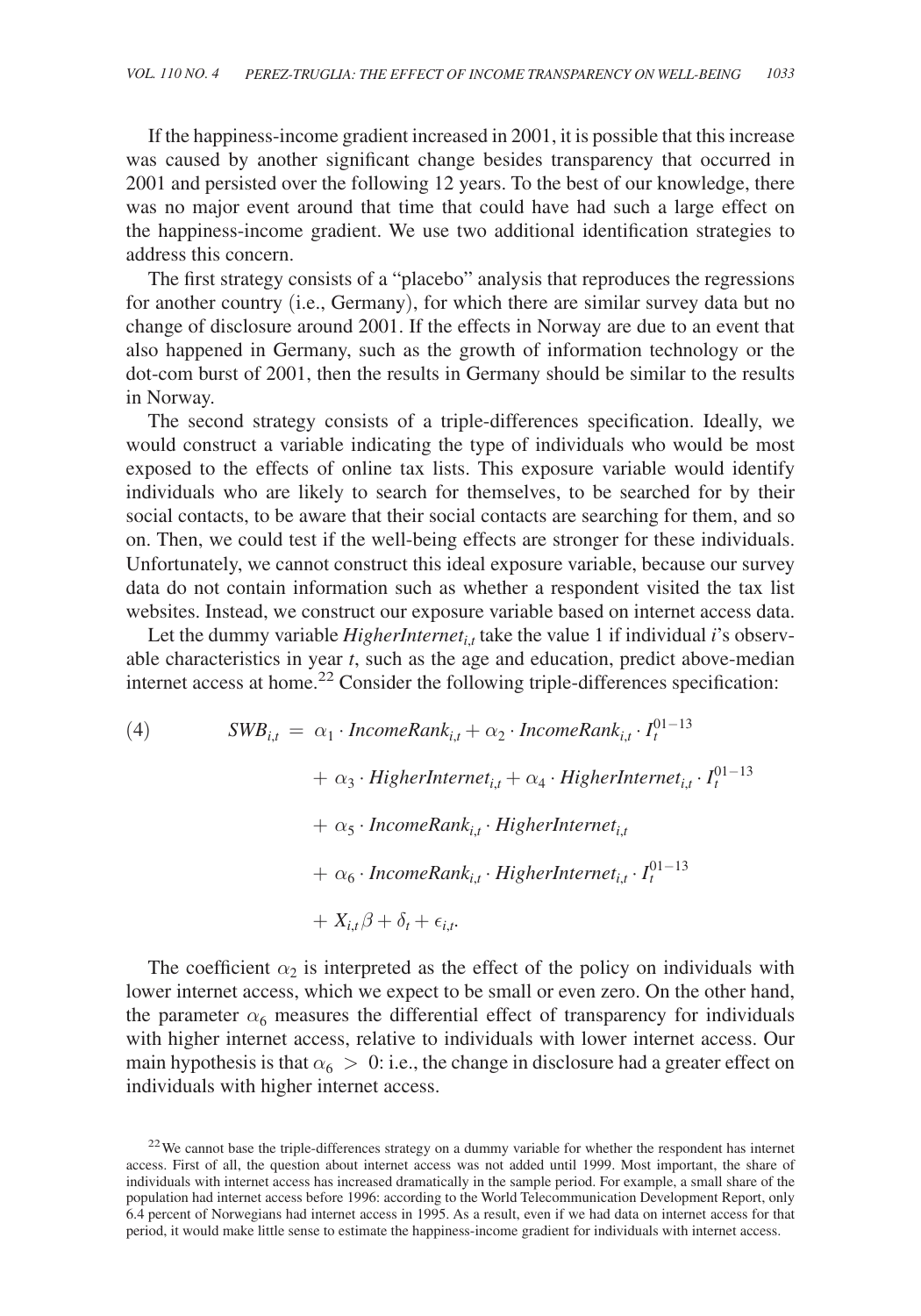## B. *Survey Data*

We use data from the Norwegian Monitor Survey, which was a repeated cross-sectional survey conducted by the market research institute Ipsos MMI. The data were collected every other year in 1985–2013 through a self-completion questionnaire sent by mail to a representative sample of Norwegians. This dataset has been used to explore the relationship between well-being and age (Hellevik 2002), between well-being and values (Hellevik 2003), and between well-being and sustainability (Hellevik 2015).

The final sample used in our regression analysis comprises 48,570 observations collected in 15 different years, implying an average of 3,238 observations per survey year. This sample seems to be representative of the general population in some observable characteristics. For example, in the year 2011, 53.0 percent of respondents were women, the median age was 37, and the mean gross household income was \$129,684 (in 2011 US dollars). In comparison, administrative data from Norway for that same year suggest a share of women of 50.5 percent, a median age of 39.1, and a mean gross household income of  $$152,890.<sup>23</sup>$ 

The survey team did not collect information about the date when each survey was completed or mailed back, but they believe that the questionnaires were completed between late September and early December.<sup>24</sup> Recall that the tax agency releases the income data for the previous fiscal year in mid-October. In the weeks following the data release, traffic to the online tax lists is highest. Thus, a substantial share of the respondents may have completed the survey during a time when income transparency was most salient. Our estimated effects of income transparency thus may overestimate the effects of income transparency on an average day of the year. On the other hand, a significant share of survey responses for 2001 may have been collected before the change in disclosure took place, thus leading to an underestimation of the effects of disclosure during the year 2001.

We discuss below the definitions of the main variables.

*Subjective Well-Being*.—The main outcome of interest is subjective well-being. The Norwegian Monitor Survey includes questions about happiness and life satisfaction, which are the two most widely used measures of subjective well-being (Easterlin 2004, Kahneman and Deaton 2010). The happiness question is: "Will you mostly describe yourself as: Very happy; Quite happy; Not particularly happy; Not at all happy." The life satisfaction question is, "How satisfied are you with your life? Very satisfied; Somewhat Satisfied; Neither satisfied nor dissatisfied; Slightly dissatisfied; Very dissatisfied." Happiness and life satisfaction are known as evaluative measures of well-being, because answering them requires respondents to think about their lives in general.25 It is well established that evaluative measures do not

<sup>&</sup>lt;sup>23</sup> The data sources are: Central Intelligence Agency's World Factbook for the female share and median age, and the Euromonitor's World Consumer Income and Expenditure Patterns for the mean household income.

<sup>&</sup>lt;sup>24</sup> According to private communications with the administrators of the survey, the questionnaires were typically sent to the respondents in the third week of September (following a national or local election), and the vast majority of surveys are sent back before the second week of December.

<sup>&</sup>lt;sup>25</sup>The alternative to evaluative measures are hedonic measures, which are assessed by asking about the presence of various emotions in the experience of yesterday (e.g., happiness, sadness, worry), and they often have different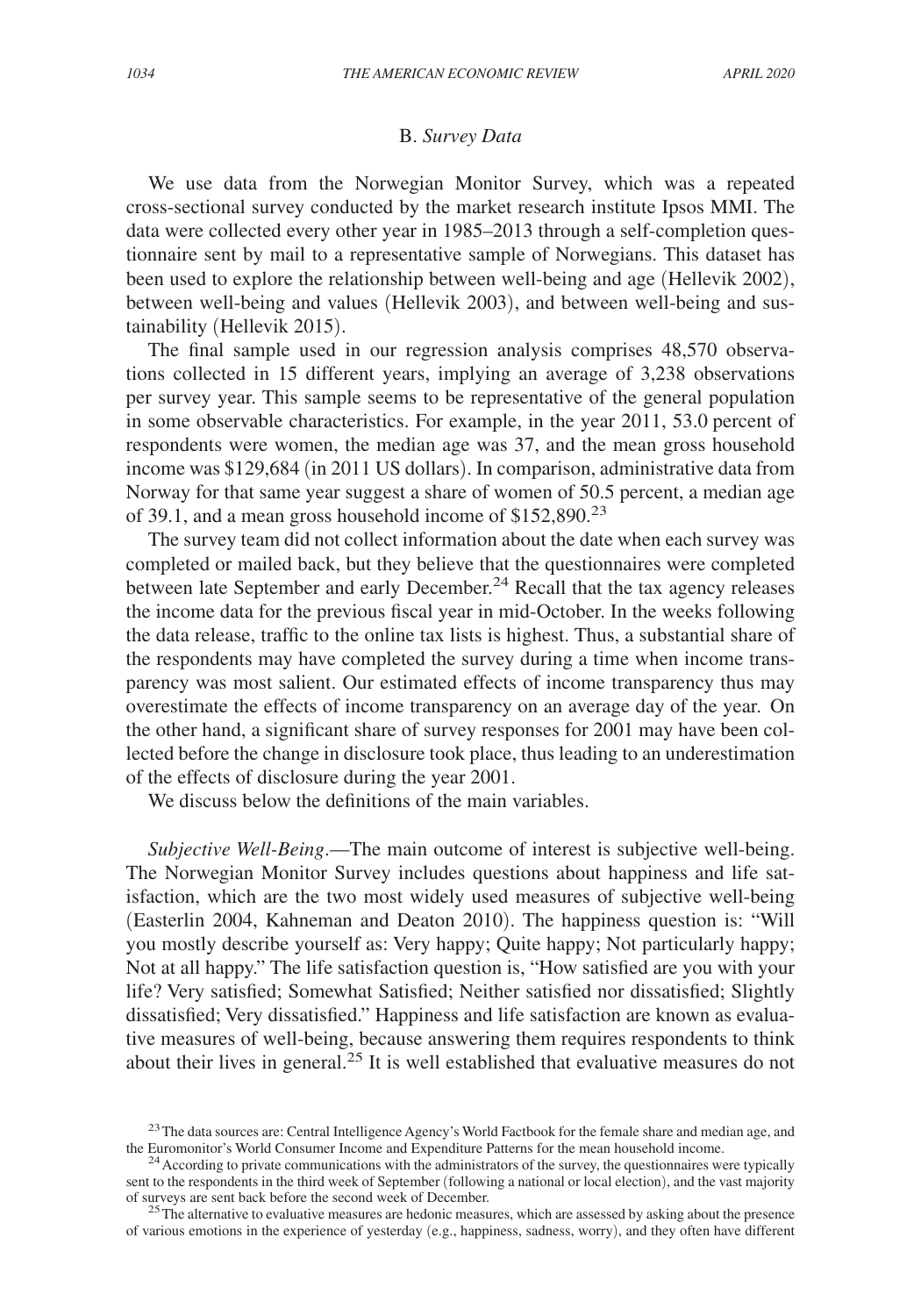vary over the days of the week, are significantly correlated with income, and remain correlated with income even at high levels of income (Kahneman and Deaton 2010). We use the happiness question in our baseline regressions because it was asked in all survey waves from 1985 to 2013, whereas life satisfaction was asked starting in 1999.<sup>26</sup>

In the baseline specification, instead of arbitrarily assigning values 1, 2, 3, or 4 to the four possible answers to the happiness question, we employ the Probit-OLS method to assign these values (van Praag and Ferrer-i-Carbonell 2008). By construction, a higher value denotes higher happiness. We use this method with all subjective questions, including life satisfaction. Moreover, to facilitate the interpretation of the regression coefficients, we standardize all subjective outcomes to a mean of 0 and standard deviation of 1. Table 1 summarizes the definitions for happiness, life satisfaction, and all other main variables in the analysis. Table 2 provides the corresponding descriptive statistics.

Although subjective well-being measures have some well-documented limitations, a growing body of evidence indicates that they contain significant information about the individual's true well-being. Subjective well-being is positively correlated to objective measures of well-being, such as emotional expressions (Sandvik, Diener, and Seidlitz 1993), aggregate suicide rates (Di Tella, MacCulloch, and Oswald 2003), and activity in the pleasure centers of the brain (Urry et al. 2004). Subjective well-being also positively correlates with decision utility. For instance, Benjamin et al. (2012) conducted a survey in which subjects were shown pairs of hypothetical scenarios with trade-offs between two aspects (e.g., higher income versus longer workdays). They showed that, despite some deviations, most respondents choose a scenario that maximizes life satisfaction (see also Benjamin et al. 2014). Similarly, Perez-Truglia (2015) showed that the expenditure choices predicted by life satisfaction data are largely consistent with the actual expenditure behavior of the same individuals.

*Income Rank*.—The variable *Income Rank* is the position of the respondent in the distribution of household income for the current year.<sup>27</sup> As is typical in household surveys, respondents were asked about their annual gross household income using bins.<sup>28</sup> This question provides no information to rank households within a particular income bin and year. To ameliorate this measurement error, we follow the standard imputation method from the literature (e.g., Stevenson and Wolfers 2008, Kahneman and Deaton 2010), using information on other household characteristics

correlates than evaluative measures (Deaton and Stone 2013). Unfortunately, our survey data do not include hedonic measures.

<sup>26</sup>For histograms of the responses to the *Happiness* and *Life Satisfaction* questions, see online Appendix Figure A.2.

<sup>&</sup>lt;sup>27</sup>While this measure is based on the rank in the national income distribution, individuals probably care the most about the comparison to narrower reference groups such as their relatives, friends, neighbors, and coworkers (Clark and Senik 2010). We cannot construct measures of *Income Rank* based on these more specific reference groups because we do not know who the respondent's relatives, friends, or other social contacts are. Due to this source of measurement error, our results may underestimate the importance of income comparisons. Similarly, since the tax records disclosed the wealth of individuals, it is likely that individuals also engaged in wealth comparisons. This is another source of measurement error that may lead us to underestimate the overall importance of (income and wealth) comparisons.

<sup>&</sup>lt;sup>28</sup>We drop 6 percent of the sample corresponding to individuals who did not respond the income question.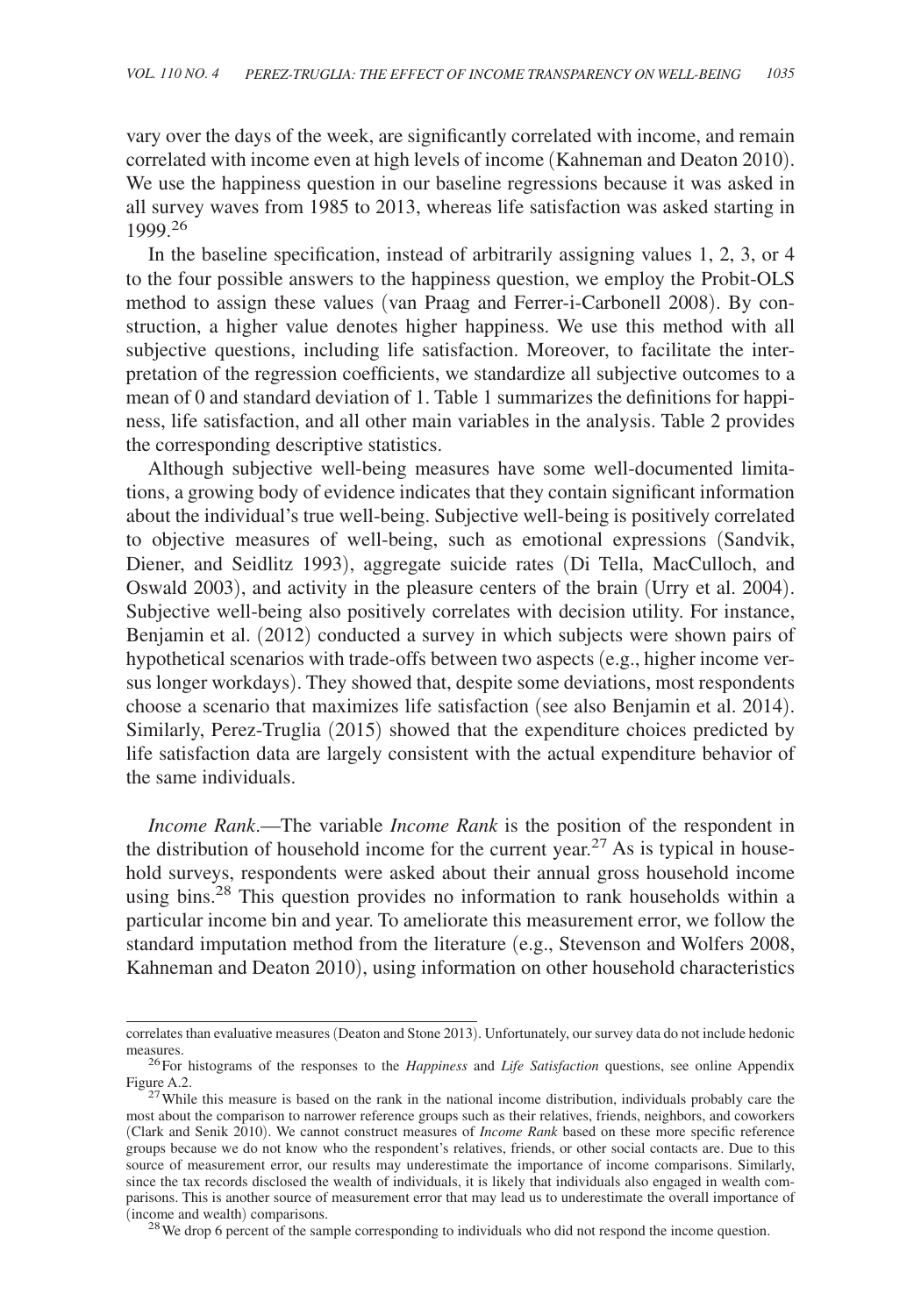Table 1—Data Definitions for the Main Variables from the Norwegian Monitor Survey

| Variable name          | Definition                                                                                                                                                                                                                                                                                                                                                                                                                                                                                                                                                                                                                                                                                                                                                                                                                                                                |
|------------------------|---------------------------------------------------------------------------------------------------------------------------------------------------------------------------------------------------------------------------------------------------------------------------------------------------------------------------------------------------------------------------------------------------------------------------------------------------------------------------------------------------------------------------------------------------------------------------------------------------------------------------------------------------------------------------------------------------------------------------------------------------------------------------------------------------------------------------------------------------------------------------|
| Happiness              | Based on the following question: "Will you mostly describe yourself as: Very happy; Quite<br>happy; Not particularly happy; Not at all happy." These four categories were assigned values<br>using the Probit-OLS method, and then the variable was standardized to have mean 0 and<br>standard deviation 1. Higher values denote higher happiness.                                                                                                                                                                                                                                                                                                                                                                                                                                                                                                                       |
| <b>Income Rank</b>     | Estimated position in the national distribution of household gross income in a given year, from<br>$0$ (lowest income in the country) to 1 (highest). This rank is based on the following ques-<br>tion: "What would you estimate the household's total gross income? That is, all total income<br>before taxes and deductions: Less than NKR100,000; NKR100,000–199,000; NKR200,000–<br>NKR300,000-399,000;<br>NKR400,000-499,000;<br>NKR500,000-599,000;<br>299,000;<br>NKR600,000-799,000; NKR800,000-999,000; Above NKR1,000,000." Before 1995, the<br>bottom bin was split in two bins (0K-59K and 60K-100K). In 1995, they merged those two<br>bins and added the seventh and eighth bins. They added the ninth bin in 1999. The with-<br>in-bin ranks are imputed using interval regressions as in Stevenson and Wolfers (2008) and<br>Kahneman and Deaton (2010). |
| Life Satisfaction      | Based on the following question: "How satisfied are you with your life? Very satisfied;<br>Somewhat satisfied; Neither satisfied nor dissatisfied; Slightly dissatisfied; Very dissatisfied."<br>These five categories were assigned values using the Probit-OLS method, and then the vari-<br>able was standardized to have mean 0 and standard deviation 1. Higher values denote higher<br>satisfaction.                                                                                                                                                                                                                                                                                                                                                                                                                                                                |
| Perceived Rank         | Based on question: "In comparison to other Norwegians, would you say that your economic<br>situation is? Much worse than average; Slightly worse than average; Average; Slightly bet-<br>ter than average; Much better than average." These five categories were assigned values using<br>the Probit-OLS method, and then the variable was standardized to have mean 0 and standard<br>deviation 1. Higher values denote higher rank.                                                                                                                                                                                                                                                                                                                                                                                                                                     |
| Income Adequacy        | Based on the following question: "How do you feel about your economic situation? Do you<br>really need more money than you have to be able to live a satisfying life, do you manage with<br>your current income, or would you be able to cope with less if you had to?" The possible<br>answers were "I need more money," "I manage with what I have," and "I could cope with<br>less," which were assigned values using the Probit-OLS method, and then the variable was<br>standardized to have mean 0 and standard deviation 1. Higher values denote higher income<br>adequacy.                                                                                                                                                                                                                                                                                        |
| <b>Internet Access</b> | Dummy variable that takes the value 1 if the individual responds affirmatively to the follow-<br>ing question: "Do you have Internet access at home?"                                                                                                                                                                                                                                                                                                                                                                                                                                                                                                                                                                                                                                                                                                                     |
| I{Higher Internet}     | Dummy variable that takes the value 1 if the respondent has above-median predicted inter-<br>net access in the current year. We estimated an OLS regression of internet access on age,<br>age squared, and dummy variables for gender, marital status, education, household size, and<br>number of workers in the household using the responses from 2001 (the results from this<br>regression are presented in online Appendix Table A.8). Then, for each sample year, we used<br>the estimated coefficients to generate predicted internet access and then split the observations<br>for that year by the corresponding median value.                                                                                                                                                                                                                                   |

that correlate with income (e.g., education, age, county) to break ties within income  $hins$ <sup>29</sup>

*Higher Internet*.—The goal of this variable is to split individuals by whether their observable characteristics are associated with higher internet access (once the internet becomes available). We base this exercise on the dummy variable *Internet Access*,

<sup>&</sup>lt;sup>29</sup>The first step of this procedure consists in estimating, for each year, an interval regression of the logarithm of income on dummies for gender, education, marital status, age, number of household members, and county. The second step consists of using the estimated parameters to predict the logarithm of income for each individual, conditional on belonging to the reported income bracket. We can then construct *Income Rank* by ranking individuals based on their predicted household income.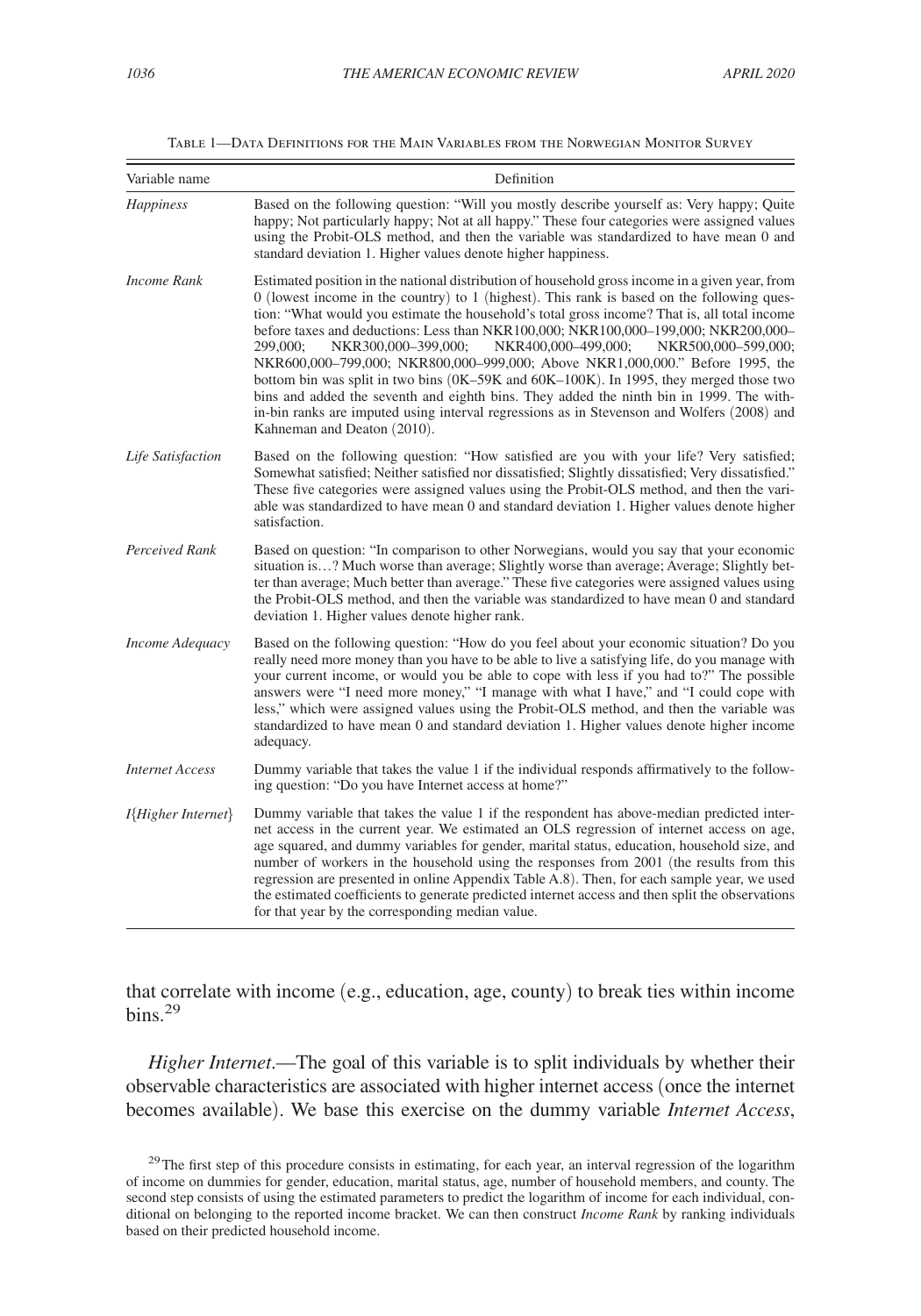| Variable name          | Availability | <b>Observations</b> | Mean<br>(standard deviation) |  |  |
|------------------------|--------------|---------------------|------------------------------|--|--|
| <b>Happiness</b>       | 1985-2013    | 48,570              | 0.00(1.00)                   |  |  |
| Income Rank            | 1985-2013    | 48,570              | 0.50(0.29)                   |  |  |
| Life Satisfaction      | 1999-2013    | 29,655              | 0.00(1.00)                   |  |  |
| Perceived Rank         | 1993-2013    | 38,938              | 0.00(1.00)                   |  |  |
| Income Adequacy        | 1993-2013    | 38,950              | 0.00(1.00)                   |  |  |
| <b>Internet Access</b> | 1999-2013    | 29,875              | 0.76(0.43)                   |  |  |
| $I{Higher Internet}$   | 1985-2013    | 48,570              | 0.50(0.50)                   |  |  |

Table 2—Descriptive Statistics for the Main Variables from the Norwegian Monitor Survey

*Notes:* See Table 1 for a summary of data definitions for all of the variables listed above. Data from the Norwegian Monitor Survey.

which equals 1 if the individual has internet access at home and 0 otherwise. Using survey responses for 2001, we estimate an ordinary least squares (OLS) regression of *Internet Access* on a series of observable characteristics: age, age squared, and dummy variables for gender, education, marital status, household size, and number of working household members. Online Appendix Table A.8 reports the results from this auxiliary regression. The coefficients suggest that individuals with higher internet access are, on average, more likely to be male, educated, and young, and their households are likely to be larger with more working members. These correlations are largely consistent with the correlations reported in other studies of internet access and internet use in developed countries (File and Ryan 2014). We use the estimated coefficients to predict *Internet Access* for the entire survey sample. The dummy variable *I*{*Higher Internet*} equals 1 if the individual's own predicted internet access exceeds the median for the current year.<sup>30</sup>

*Perceived Income Rank and Income Adequacy*.—Starting in 1993, the survey included a subjective question about self-perceived income rank: "In comparison to other Norwegians, would you say that your economic situation is …? Much worse than average; Slightly worse than average; Average; Slightly better than average; Much better than average." We construct the variable *Perceived Rank* using responses to this question, which are coded with the Probit-OLS method and then standardized. By definition, higher values of this variable denote a higher perceived rank. For an additional test of the self-perceptions channel, we use data on another question that was added to the survey in 1993: "How do you feel about your economic situation? Do you really need more money than you have to be able to live a satisfying life, do you manage with your current income, or would you be able to cope with less if you had to?" The possible answers are "I need more money," "I manage with what I have," and "I could cope with less." We construct the variable *Income Adequacy* using the Probit-OLS method and then standardize it so that its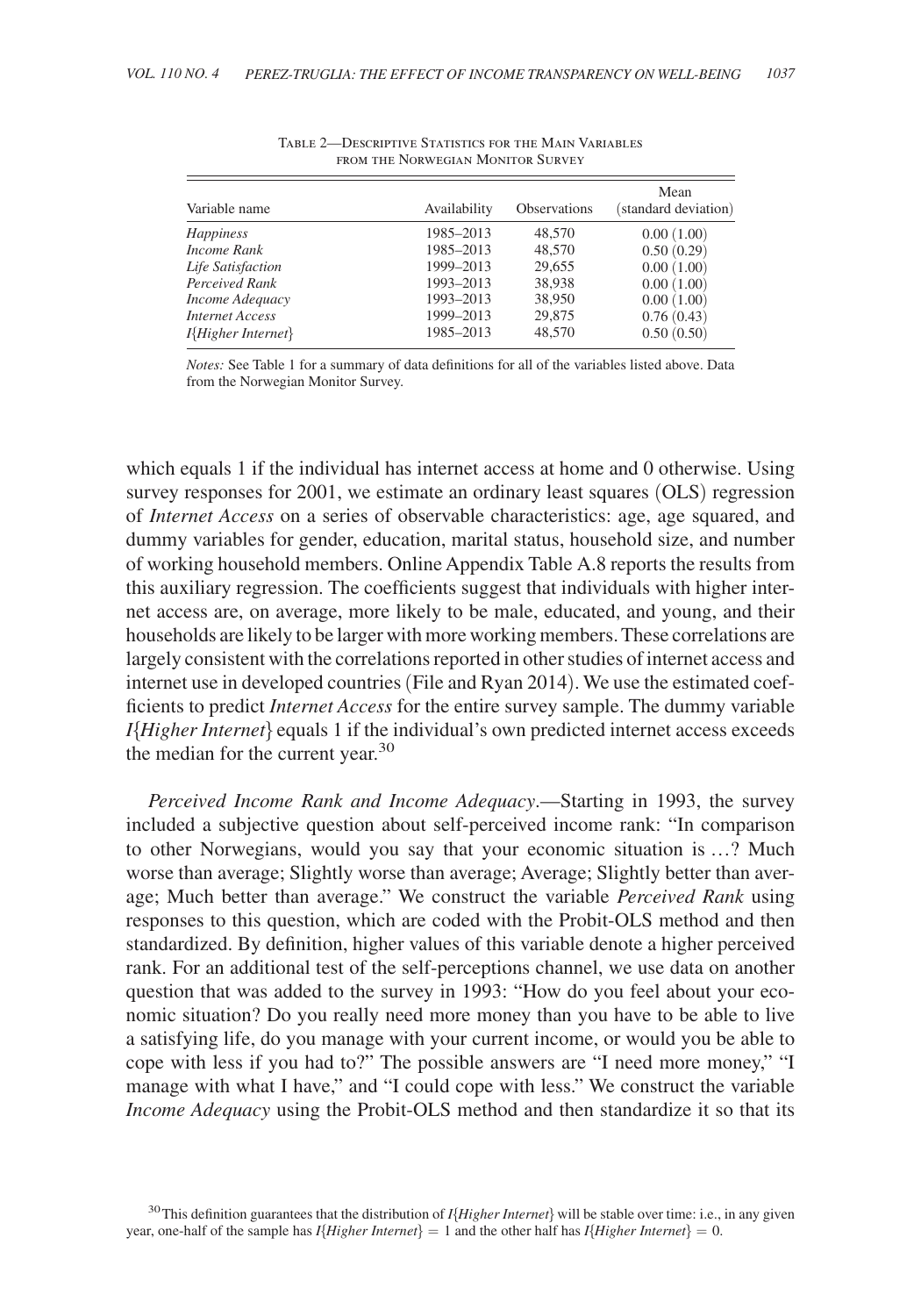mean is 0 and standard deviation is 1. Higher values of this variable indicate that one's income is more adequate.<sup>31</sup>

*Control Variables*.—We include a standard set of control variables used in studies of subjective well-being: age, age squared, and dummies for gender, education, marital status, total number of household members, and number of working household members.

*German Data*.—For the placebo test, we employ data from the German Socio-Economic Panel survey, collected every year from 1985 to 2013.<sup>32</sup> The data do not include a question on happiness but do include a question on life satisfaction: "How satisfied are you with your life, all things considered?" Responses are measured on a 11-point scale ranging from "Completely dissatisfied" (0) to "Completely satisfied" (10). We code and standardize this outcome using the same method as for the Norwegian data. Moreover, we reproduce the same regression specification for Germany, including all the same control variables and the same procedure to create *I*{*Higher Internet*}.<sup>33</sup> The final number of observations in Germany (108,209) is more than twice that of the Norwegian Monitor Survey (48,570).

#### **III. Results**

#### A. *Effects on the Happiness-Income Gradient*

Table 3 explores the effects of the change of disclosure on the happiness-income gradient. The dependent variable in column 1 is *Happiness*. This column uses the simplest specification from equation (1). The estimated coefficient on *Income Rank* (0.311) is positive, precisely estimated, and statistically significant ( $p$ -value  $< 0.001$ ). This coefficient implies that during 1985–2000, going from the lowest to the highest income rank in Norway was associated with an increase in happiness of 0.311 standard deviations. This happiness-income gradient is in the same order of magnitude as the corresponding gradients reported in other studies.<sup>34</sup>

Column 1 of Table 3 also reports the coefficient on the interaction between *Income Rank* and *I*{2001*–*2013}. This estimated coefficient (0.090) is positive,

<sup>31</sup>For histograms of the responses to the *Perceived Income Rank* and *Income Adequacy* questions, see online Appendix Figure A.2.

 $32$ To maximize power, we use all the years available in the German data: online Appendix Section A.1 shows that the results are robust if we focus on responses on odd-numbered years, like in the Norwegian survey.

<sup>&</sup>lt;sup>33</sup>There are a couple of differences between the German and Norwegian surveys. In Germany, we have to include dummies for years of education instead of the dummies for levels of educational attainment used in Norway. And while in Norway we use *Internet Access* for the year 2001, that question was not included in Germany in 2001 so we have to use the responses for the year 2002 instead. Last, we restrict the German data to household heads in West Germany.

<sup>&</sup>lt;sup>34</sup>For example, results reported in Table 2 from Stevenson and Wolfers (2008) suggest that, using data for a number of countries from the World Values Survey, the ordered probit regression of happiness on the logarithm of household income yields a coefficient of 0.244 (SE 0.008). We can provide a direct comparison by estimating the same regression with our Norwegian data, which yields a coefficient in the same order of magnitude (0.307; SE 0.008). This gradient for Norway is higher than, and statistically different from, the corresponding gradient from Stevenson and Wolfers (2008). However, we would not expect them to be exactly equal: there is no reason to believe that Norway should be representative of the world average; additionally, these differences may be due to differences in how income and subjective well-being are measured in the two datasets.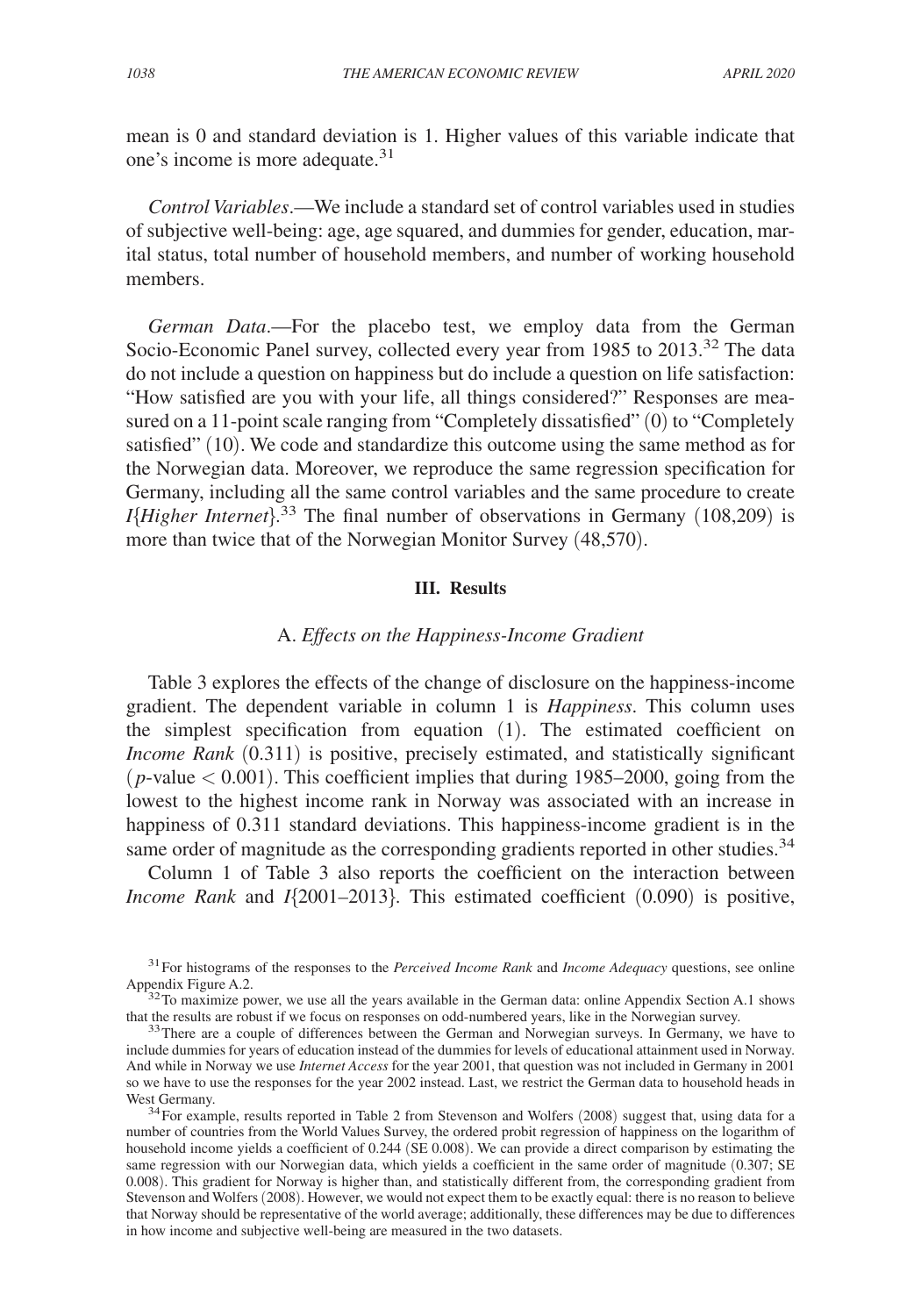|                                                                  | (1)                           | (2)                           | (3)                           | (4)                           | Life<br>(5)                   | Life<br>Happiness Happiness Happiness Happiness Satisfaction Satisfaction<br>(6) | Life<br>Satisfaction Satisfaction<br>(7) | Life<br>(8)                     |
|------------------------------------------------------------------|-------------------------------|-------------------------------|-------------------------------|-------------------------------|-------------------------------|----------------------------------------------------------------------------------|------------------------------------------|---------------------------------|
| <b>Income Rank</b>                                               | 0.311<br>(0.028)              | 0.315<br>(0.040)              | 0.310<br>(0.032)              | 0.331<br>(0.040)              | 0.585<br>(0.056)              | 0.526<br>(0.085)                                                                 | 0.539<br>(0.018)                         | 0.646<br>(0.025)                |
| Income Rank<br>$\times$ I{2001-2013} <sup>(1)</sup>              | 0.090<br>(0.032)              | 0.098<br>(0.059)              | 0.090<br>(0.037)              | $-0.004$<br>(0.051)           | 0.122<br>(0.055)              | 0.050<br>(0.088)                                                                 | 0.018<br>(0.021)                         | $-0.049$<br>(0.035)             |
| Income Rank $\times$ I{2001-2013}<br>$\times$ I{Higher Internet} |                               |                               |                               | 0.217<br>(0.073)              |                               | 0.169<br>(0.131)                                                                 |                                          | $-0.011$<br>(0.046)             |
| <i>Income Rank</i> $\times$ ( <i>Year</i> $-$ 1985)              |                               | $-0.001$<br>(0.004)           |                               |                               |                               |                                                                                  |                                          |                                 |
| Income Rank $\times$ I{1997-2000} <sup>(ii)</sup>                |                               |                               | 0.001<br>(0.048)              |                               |                               |                                                                                  |                                          |                                 |
| $p$ -value (i) = (ii)                                            |                               |                               | 0.043                         |                               |                               |                                                                                  |                                          |                                 |
| Country<br>Period<br><b>Observations</b>                         | Norway<br>1985-2013<br>48.570 | Norway<br>1985-2013<br>48,570 | Norway<br>1985-2013<br>48.570 | Norway<br>1985–2013<br>48,570 | Norway<br>1999–2013<br>29,655 | Norway<br>1999-2013<br>29,655                                                    | Germany<br>1985-2013<br>108,209          | Germany<br>1985-2013<br>108,209 |

Table 3—Effects on the Gradient between Subjective Well-Being and Income Rank

*Notes:* Heteroskedasticity-robust standard errors in parentheses. Each column corresponds to a separate OLS regression. *Happiness* and *Life Satisfaction* are subjective well-being measures normalized to have mean 0 and standard deviation of 1, with higher values denoting higher happiness/satisfaction. *Income Rank* denotes the position of the respondent's household relative to all the other respondents for that year, from 0 to 1. *I*{2001–2013} takes the value 1 for 2001–2013. *I*{1999–2000} takes the value 1 for 1997–2000. *I*{*Higher Internet*} is a dummy variable that takes the value 1 if the respondent's predicted *Internet Access* is above the median value for a given year. All regressions control for year dummies, age, age squared, a gender dummy, three education dummies, four dummies for marital status, four dummies for household size, and three dummies for number of working household members. Column 4 also controls for all the additional interactive terms listed in equation (4). Columns 1 through 6 are based on data from the Norwegian Monitor Survey, collected every other year in 1985–2013. See Table 1 for a summary of data definitions and Table 2 for descriptive statistics. Columns 7 and 8 are based on the same specifications used in columns 1 and 3, only that using data from the German Socio-Economic Panel, collected every year in 1985–2013.

large, and statistically significant ( $p$ -value  $= 0.005$ ). These findings suggest that the happiness-income gradient increased substantially (by 29 percent, from 0.311 to 0.401) from 1985–2000 to 2001–2013.

The first concern is that the coefficient on the interaction of *Income Rank* with *I*{2001*–*2013} may not correspond to the 2001 change in disclosure, but instead results from a gradual change in this gradient that started years before 2001. To address this concern, column 2 of Table 3 shows results for the specification corresponding to equation (2), which includes the interaction between *Income Rank* and the time trend. The coefficient on the interaction between *Income Rank* and the time trend  $(-0.001)$  is close to zero and statistically insignificant (*p*-value = 0.877), whereas the coefficient on the interaction of *Income Rank* with *I*{2001*–*2013}  $(0.098)$  remains positive and statistically significant ( $p$ -value  $= 0.099$ ). Indeed, we cannot reject the null hypothesis that the latter coefficient (0.098) equals the corresponding coefficient of 0.090 from column 1 ( $p$ -value = 0.877).<sup>35</sup>

<sup>&</sup>lt;sup>35</sup>This is an equality test between two coefficients based on the same data but different regressions. To allow for a nonzero covariance between these two coefficients, we estimate a system of seemingly unrelated regressions. In the remainder of the paper, when comparing coefficients from the same data but different regressions, we always use this method.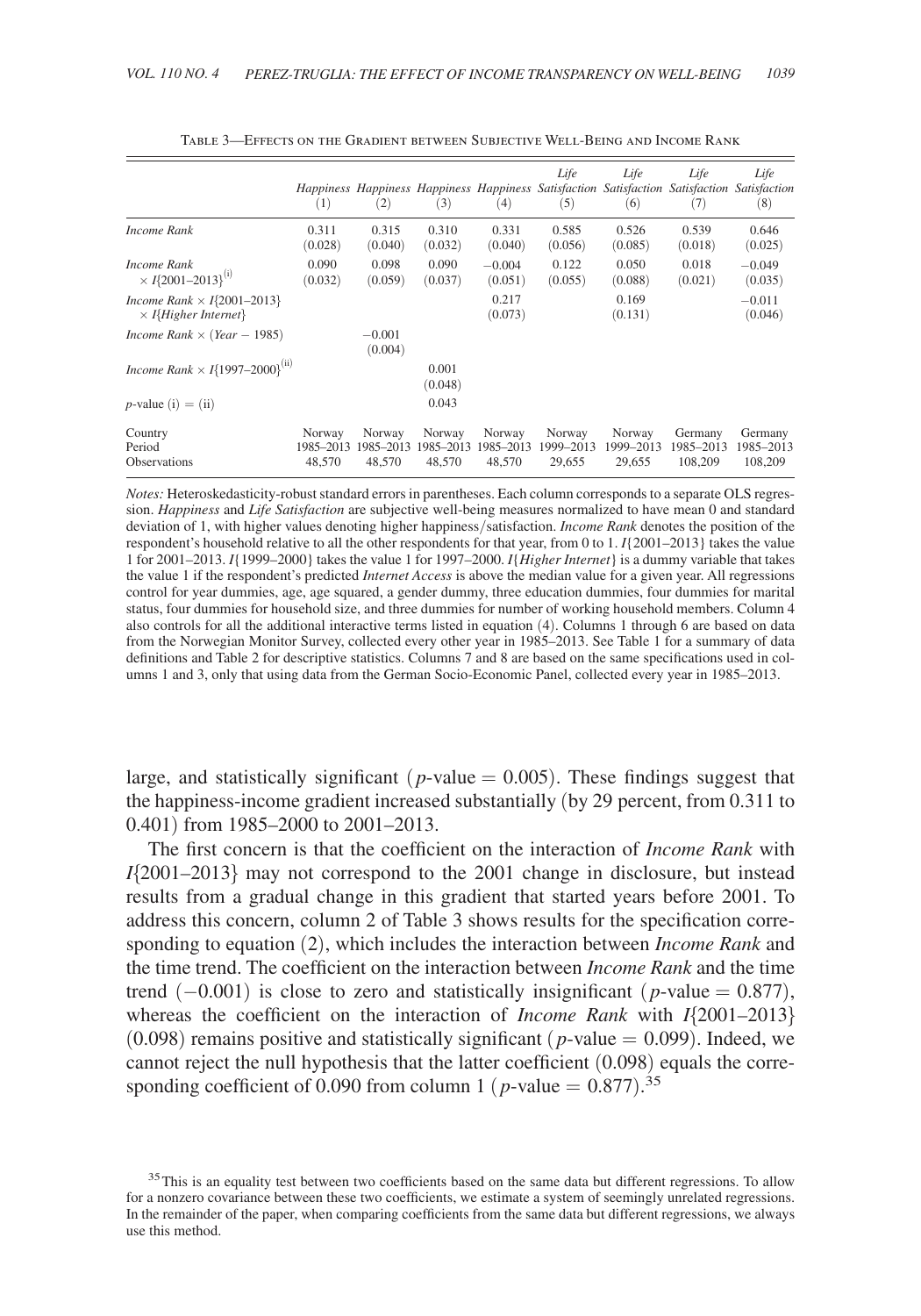In turn, column 3 of Table 3 presents results from the specification corresponding to equation (3), which introduces the interactions of *Income Rank* with *I*{2001*–*2013} and *I*{1997*–*2000} simultaneously. The coefficient on the interaction of *Income Rank* with *I*{2001*–*2013} (0.090) reported in column 3 is statistically significant ( $p$ -value  $= 0.015$ ) and identical in magnitude to the corresponding coefficient from column 1 (0.090). On the contrary, the coefficient on the interaction of *Income Rank* with *I*{1997*–*2000} is close to zero (0.001) and statistically insignificant ( $p$ -value  $= 0.975$ ). Furthermore, in column 3 the coefficients on the interactions with *I*{1997*–*2000} (0.001) and *I*{2001*–*2013} (0.090) are statistically different from each other ( $p$ -value = 0.043).

Panel A of Figure 6 takes the last specification a step further by means of an event-study analysis. This figure shows the evolution of the happiness-income gradient over the entire 1985–2013 period. Each coefficient denotes the change in the happiness-income gradient relative to 1997–2000. Thus, the coefficient on 1997–2000 is normalized to zero.

To attribute the coefficient on the interaction between *Income Rank* and *I*{2001*–*2013} to the effect of the disclosure policy, the happiness-income gradient should be stable during 1985–2000 and then increase after 2001. This is exactly the pattern shown in panel A of Figure 6. All pre-treatment coefficients are close to zero and statistically insignificant (*p*-values of 0.749, 0.737, and 0.612), suggesting that the happiness-income gradient remained constant during 1985–2000. And the three coefficients on the post-treatment period are positive and mostly statistically significant ( *p*-values of 0.057, 0.024, and 0.311), suggesting that the happiness-income gradient increased after 2001 and remained high.

One challenge in interpreting these findings is that the effects may result from something other than the transparency change in 2001. To the best of our knowledge, there were no events that could explain these patterns, such as major changes to the income tax schedule or welfare benefits. To address this concern more directly, we use the triple-differences design corresponding to equation (4).

The dummy variable *I*{*Higher Internet*} equals 1 if the individual's characteristics, such as being younger and more educated, predict higher internet access. For short, we refer to individuals with *I*{*Higher Internet*} = 1 as individuals with higher internet access. Our triple-difference strategy is then based on the assumption that the individuals with higher internet access, such as younger and more educated individuals, are the same types of individuals who are more exposed to the effects of the online tax lists.

Several arguments support this assumption. The websites require internet access, thus individuals with higher internet access and internet use are more likely to use the online tax lists, more aware that they exist, and more aware that their social contacts may be searching for them. Due to homophily, individuals with higher internet access have social contacts who also have higher internet access, and thus are more likely to be searched in the tax lists by their social contacts. Beyond internet access itself, individuals with higher internet access may be the type of individuals who care more about income comparisons. For example, Clark and Senik (2010) shows that individuals with higher internet access report that income comparisons are more important to them. As final evidence consistent with our assumption, the individual characteristics associated with higher internet access in our data (disproportionately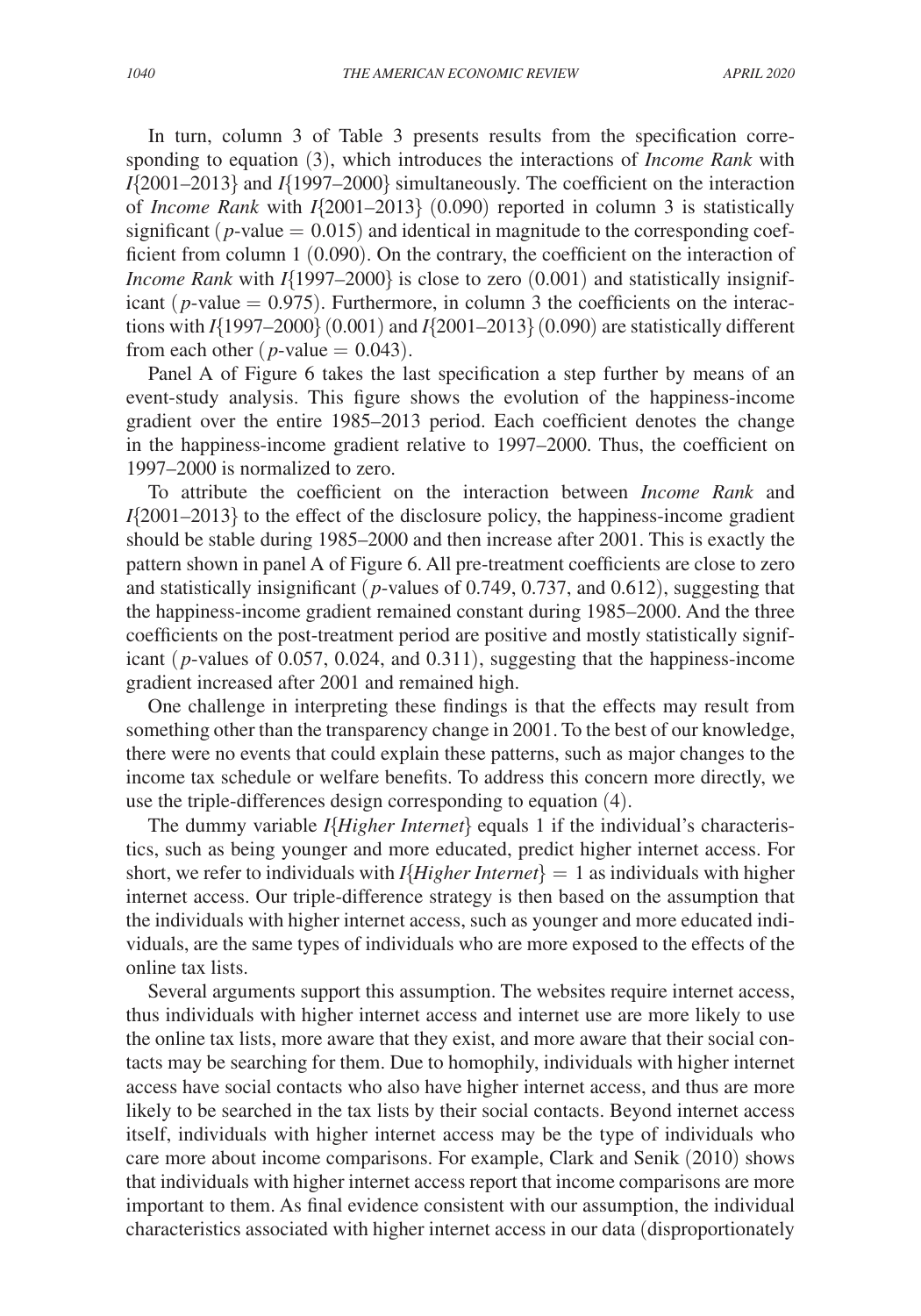

Figure 6. Event-Study Analysis of the Gradient between Subjective Well-Being and Income Rank

*Notes:* Each coefficient corresponds to the change in the gradient between subjective well-being and *Income Rank* relative to the period 1997–2000 (by construction, the coefficient for these years is normalized to 0). The green vertical line represents the change in disclosure that took place in Norway in 2001. The measure of subjective well-being in Norway is *Happiness* (panels A and B) and *Life Satisfaction* in Germany (panels C and D). Both of these outcomes are normalized to have mean 0 and standard deviation of 1, with higher values denoting higher happiness/satisfaction. *Income Rank* denotes the respondent's household rank for that year, from 0 to 1. All regressions control for year dummies, age, age squared, a gender dummy, three education dummies, four dummies for marital status, four dummies for household size, and three dummies for number of working household members. Panels A and B are based on 48,570 observations from the Norwegian Monitor Survey, collected every other year in 1985–2013: see Table 2 for more detailed data definitions and Table 3 for descriptive statistics. Panels C and D are based on 108,209 observations from the German Socio-Economic Panel Survey, collected every year in 1985–2013. Panel B is similar to panel A, only that two regressions are estimated separately for individuals with *I*{*Higher Internet*} = 1 and *I*{*Higher Internet*} = 0. Likewise, panel D is similar to panel C, only that based on two separate regressions by *I*{*Higher Internet*}.

younger, more educated, and male) also are associated with self-reported use of the online tax lists (Skattebetaleren 2008).

Column 4 of Table 3 reports the results from the triple-differences specification. The evidence indicates that, consistent with the hypothesis that the change in transparency caused the effects, changes in the happiness-income gradient were concentrated entirely among individuals with higher internet access. The coefficient on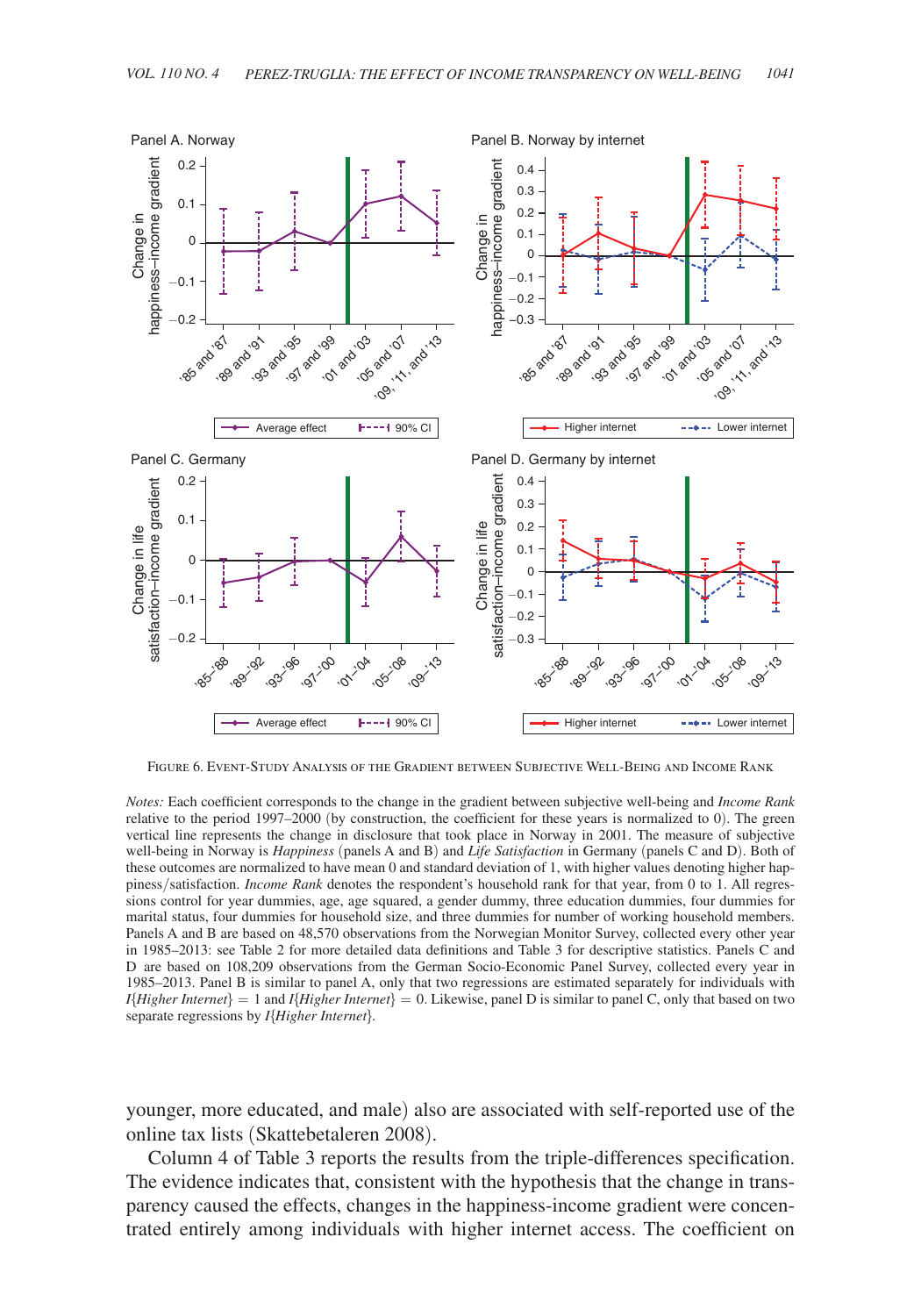the interaction between *Income Rank* and *I*{2001*–*2013} is close to zero (−0.004), statistically insignificant, and precisely estimated. This coefficient suggests that the happiness-income gradient did not change in 2001 for individuals with lower internet access. The coefficient on the triple interaction between *Income Rank*, *I*{2001*–* 2013}, and *I*{*Higher Internet*} (0.217) is positive, large, and statistically significant  $(p$ -value  $= 0.003$ ). This coefficient indicates that the happiness-income gradient increased substantially for individuals with higher internet access.<sup>36</sup>

Panel B of Figure 6 provides the event-study equivalent of the triple-differences identification strategy. The results show that, for individuals with lower internet access, the happiness-income gradient was stable prior to 2001 and remained the same after 2001. For individuals with higher internet access, the happiness-income gradient was stable prior to 2001, increased after 2001, and remained at a higher level for the subsequent 12 years.

As discussed in Section IB, during the 12 years following the change of disclosure, some factors may have increased or decreased the degree of income transparency. Due to the precision of the estimates, we cannot rule out ups and downs in the effects of the policy during the twelve years. However, based on panel B of Figure 6, the best guess is that the effects of transparency were stable: we cannot reject the null hypothesis that the three post-treatment coefficients (0.286, 0.260, and 0.221) are equal ( $p$ -value = 0.757).<sup>37</sup>

As an additional robustness check, we compare the effects on happiness with the effects on life satisfaction. Both outcomes are evaluative measures of well-being, and they are normally found to be significantly correlated to income. Furthermore, despite conceptual differences, happiness and life satisfaction often are treated as interchangeable in the literature on subjective well-being (Easterlin 2004). We thus expect similar effects of transparency across these two outcomes.

Columns 5 and 6 of Table 3 show results using *Life Satisfaction* as the dependent variable instead of *Happiness*. We are cautious when interpreting this evidence, however. Whereas *Happiness* has been available since 1983, the *Life Satisfaction* question was not added to the survey until 1999 and thus has only one year of pre-treatment data. Consequently, the standard errors for the *Life Satisfaction* regressions are almost twice as large as those for the *Happiness* regressions.

Column 5 of Table 3 presents the results for *Life Satisfaction* under the baseline specification from equation (1). The coefficient on *Income Rank* (0.585) is large and statistically significant ( $p$ -value  $< 0.001$ ). Indeed, this gradient is larger than the corresponding gradient for *Happiness* (0.311, from column 1). This difference in gradients is not unreasonable, given that the two questions are supposed to measure somewhat different aspects of well-being and even use different scales. Most important, column 5 of Table 3 shows that the coefficient on the interaction between *Income Rank* and *I*{2001*–*2013} (0.122) is positive and statistically significant ( $p$ -value  $= 0.026$ ). These estimates imply that higher income transparency increased the life satisfaction–income gradient by 21 percent, from 0.585 to 0.707.

<sup>&</sup>lt;sup>36</sup> According to column 4 of Table 3, the average effect of the income disclosure on the happiness-income gradient is  $0.104$  (=  $-0.004 + 0.5 \cdot 0.217$ ) and statistically significant (*p*-value = 0.005). As expected, this average effect is close to the average effect reported in the baseline specification  $(0.090,$  from column 1 of Table 3).

<sup>&</sup>lt;sup>37</sup>See online Appendix Section A.1 for a more detailed discussion, including a more disaggregated event-study graph.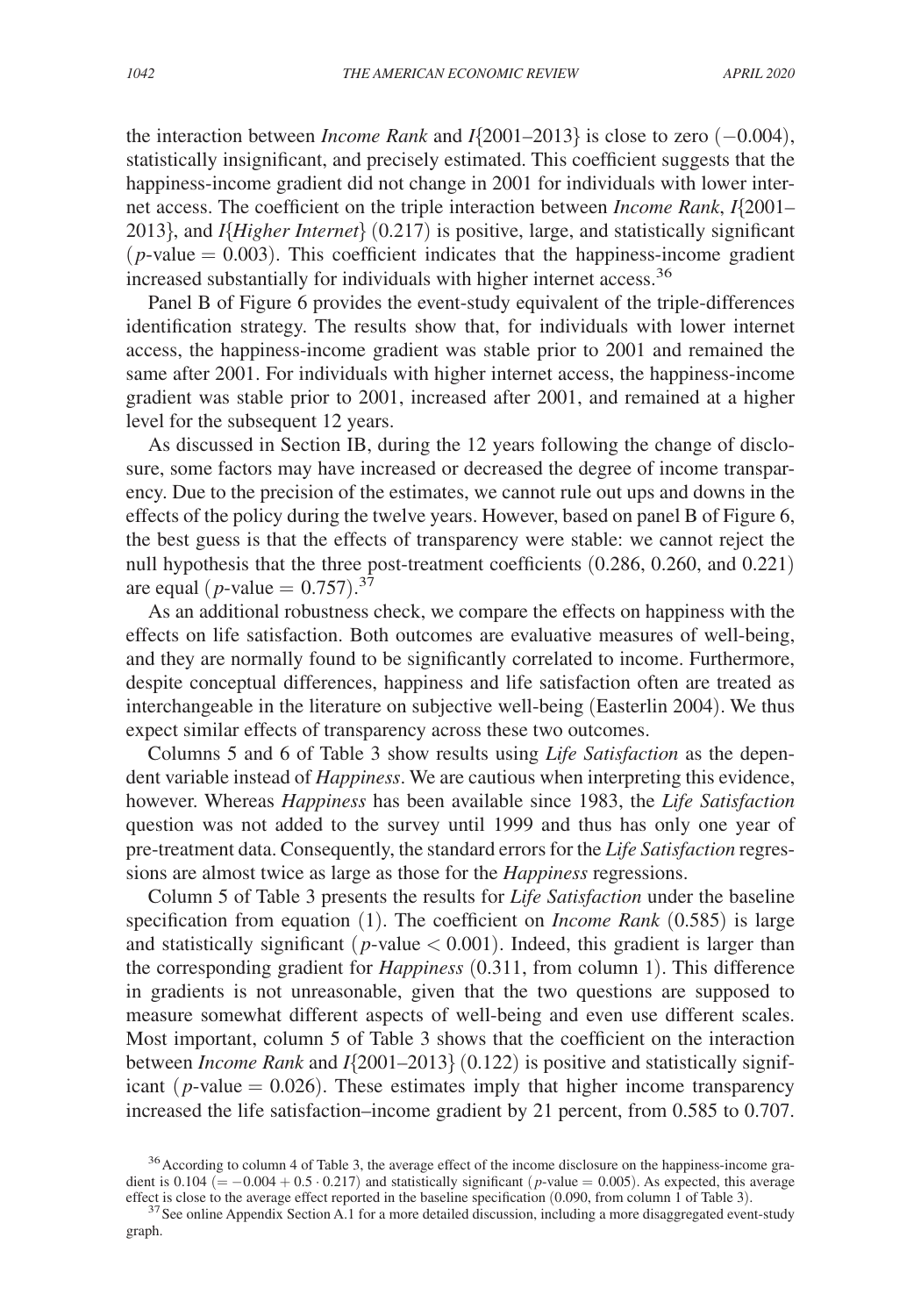Moreover, we cannot reject the null hypothesis that the 21 percent increase in the life satisfaction–income gradient equals the corresponding 29 percent increase in the happiness–income gradient ( $p$ -value  $= 0.645$ ).

For the sake of completeness, column 6 reports the triple-differences specification for the *Life Satisfaction* outcome. The key coefficient on the triple interaction between *Income Rank*, *I*{2001*–*2013}, and *I*{*Higher Internet*} (0.168) is positive, large, and statistically indistinguishable from the corresponding *Happiness* coefficient (0.217, from column 4). However, due to the lower precision of the *Life Satisfaction* results, the coefficient is statistically insignificant ( $p$ -value = 0.195).

The next robustness check involves estimating the same regressions in a placebo country, Germany, which was not exposed to the Norwegian change in income transparency of 2001. A similar change in the happiness-income gradient in Germany around 2001 would imply that the effects for Norway must be explained by a factor different than the change in disclosure. In turn, finding no effects in Germany would rule out any shocks that began in 2001 and were common between Norway and Germany, such as the dot-com burst or the growth of information technology.

Columns 7 and 8 of Table 3 report the results for Germany, using *Life Satisfaction* as the dependent variable. Column 7 reports the results under the basic specification from equation (1). The results indicate that, prior to 2001, the gradient between income and life satisfaction was similar between Germany and Norway: the coefficient on *Income Rank* (0.539, from column 7) is statistically significant  $(p$ -value  $< 0.001)$  and in the same order of magnitude as the corresponding coefficient for Norway (0.585, from column 5). <sup>38</sup> Most important, column 7 indicates that, unlike in Norway, there was no significant change in the life satisfaction-income gradient in Germany around 2001. The coefficient on the interaction of *Income Rank* and *I*{2001*–*2013} (0.018) is close to zero, statistically insignificant, and precisely estimated. We can reject the null hypothesis that this coefficient for Germany (0.018, from column 7) equals the corresponding coefficient estimated in Norway (0.090, from column 1), with a *p*-value of  $0.030$ .<sup>39</sup> These findings are consistent with panel C of Figure 6, which reproduces the event-study analysis for Germany (equivalent to panel A for Norway). In Norway, the happiness-income gradient was stable prior to 2001, then increased, and remained at the higher level. On the contrary, the life satisfaction-income gradient in Germany was stable prior to 2001 and remained at the same level after 2001.

Column 8 of Table 3 reports the results for Germany under the triple-differences specification. The coefficient on the triple interaction between *Income Rank*, *I*{2001–2013}, and *I*{*Higher Internet*} (−0.011) is close to zero, statistically insignificant, and precisely estimated. This coefficient indicates that in Germany, there was no differential change in the life satisfaction-income gradient between individuals with lower versus higher internet access. Indeed, we can confidently reject the null hypothesis that the coefficient for Germany (-0.011, from column 8) equals the corresponding coefficient for Norway (0.217, from column 4), with a *p*-value of

<sup>&</sup>lt;sup>38</sup> Modest differences should be expected because these are two different countries and also because the life satisfaction and income questions are elicited in different ways.

 $39$  We can also reject the null hypothesis that the coefficient from Germany (0.018, from column 7) is equal to the corresponding coefficient reported in column 5 (0.122) for Norway ( $p$ -value = 0.090).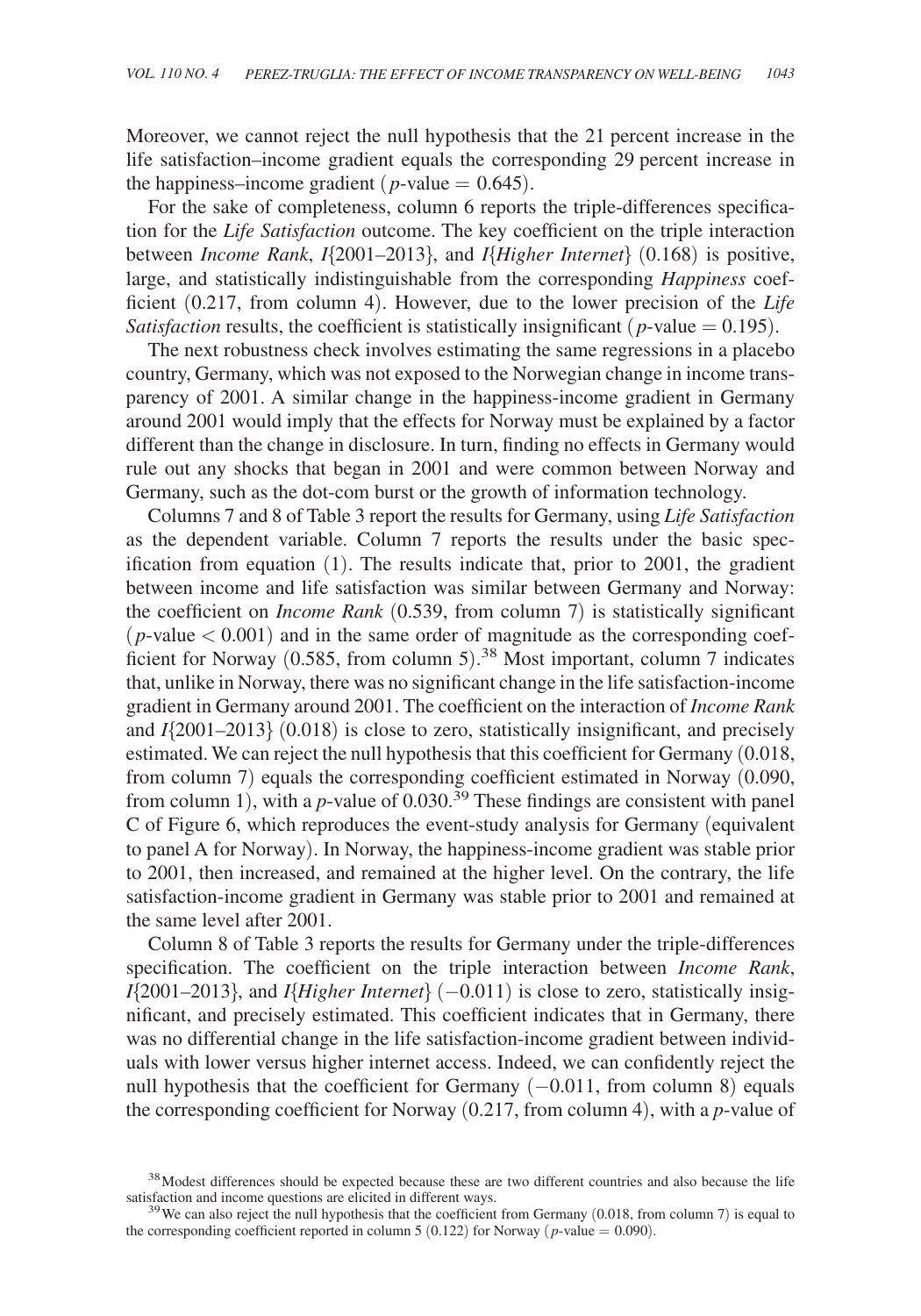0.009. These results are consistent with those in panel D of Figure 6, which reproduces the event-study analysis for Germany by internet access (equivalent to panel B, for Norway). As in Norway, the gradient in Germany between well-being and *Income Rank* was stable prior to 2001 for individuals with higher and lower internet access. In Norway, these two gradients diverged after 2001, whereas in Germany they continued to be similar after 2001.

Last, these results do not address the effect of higher transparency on the average level of well-being. The happiness-income gradient may have increased because richer individuals became happier, because poorer individuals became unhappier, or a combination of the two. Online Appendix Section A.2 presents some estimates of the average effects on well-being with a difference-in-differences estimator using the exposure indicator based on internet access. The results suggest that the change in disclosure did not have a significant effect on average happiness and life satisfaction. These findings suggest that the disclosure policy resulted in a transference of well-being from poorer to richer individuals. Also, this view that the change of disclosure created roughly as many winners as losers is consistent with data from the 2007 Synovate survey indicating that about one-half of the Norwegian population (46 percent) opposed the income transparency policy (Langset 2011). 40

#### B. *The Self-Perceptions Channel*

We cannot measure all possible channels that could explain the effects of transparency on well-being, but we provide some suggestive evidence of the role of self-perceptions.

There is abundant evidence that individuals perceive themselves to be closer than they are to the middle of income distribution (Cruces, Perez-Truglia, and Tetaz  $2013$ ).<sup>41</sup> This middle-class bias is believed to arise due to assortativity neglect: rich people look around and see other rich people, so they incorrectly conclude that they are middle class; likewise, poor individuals see other poor people around them and believe that they are middle class.<sup>42</sup> Unfortunately, the question on perceived income rank included in the Norwegian Monitor Survey uses a subjective scale, so we cannot measure the middle-class bias directly, as in Cruces, Perez-Truglia, and Tetaz (2013). However, we observe suggestive signs of this bias: most respondents (89.7 percent) believe that their incomes are slightly above, slightly below, or about average, and this tendency is true even for individuals in the tails of the income distribution.<sup>43</sup>

<sup>40</sup>This share was still similar (49 percent) when measured again in 2011 (*Sunnmørsposten* 2011).

<sup>&</sup>lt;sup>41</sup> Cruces, Perez-Truglia, and Tetaz (2013) first documented this bias using data from Argentina. Since then, other studies have documented this same middle-class bias in other countries: see, for example, Poppitz (2016) and Bublitz (2017).

 $^{42}$ Indeed, Frick, Iijima, and Ishii (2018) shows that, under some assumptions about payoffs and the information structure, this type of "assortativity neglect" is not only one possible equilibrium, but the unique equilibrium.

<sup>&</sup>lt;sup>43</sup>Only 16 percent of households from the top income decile report to be much better than average, and only 25 percent of households in the bottom income decile report to be much worse than average. However, there are several reasons why this misalignment may not be attributed to misperceptions. In the extreme case, if individuals interpret the range from "slightly below average" to "slightly above average" as between −90 percent and 1,000 percent of the average, then almost everyone would be right to pick those categories. Additionally, part of the misalignment may reflect measurement error in the actual income rank.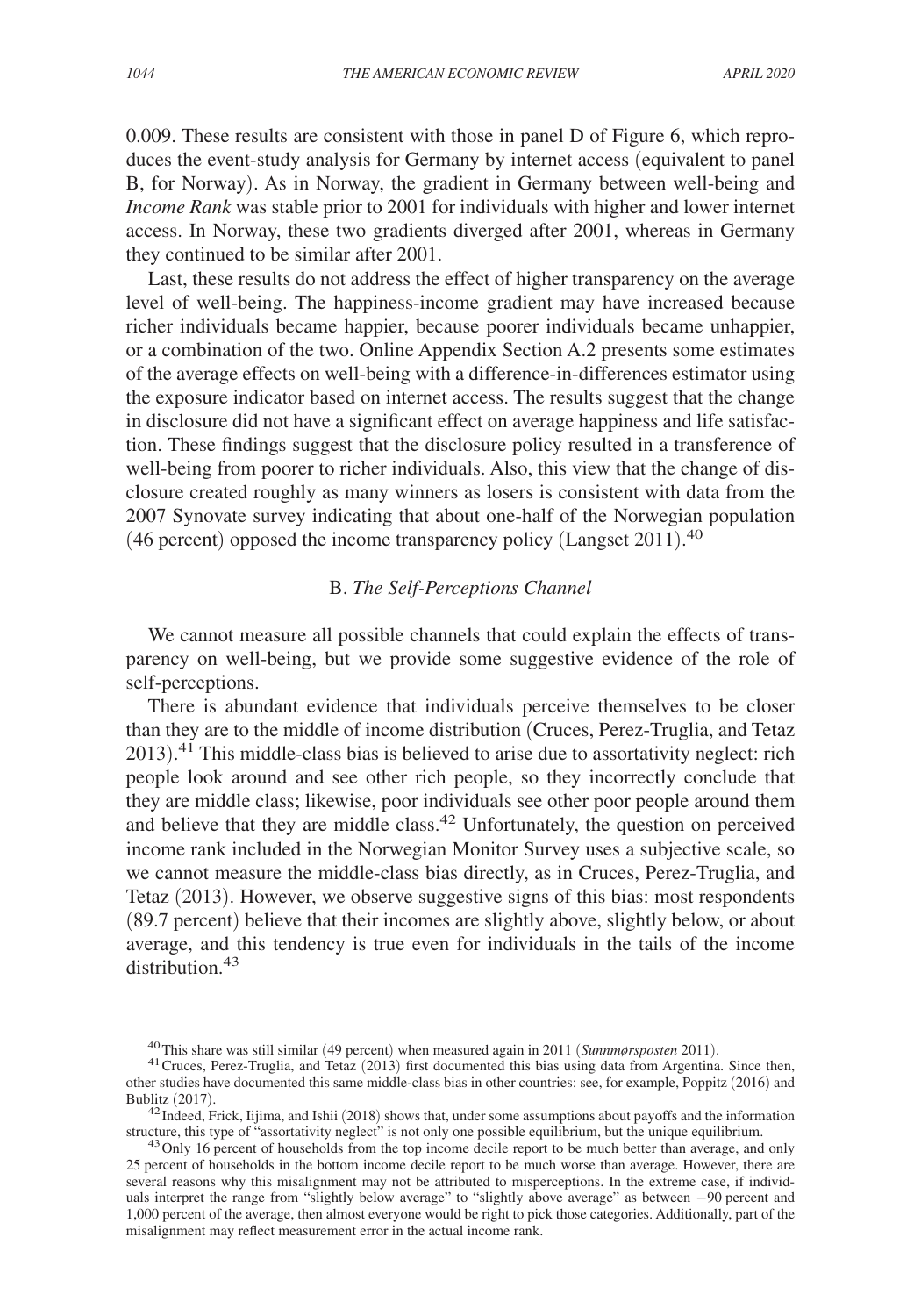Under a middle-class bias, a higher income transparency would increase the gradient between perceived income rank and actual income rank. That is, poorer individuals would realize that they are poorer than they thought, and richer individuals would realize that they are richer than they thought. We test this hypothesis using the same regression specification from before but with *Perceived Rank* as the dependent variable instead of *Happiness*. Columns 1 through 4 of Table 4 present the regressions with this dependent variable. These results are based on smaller time frames and sample sizes, because *Happiness* has been collected since 1985, but *Perceived Rank* has been measured only since 1993.

Column 1 of Table 4 presents the results for the simplest specification from equation (1). The coefficient on *Income Rank* (2.172) is positive, large, and statistically significant ( $p$ -value  $< 0.001$ ). This coefficient implies that, during 1993–2001, moving from the poorest to the richest household was associated with an increase of 2.172 standard deviations in perceived income rank. This strong gradient between perceived and actual income ranks suggests that self-perceptions of income rank were at least somewhat accurate. Most important, column 1 shows that the coefficient on the interaction between *Income Rank* and *I*{2001*–*2013} (0.185) is positive, large, and statistically significant ( $p$ -value  $< 0.001$ ). These results imply that higher income transparency increased the gradient between perceived income rank and actual income rank by 8.5 percent (from 2.172 to 2.357). The fact that perceptions became more correlated to reality suggests that perceptions became more accurate.

Column 2–4 of Table 4 assesses the robustness of the results with the other specifications. Column 2 adds the interaction between the time trend and *Income Rank*. In this alternative specification, the coefficient on the interaction between *Income Rank* and *I*{2001*–*2013} (0.135) is still positive, large, and statistically significant ( $p$ -value = 0.015). Column 3, which adds the fake treatment interaction, also suggests that the results are robust: the coefficient on the interaction between *Income Rank* and *I*{1997*–*2000} is statistically insignificant and statistically different from the coefficient on the interaction between *Income Rank* and *I*{2001*–*2013} ( *p*-value < 0.001). The results reported in column 4, corresponding to the triple-differences specification, are less robust. The triple interaction between *Income Rank*, *I*{2001*–*2013}, and *I*{*Higher Internet*} (0.092) is statistically insignificant ( $p$ -value  $= 0.228$ ). However, because the coefficient is not precisely estimated, we cannot rule out that this coefficient equals the 0.185 coefficient from the baseline specification reported in column 1 ( $p$ -value = 0.267).<sup>44</sup>

To assess the self-perceptions mechanism further, we measure the effects on *Income Adequacy*. Individuals may form their income aspirations by looking at the incomes of others. Richer individuals, who found out that they were richer than they thought, may have felt that their incomes were more adequate; poorer individuals, who learned that they were poorer than they thought, may have felt that their incomes were less adequate. To test this hypothesis, columns 5–8 present results with *Income Adequacy* as the dependent variable. Column 5 corresponds to the simplest regression specification. The coefficient on *Income Rank* (1.290) is positive, large, and statistically significant ( $p$ -value  $< 0.001$ ). This coefficient

<sup>44</sup>For the sake of completeness, online Appendix Section A.1 presents the event-study graphs for *Perceived Rank* and *Income Adequacy*.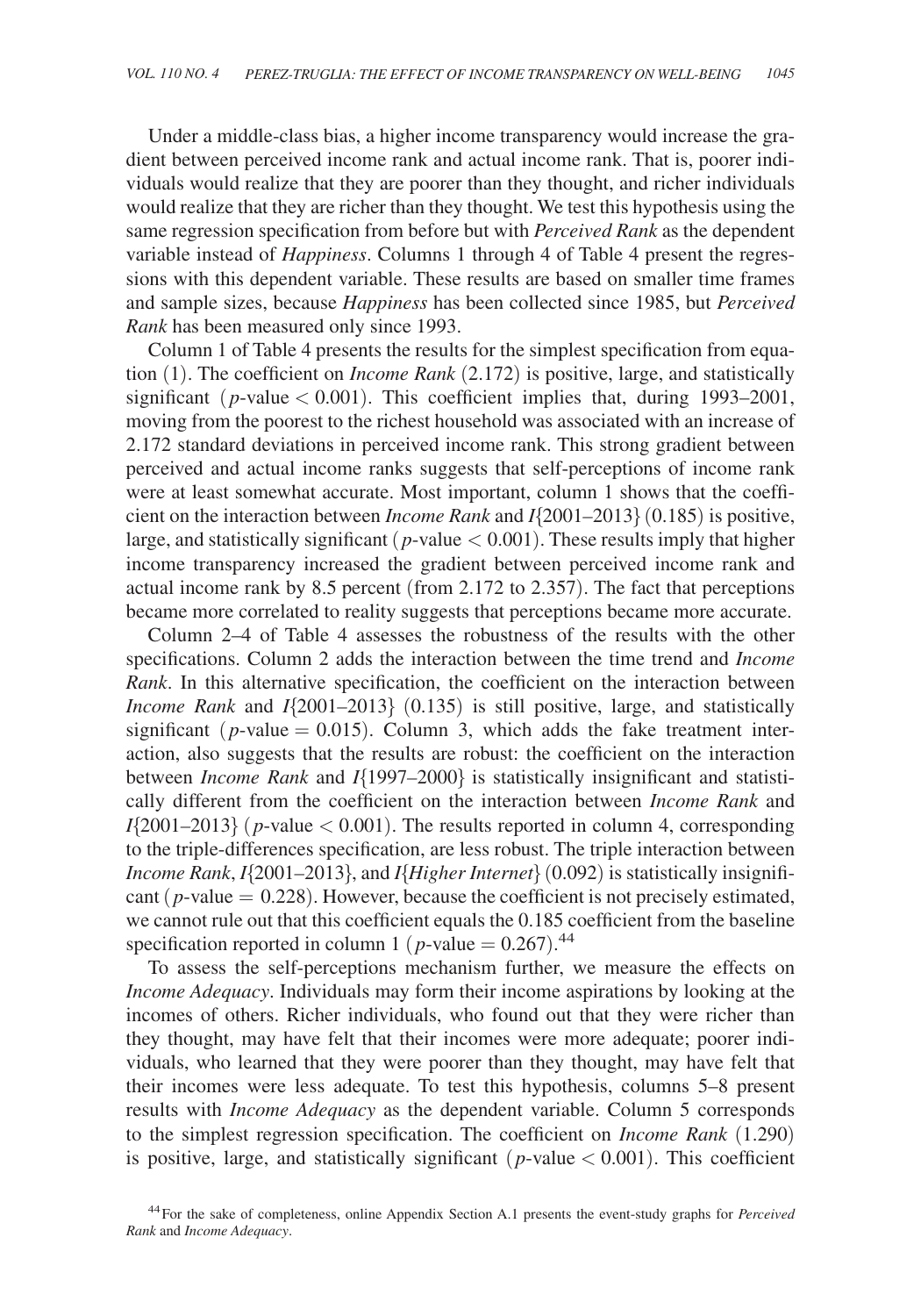|                                                                  | Perc      | Perc             | Perc             | Perc             | <i>Income</i> | <i>Income</i>       | <i>Income</i>    | <i>Income</i>    |
|------------------------------------------------------------------|-----------|------------------|------------------|------------------|---------------|---------------------|------------------|------------------|
|                                                                  | Rank      | Rank             | Rank             | Rank             | Adequacy      | Adequacy            | Adequacy         | Adequacy         |
|                                                                  | (1)       | (2)              | (3)              | (4)              | (5)           | (6)                 | (7)              | (8)              |
| Income Rank                                                      | 2.172     | 2.117            | 2.130            | 2.275            | 1.290         | 1.326               | 1.249            | 1.300            |
|                                                                  | (0.032)   | (0.060)          | (0.047)          | (0.048)          | (0.035)       | (0.065)             | (0.050)          | (0.049)          |
| <i>Income Rank</i> $\times$ <i>I</i> {2001-2013} <sup>(1)</sup>  | 0.185     | 0.135            | 0.228            | 0.138            | 0.061         | 0.094               | 0.101            | $-0.013$         |
|                                                                  | (0.033)   | (0.056)          | (0.047)          | (0.053)          | (0.035)       | (0.060)             | (0.050)          | (0.054)          |
| Income Rank $\times$ I{2001-2013}<br>$\times$ I{Higher Internet} |           |                  |                  | 0.092<br>(0.077) |               |                     |                  | 0.101<br>(0.083) |
| <i>Income Rank</i> $\times$ ( <i>Year</i> $-$ 1985)              |           | 0.005<br>(0.004) |                  |                  |               | $-0.003$<br>(0.005) |                  |                  |
| Income Rank $\times$ I{1997-2000} <sup>(ii)</sup>                |           |                  | 0.069<br>(0.055) |                  |               |                     | 0.066<br>(0.059) |                  |
| $p$ -value (i) = (ii)                                            |           |                  | < 0.001          |                  |               |                     | 0.396            |                  |
| Country                                                          | Norway    | Norway           | Norway           | Norway           | Norway        | Norway              | Norway           | Norway           |
| Period                                                           | $93 - 13$ | $93 - 13$        | $93 - 13$        | $93 - 13$        | $93 - 13$     | $93 - 13$           | $93 - 13$        | $93 - 13$        |
| <b>Observations</b>                                              | 38,938    | 38,938           | 38,938           | 38,938           | 38,950        | 38,950              | 38,950           | 38,950           |

Table 4—Effects on the Additional Outcomes: Perceived Income Rank and Adequacy of Own Income

*Notes:* Heteroskedasticity-robust standard errors in parentheses. Each column corresponds to a separate OLS regression *Perceived Rank* and *Income Adequacy* are subjective measures normalized to have mean 0 and standard deviation of 1, with higher values denoting higher rank/adequacy. *Income Rank* denotes the rank of the household income for that year, from 0 to 1. *I*{2001–2013} takes the value 1 for 2001–2013. *I*{1999–2000} takes the value 1 for 1997–2000. *I*{*Higher Internet*} is a dummy variable that takes the value 1 if the respondent's predicted *Internet Access* is above the median value for a given year. All regressions control for year dummies, age, age squared, a gender dummy, three education dummies, four dummies for marital status, four dummies for household size, and three dummies for number of working household members. Columns 4 and 8 also control for all the additional interactive terms listed in equation (4). All regressions are based on data from the Norwegian Monitor Survey, collected every other year in 1985–2013. See Table 1 for a summary of data definitions and Table 2 for descriptive statistics.

 suggests that moving from the poorest to the richest household is associated with an increase of 1.290 standard deviations in the adequacy of own income. Column 5 also suggests that the higher transparency increased the gradient between *Income Adequacy* and income rank: the coefficient on the interaction between *Income Rank* and  $I$ {2001–2013} (0.061) is positive and statistically significant (*p*-value = 0.083). These estimates suggest that the higher transparency increased the gradient between income adequacy and income rank by 4.7 percent (from 1.290 to 1.351). Indeed, this 4.7 percent effect is statistically indistinguishable from the 8.5 percent increase in the gradient between perceived and actual income ranks ( $p$ -value  $= 0.149$ ).

Columns 6–8 of Table 4 assess the robustness of the results with the other specifications. In column 6, which introduces the interaction with the linear trend, the coefficient on the interaction between *Income Rank* and *I*{2001*–*2013} is even larger (0.094) than in the baseline specification of column 5. However, due to the loss in precision, this coefficient is statistically insignificant ( $p$ -value  $= 0.120$ ). The results from column 7, which includes the fake interaction term, are mixed. On the one hand, the coefficient on the interaction between *Income Rank* and *I*{2001*–*2013} becomes larger (0.101) and more statistically significant ( $p$ -value  $= 0.044$ ). On the other hand, we cannot reject the null hypothesis that this coefficient equals the coefficient on the fake interaction ( $p$ -value = 0.396). Last, the results from column 8 also are mixed: the coefficient on the interaction between *Income Rank*, *I*{2001*–*2013}, and *I*{*Higher Internet*} (0.101) suggests effects that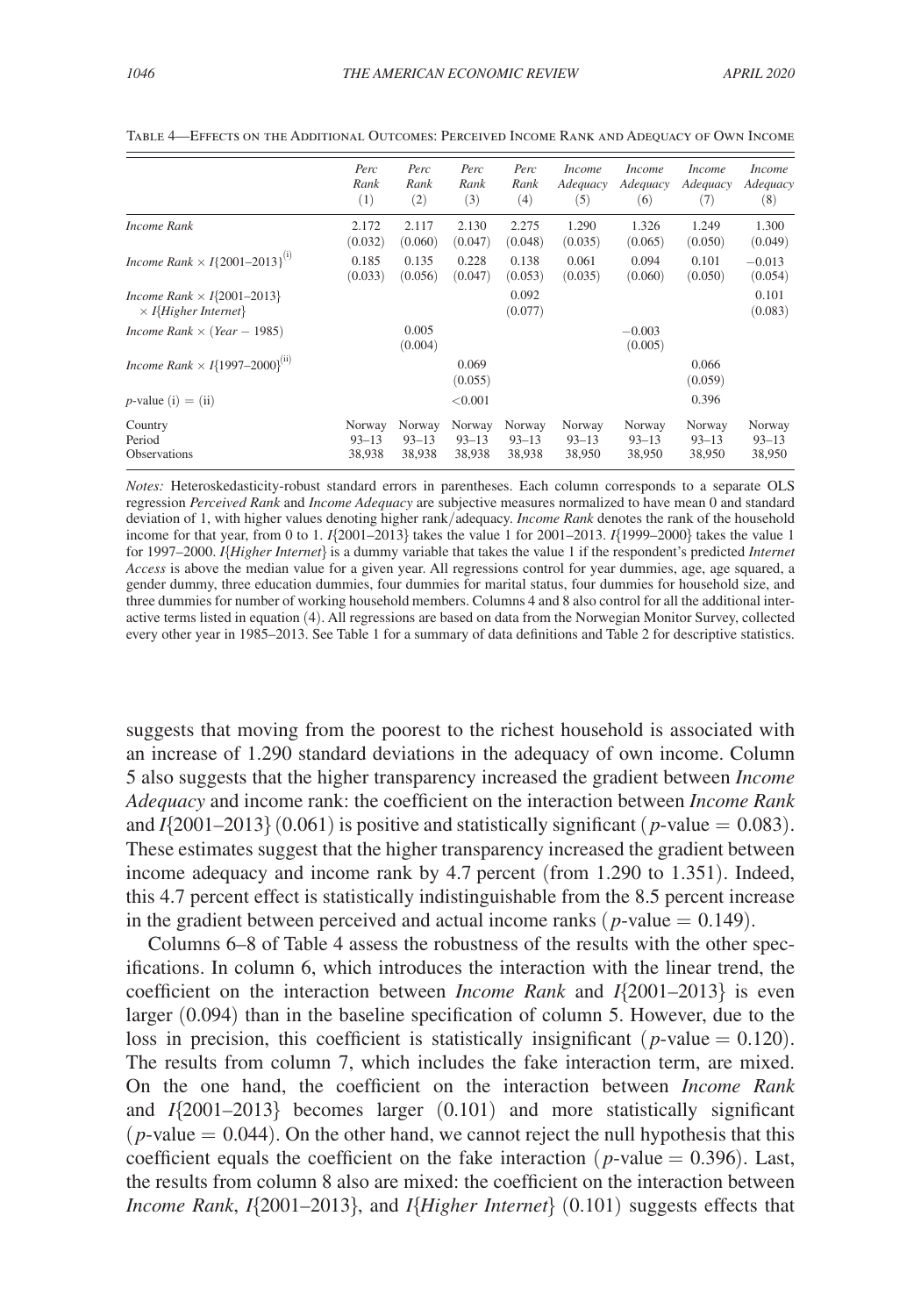are larger than in the baseline specification (0.061, from column 5), but due to the lack of precision, this coefficient is statistically insignificant ( $p$ -value = 0.225).

The effects on well-being coincided with the effects on perceived relative income and adequacy of own income. However, this finding does not constitute definitive proof of the self-perceptions channel. Indeed, even if no effects on perceived relative income had been found, the self-perceptions channel would have not been ruled out. For example, transparency may affect well-being by making self-perceptions more salient, or it may operate through other self-perceptions such as whether individuals believe that others perceive them as rich. However, the evidence from this section suggests that some effects of transparency on well-being operate through changes in self-perceptions. The change in the perceived rank and income adequacy gradients (8.5 percent and 4.7 percent) are smaller in magnitude than the changes in the happiness and life satisfaction gradients (29 percent and 21 percent). This finding suggests that the self-perceptions channel cannot fully account for effects on well-being and thus additional mechanisms must be at play.

## C. *Additional Robustness Checks*

In this section, we provide a brief discussion of the robustness checks that, due to space constraints, are reported in online Appendix A.

In the baseline specification, we code the happiness and life satisfaction questions using the Probit-OLS method. Online Appendix Section A.3 shows nearly identical results, both in terms of magnitude and statistical significance, under two alternative specifications: coding these variables with consecutive integers and using an ordered Probit model instead of OLS.

The baseline specification also assumes a linear relationship between subjective well-being and *Income Rank*. We use this linear specification because it fits the data well and, presumably for that reason, it is widely used in the literature ( Ferrer-i-Carbonell 2005). In online Appendix Section A.4, we present results under a more flexible specification based on binned scatter plots. The findings confirm that the linear specification provides a fair approximation and that the results are not driven by outliers or nonlinearities. Relatedly, online Appendix Section A.5 compares the results to an alternative definition of *Income Rank* based on the rank within the county of residency instead of the national rank. The results are qualitatively and quantitatively consistent across the two definitions. If anything, the estimated effects of transparency are slightly larger under the local definition of *Income Rank*.

A potential concern is that *Income Rank* is measured with a survey question, which may introduce measurement error.<sup>45</sup> This concern is probably minor, because survey measures of income correlate highly with their counterparts from the administrative records (Karadja, Mollerstrom, and Seim 2017). Moreover, measurement error in *Income Rank* does not necessarily challenge the validity of our findings. To explain our findings, the measurement error must have experienced a large, sudden, and permanent reduction in 2001. Moreover, this reduction must be present for individuals

<sup>45</sup>Ideally, we would like to merge the survey responses to the income data from the administrative records. Unfortunately, this is not possible because the Norwegian Monitor Survey does not collect individual identifiers.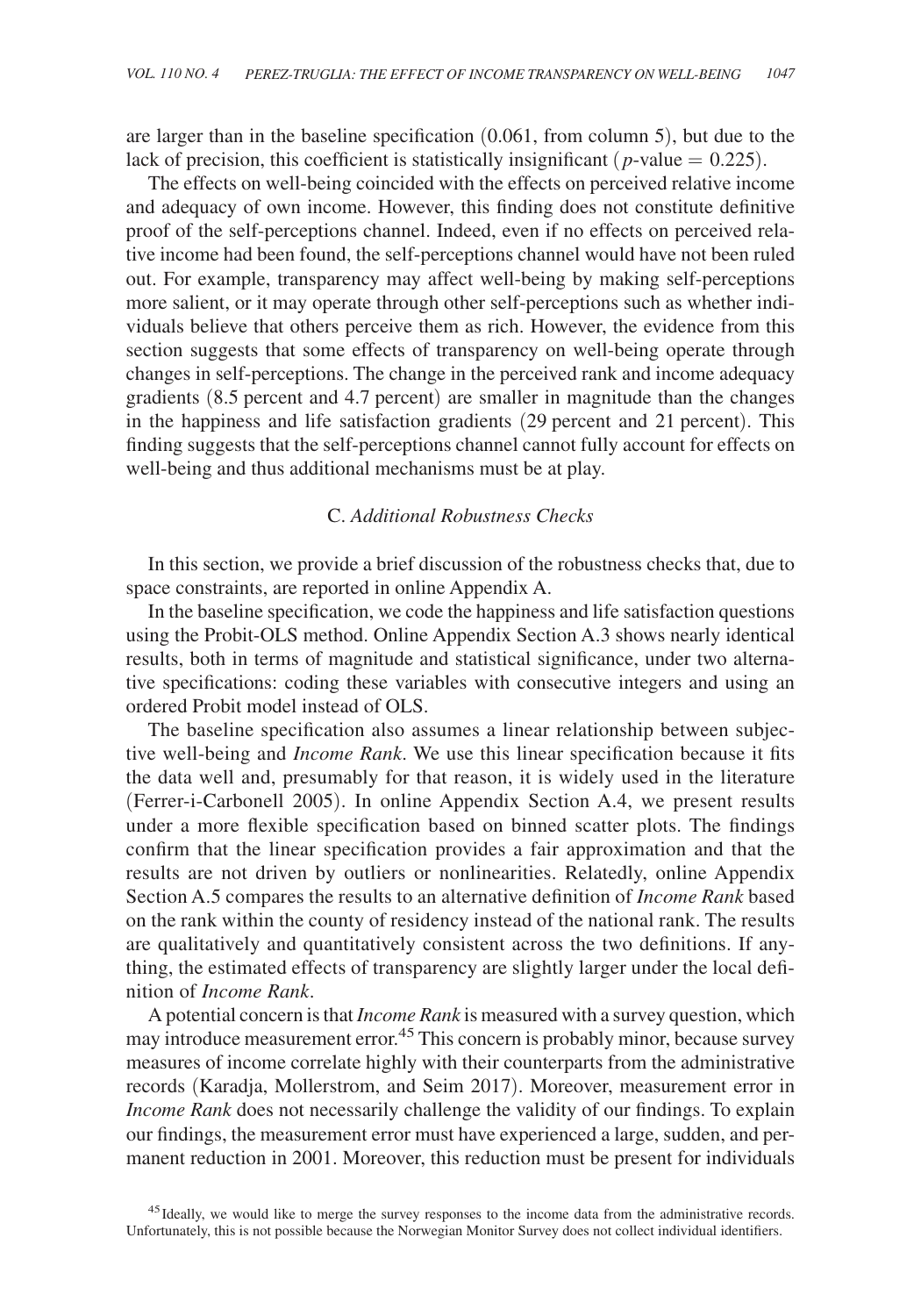with higher internet access but not for individuals with lower internet access. Given that individuals with higher and lower internet access answered the same question about income, this confounding factor seems unlikely.

To address these concerns more directly, online Appendix Section A.6 presents results under alternative definitions of *Income Rank*. As the income question is elicited in bins, our baseline specification uses the standard method from the happiness literature to impute the values of *Income Rank* within each bin (Stevenson and Wolfers 2008, Kahneman and Deaton 2010). In online Appendix Section A.6, we show that the results are robust under the non-imputed version of *Income Rank*. This result should not be surprising, because the imputed and non-imputed versions correlate highly with each other (correlation coefficient of 0.984). A related potential concern is that the ninth bin in the income question was added in 1999, which could contaminate the comparison of the happiness-income gradient around 2001. Online Appendix Section A.6 mitigates this concern: the results are almost identical if we pool the ninth and eighth bins, as if the ninth bin was never introduced. This result should not be surprising either, because only 1.55 percent of individuals fell in the ninth bin in 1999.

Online Appendix Section A.7 assesses the robustness of the results under alternative definitions of *I*{*Higher Internet*}: using responses to *Internet Access* for 1999 or 1999–2013 (instead of 2001, as in the baseline specification), dividing the two groups by the median for the whole sample (instead of year-specific medians), and using a Probit model (instead of OLS). The results are quantitatively and qualitatively robust for all definitions. Moreover, we use the same method to construct *I*{*Higher Internet*} in Germany as in Norway. As a result, if the definition of *I*{*Higher Internet*} generated spurious effects in Norway, it should have introduced the same spurious effects in Germany.

Another potential concern is that the change in the happiness-income gradient is mechanically driven by an increase in income inequality. This possibility seems highly unlikely, given that it requires a large, sudden, and persistent increase in inequality that would be unprecedented in a developed country. Online Appendix Section A.8 addresses this concern more directly. Using survey data from the Norwegian Monitor Survey and administrative data from Statistics Norway, it shows that all measures of income inequality remain remarkably stable in Norway, not only around 2001, but during the entire 1985–2013 period. Relatedly, online Appendix Section A.8 shows that the composition of the sample of survey respondents did not change significantly around 2001 and, consistent with that fact, the regression results are not sensitive to the introduction of sampling weights.

## D. *Interpretation of the Findings*

Our evidence suggests an increase in the gradient between subjective well-being and income in 2001 that is probably due to the increase in income transparency. Although we cannot cover every mechanism that may have mediated this effect, we can briefly discuss some plausible channels.

Individuals may be affected by the online tax lists because, as a result of them, they are treated better or worse by others. In other words, rich individuals may have benefited from having their incomes made public, because others recognize them as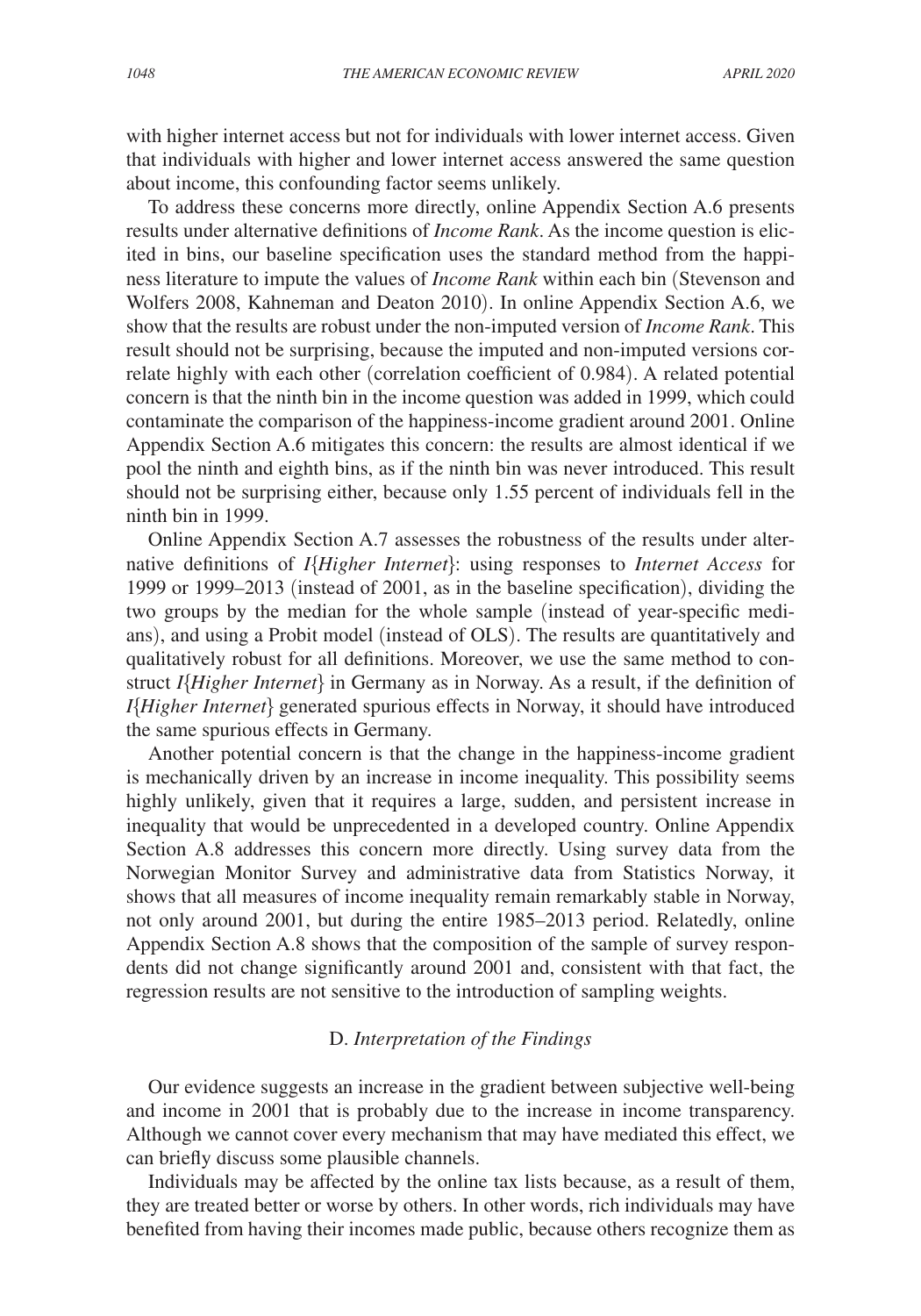rich and treat them better (e.g., maybe agreeing to favors or dating them). In turn, poorer individuals may have been treated worse by others. This interpretation aligns with evidence showing that individuals are treated better when they wear expensive clothing (Fennis 2008) and drive expensive cars (Doob and Gross 1968). It also aligns with evidence suggesting that individuals will pay more for highly visible goods, such as clothing and cars, to signal their income to others (Charles, Hurst, and Roussanov 2009).

Another possible mechanism states that individuals care directly about whether they are richer than others, because they get a psychological utility from holding that belief (Senik 2009). Richer individuals may be happier because they find out that they are richer than they thought: for example, they may form income aspirations by looking at the incomes of others. Alternatively, richer individuals may be happier by merely thinking that a social contact will find out how rich they are. Some evidence supports this interpretation: even in contexts of anonymity and privacy, individuals seem to care about how their own payoffs in the laboratory compare to the payoffs of other subjects. For example, individuals become less risk averse to avoid being ranked last (Kuziemko et al. 2014). According to brain imaging data, individuals seem to be displeased to learn that other subjects in the lab earned higher rewards (Fliessbach et al. 2007).

Another potential channel is that income transparency focused societal or individual attention onto income, thus increasing the marginal utility from income. Individuals use the search tool, read about it in the media and discuss it with others. Thus, the search tool may make it more likely for individuals to think about their own incomes, or about the incomes of others, at any given moment. If well-being depends on what comes to mind, this channel could explain the increased gradient between well-being and income.

There are other channels unrelated to income comparisons that may affect the happiness-income gradient but we do not believe to have played a substantial role in explaining our findings. For example, although the higher transparency reduced tax evasion (Bø, Slemrod, and Thoresen 2015), the magnitude of these effects (US\$33 per household in 2001) are tiny relative to the magnitude of the change in the happiness-income gradient. Also, if individuals with lower pay used the tax lists to get a raise or a job with higher pay (Rege and Solli 2015), the resulting effects on the happiness-income gradient should be small and point in the opposite direction.<sup>46</sup>

Regarding the external validity of the findings, Norway is different from other countries in many dimensions, and thus income transparency effects may be more or less pronounced. To assess whether Norway is an exceptional context, we exploit data from the 2006–2007 wave of the European Social Survey. Following Clark and Senik (2010), we use the question, "How important is it for you to compare your income with other people's incomes?" The possible answers ranged from 0 (Not at all important) to 6 (Very important). This question was asked in Norway as well as

<sup>&</sup>lt;sup>46</sup>As discussed in Section ID, the tax lists are far from ideal for salary comparisons, and thus this change in behavior may only affect a small fraction of individuals. And, if anything, this channel would predict effects in the opposite direction: if lower-paid individuals are moving to higher-paying jobs, then that should reduce the gap in well-being between richer and poorer individuals.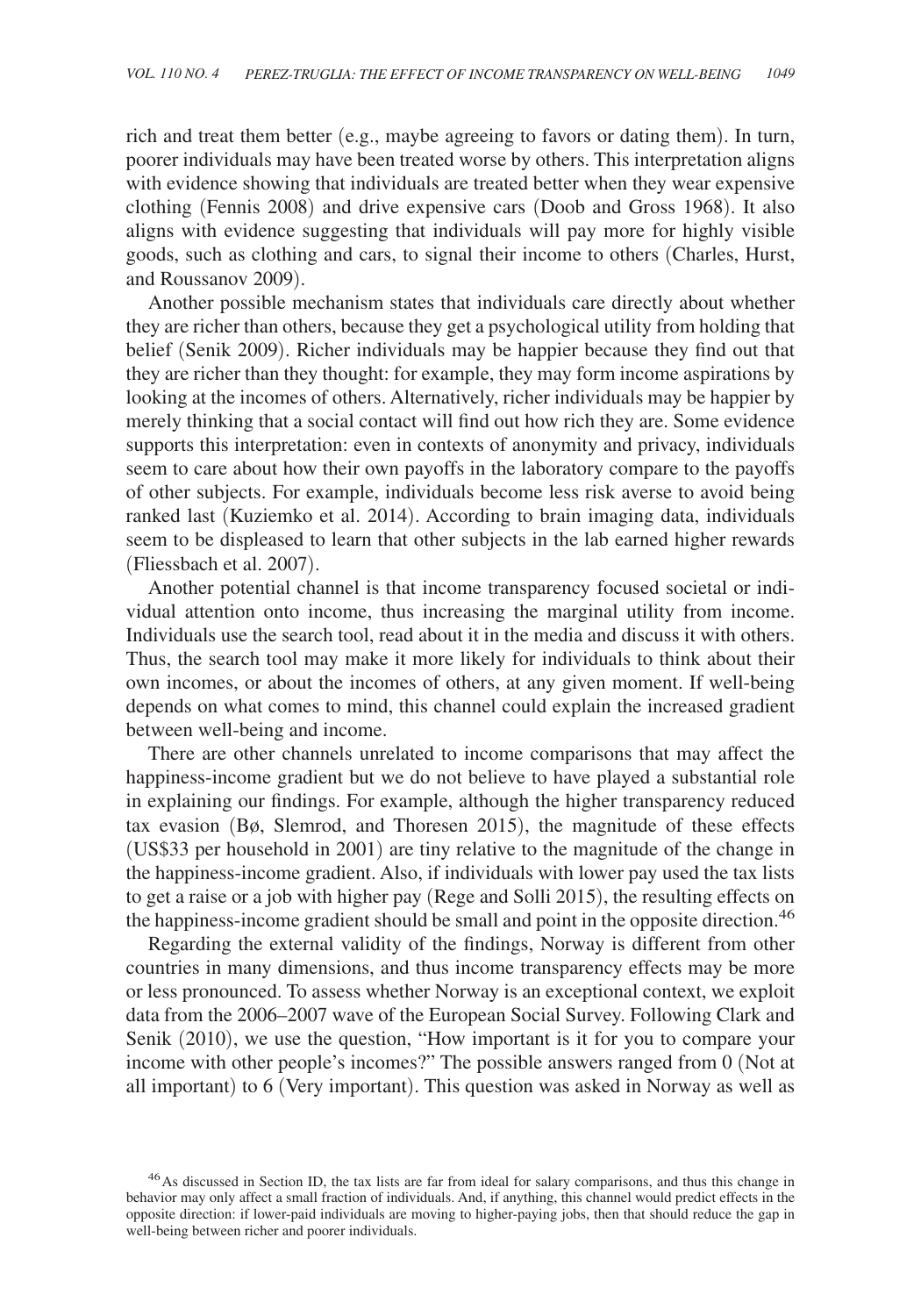in 21 other European countries.<sup>47</sup> The importance of income comparisons seems to be reasonably homogeneous across these countries, ranging from an average score of 1.95 in the Netherlands to an average score of 2.82 in Slovakia. Most important, the evidence indicates that Norway is not special in terms of income comparisons, as the average score in Norway (2.25) is close to the average score across the other 21 countries (2.30).

#### E. *Back-of-the-Envelope Calculations and Comparison to Related Studies*

We start from the framework that income can affect happiness through two channels, intrinsic utility and income comparisons. We use the previously discussed estimates to assess the relative contribution of income comparisons, ranging from 0 percent (only intrinsic utility matters) to 100 percent (only income comparisons matter). To estimate a lower bound, we start from the worst-case scenario that the happiness-income gradient was entirely due to the intrinsic utility channel prior to 2001. Additionally, we assume that the 29 percent increase in the happiness-income gradient (column 1 of Table 3) was due to the income comparisons channel. Under those two assumptions, it follows that 22 percent  $(= 0.29/(1 + 0.29))$  of the happiness-income gradient after 2001 is due to income comparisons. As this is based on a worst-case scenario, the 22 percent provides a lower bound to the importance of income comparisons.<sup>48</sup>

We provide a less conservative lower bound by focusing on individuals with higher internet access. We assume that the pre-2001 happiness-income gradient was entirely due to the intrinsic utility channel and that the 56 percent increase in this gradient (column 4 of Table 3) was entirely due to income comparisons. Under these two assumptions, it follows that among individuals with higher internet access and after 2001, at least 36 percent  $(= 0.56/(1 + 0.56))$  of the happiness-income gradient can be attributed to income comparisons.

We also benchmark our results with estimates obtained in other studies. Countless studies can be used for this comparison, but we focus on a set of five studies that are used as benchmarks in Bottan and Perez-Truglia (2017). Three are based on happiness regressions using data from the United States, Germany, and Japan, respectively: Luttmer (2005); Ferrer-i-Carbonell (2005); and Clark, Senik and Yamada (2017). The other two studies are based on hypothetical trade-offs between absolute and relative incomes: Johansson-Stenman, Carlsson, and Daruvala (2002) and Yamada and Sato (2013), based on data from Sweden and Japan, respectively. Based on the key estimates reported in these studies, the role of income comparisons is estimated at 82.0 percent in Luttmer (2005); 49.6 percent in Ferrer-i-Carbonell (2005); 52.8 percent in Clark, Senik, and Yamada (2017); 35.0 percent in Johansson-Stenman, Carlsson, and Daruvala (2002); and

<sup>&</sup>lt;sup>47</sup>In addition to Norway, the question was asked in the following countries: Austria, Belgium, Bulgaria, Denmark, Estonia, Finland, France, Germany, Hungary, Ireland, Netherlands, Poland, Portugal, Russian Federation, Slovakia, Slovenia, Spain, Sweden, Switzerland, Ukraine, and the United Kingdom.

<sup>&</sup>lt;sup>48</sup>We are assuming the worst-case scenario that income comparisons did not matter at all prior to 2001. If, instead, we were to assume that income comparisons explained 50 percent of the happiness-income gradient prior to 2001, then we would have concluded that 61 percent  $((0.5 + 0.29)/(1 + 0.29))$  of the post-2001 gradient was due to the income comparisons channel. Online Appendix B provides a simple model to formalize these back-of-the-envelope calculations.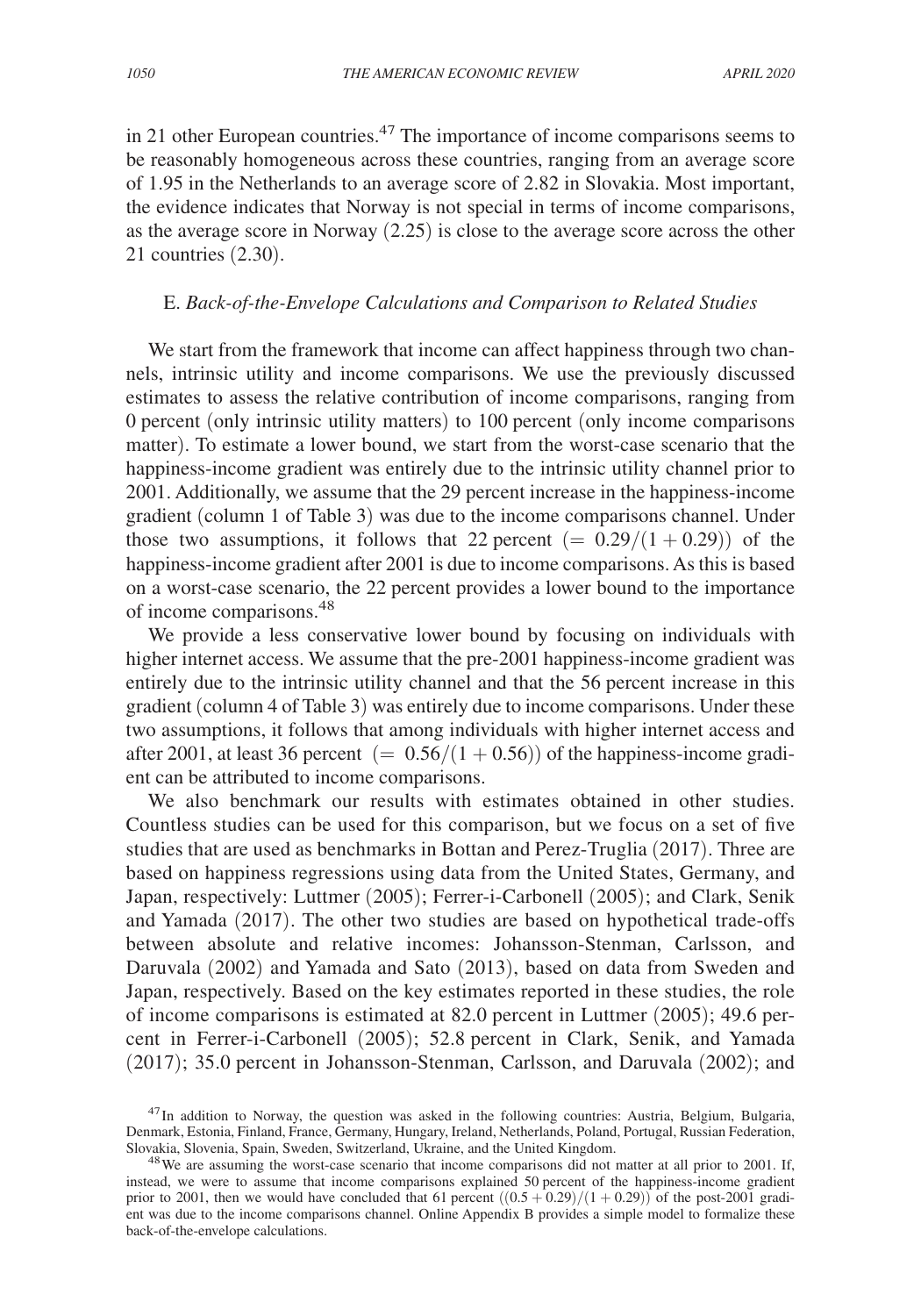45.8 percent in Yamada and Sato (2013). <sup>49</sup> These estimates are in the range of 35 to 82 percent and are then consistent with the lower bound of 22 percent reported in our study.

#### **IV. Conclusions**

In 2001, Norwegian tax records became easily accessible online, allowing everyone in the country to observe the incomes of everyone else. We propose that, because of income comparisons, higher income transparency can increase the differences in well-being between richer and poorer individuals. Using survey data and multiple identification strategies, we present evidence that higher income transparency caused an increase of 29 percent in the happiness-income gradient and an increase of 21 percent in the life satisfaction-income gradient. We provide evidence that some, although probably not all, of these effects operated through changes in self-perceived income rank. We also provide back-of-the-envelope calculations suggesting that income comparisons play a significant role in the relationship between well-being and income.

We conclude by discussing some implications for designing disclosure policies. We provide unique evidence that, as argued by those who opposed it, income transparency had a negative effect on the well-being of individuals with lower incomes. However, this result does not imply that transparency is bad. Alternative ways of publicizing and disseminating information can reduce these adverse consequences while preserving the desirable effects of transparency. For example, in 2014, Norway made searches of the tax records non-anonymous, which seems to have successfully leveraged social norms to discourage unintended uses of the data, such as snooping on friends.

However, in presence of strong privacy norms (Cullen and Perez-Truglia 2018), a policy of non-anonymous searches can discourage legitimate uses of the data such as for salary negotiations and career planning. Governments may want to complement the non-anonymous search tools by offering anonymous access to de-identified datasets. For example, some US states list the salaries of all public employees including identifiable information such as full names. Instead, they could offer aggregate data such as average salaries or salary ranges by organization, occupation, and unit. These aggregate data can provide most of the information that individuals need while avoiding harmful effects on the well-being of the lowest earners.<sup>50</sup>

<sup>&</sup>lt;sup>49</sup> Let y be an individual's own income and  $\bar{y}$  the average income in the individual's reference group. These studies are based on utility functions of the following form:  $U = a \cdot \log(y) - b \cdot \log(\bar{y})$ , with  $a > 0$  and  $b \in [0, a]$ . We can use the ratio between the two coefficients,  $b/a$ , to measure the fraction of the utility from income that is due to income comparisons. Luttmer (2005) reports  $a = 0.361$  and  $b = 0.296$  in column 3 of Table 1; Ferrer-i-Carbonell (2005) reports  $a = 0.456$  and  $b = 0.226$  in column 1 of Table 2; Clark, Senik, and Yamada (2017) reports  $a = 0.290$  and  $b = 0.153$  in column 1 of Table 3; Johansson-Stenman, Carlsson, and Daruvala  $(2002)$  reports  $b/a = 0.35$  in page 373; and Yamada and Sato (2013) reports  $a = 0.048$  and  $b = 0.022$  in column 1 of Table 4.

<sup>50</sup>A similar recommendation is provided in Cullen and Perez-Truglia (2018). They conducted a survey of employees in a large firm with standard pay secrecy. They show that a vast majority of employees would prefer the firm to disclose anonymous salary information, such as average salaries per position. However, most employees would prefer the status quo of pay secrecy over the disclosure of salary records with personally identifiable information.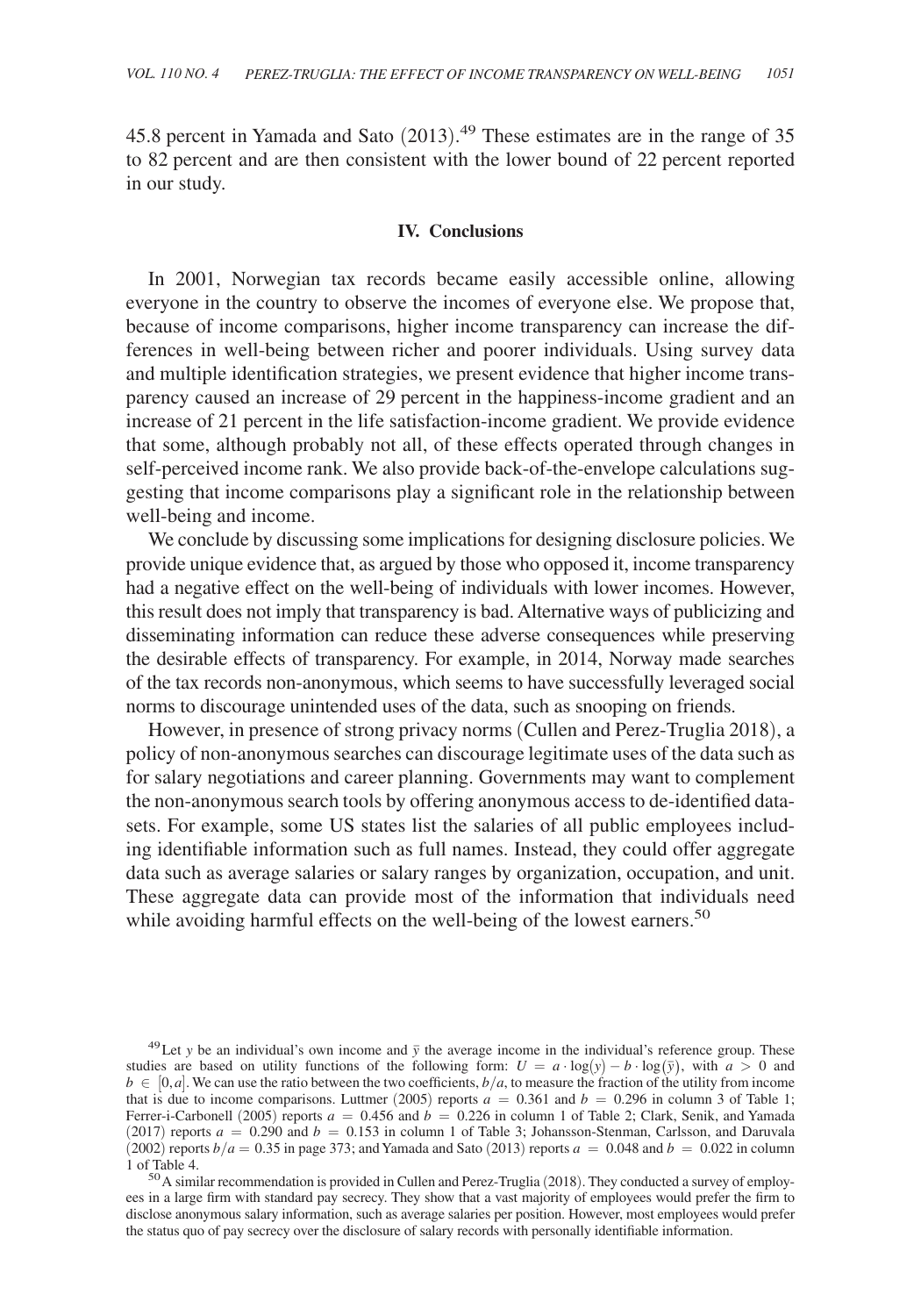#### REFERENCES

- **Andersen, Ingunn, and Stian Eisenträger.** 2008. "I natt kommer de dye skattetallene: 29 millioner søk I skattelistene på VG Nett," *VG*, October 14.
- **Associated Press.** 2009. "Norway Divided by Citizen Wealth Tables," *New York Times*, October 23.
- **Balassa, Bela.** 1964. "The Purchasing-Power Parity Doctrine: A Reappraisal." *Journal of Political Economy* 72 (6): 584–96.
- **Benjamin, Daniel J., Ori Heffetz, Miles S. Kimball, and Alex Rees-Jones.** 2012. "What Do You Think Would Make You Happier? What Do You Think You Would Choose?" *American Economic Review*  102 (5): 2083–2110.
- **Benjamin, Daniel J., Ori Heffetz, Miles S. Kimball, and Alex Rees-Jones.** 2014. "Can Marginal Rates of Substitution Be Inferred from Happiness Data? Evidence from Residency Choices." *American Economic Review* 104 (11): 3498–3528.
- **Bentzen, Ann Kristin.** 2008. "Vil fjerne skattelistene på nettet," *Digi*, October 16.
- **Bergens Tidende.** 2014. "Nå er det slutt på usynlig snoking," October 16.
- **Bø, Erlend E., Joel Slemrod, and Thor O. Thoresen.** 2015. "Taxes on the Internet: Deterrence Effects of Public Disclosure." *American Economic Review* 7 (1): 36–62.
- **Boskin, Michael J., and Eytan Sheshinski.** 1978. "Optimal Redistributive Taxation When Individual Welfare Depends upon Relative Income." *Quarterly Journal of Economics* 92 (4): 589–601.
- **Bottan, Nicolas L., and Ricardo Perez-Truglia.** 2017. "Choosing Your Pond: Location Choices and Relative Income." NBER Working Paper 23615.
- **Bublitz, Elisabeth.** 2017. "Misperceptions of Income Distributions: Cross-Country Evidence from a Randomized Survey Experiment." LIS Working Paper 694.
- **Card, David, Alexandre Mas, Enrico Moretti, and Emmanuel Saez.** 2012. "Inequality at Work: The Effect of Peer Salaries on Job Satisfaction." *American Economic Review* 102 (6): 2981–3003.
- **Charles, Kerwin Kofi, Erik Hurst, and Nikolai Roussanov.** 2009. "Conspicuous Consumption and Race." *Quarterly Journal of Economics* 124 (2): 425–67.
- **Clark, Andrew E., and Claudia Senik.** 2010. "Who Compares to Whom? The Anatomy of Income Comparisons in Europe." *Economic Journal* 120 (544): 573–94.
- **Clark, Andrew E., Claudia Senik, and Katsunori Yamada.** 2017. "When Experienced and Decision Utility Concur: The Case of Income Comparisons." *Journal of Behavioral and Experimental Economics* 70: 1–9.
- **Clark, Andrew E., Niels Westergård-Nielsen, and Nicolai Kristensen.** 2009. "Economic Satisfaction and Income Rank in Small Neighbourhoods." *Journal of the European Economic Association* 7 (2–3): 519–27.
- **Cruces, Guillermo, Ricardo Perez-Truglia, and Martin Tetaz.** 2013. "Biased Perceptions of Income Distribution and Preferences for Redistribution: Evidence from a Survey Experiment." *Journal of Public Economics* 98: 100–112.
- **Cullen, Zoë, and Bobak Pakzad-Hurson.** 2018. "Equilibrium Effects of Pay Transparency in a Simple Labor Market." Unpublished.
- **Cullen, Zoë, and Ricardo Perez-Truglia.** 2018. "The Salary Taboo: Privacy Norms and the Diffusion of Information." NBER Working Paper 25145.
- **Dagens Næringsliv.** 2010. "Skattelister gir ikke innbruddsbølger," May 22.
- **Dagens Næringsliv.** 2014. "Sjekk skattelister 2014," October 16.
- **Deaton, Angus, and Arthur A. Stone.** 2013. "Two Happiness Puzzles." *American Economic Review*  103 (3): 591–97.
- **Di Tella, Rafael, Robert J. MacCulloch, and Andrew J. Oswald.** 2003. "The Macroeconomics of Happiness." *Review of Economics and Statistics* 85 (4): 809–27.
- **Doob, Anthony N., and Alan E. Gross.** 1968. "Status of Frustrator as an Inhibitor of Horn-Honking Responses." *Journal of Social Psychology* 76 (2): 213–18.
- **E24.** 2014. "Nå strammes innsyns-reglene inn," May 14.
- **Easterlin, Richard A.** 1974. "Does Economic Growth Improve the Human Lot? Some Empirical Evidence." In *Nations and Households in Economic Growth*, edited by Paul A. David and Melvin W. Reder, 89–125. New York: Academic Press.
- **Easterlin, Richard A.** 2004. "The Economics of Happiness." *Dædalus* 133 (2): 26–33.
- **Easterlin, Richard A.** 2017. "Paradox Lost?" *Review of Behavioral Economics* 4 (4): 311–39.
- **Easterlin, Richard A., Laura Angelescu McVey, Malgorzata Switek, Onnicha Sawangfa, and Jacqueline Smith Zweig.** 2010. "The Happiness-Income Paradox Revisited." *Proceedings of the National Academy of Sciences* 107 (52): 22463–68.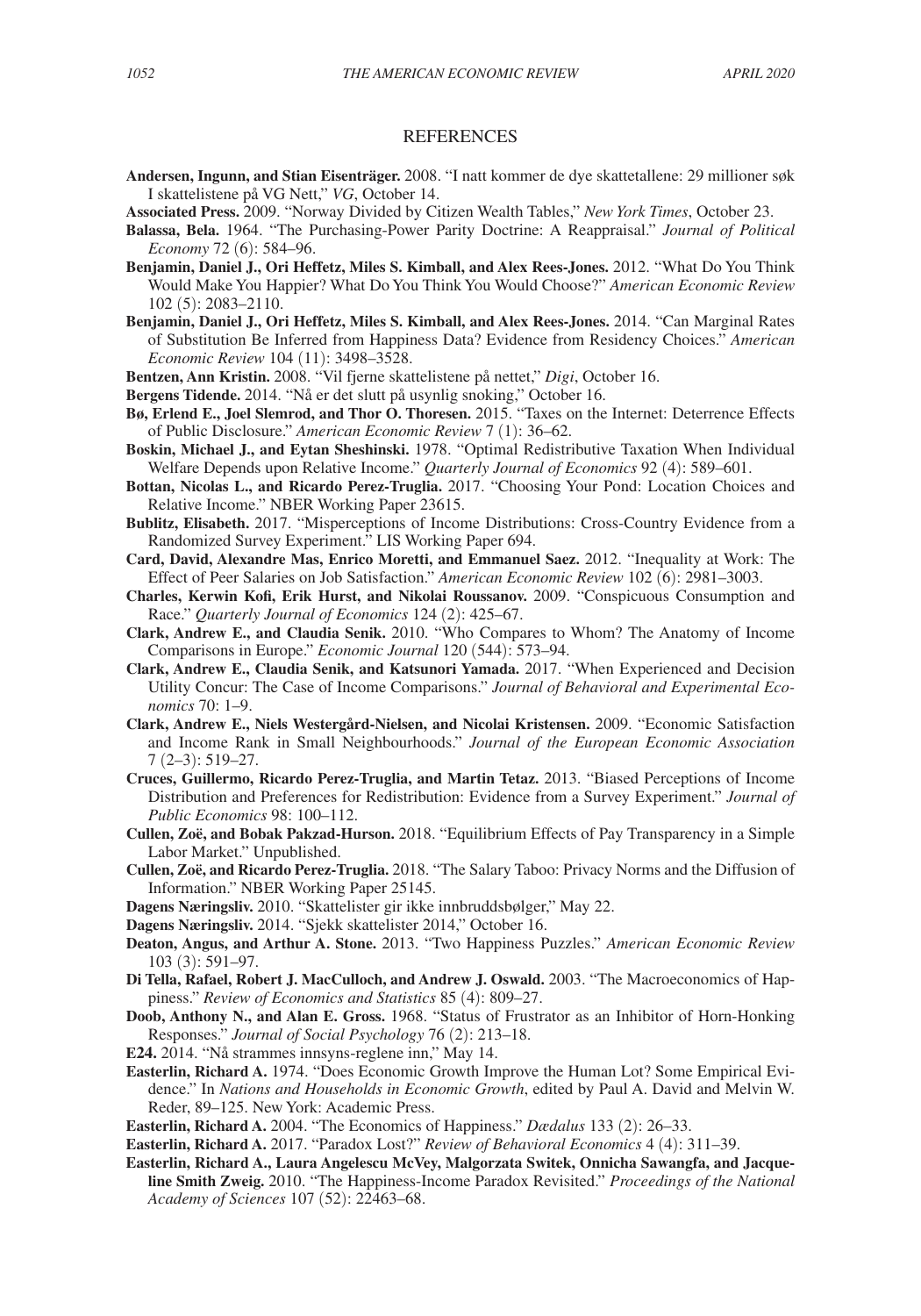- **Fennis, Bob M.** 2008. "Branded into Submission: Brand Attributes and Hierarchization Behavior in Same-Sex and Mixed-Sex Dyads." *Journal of Applied Social Psychology* 38 (8): 1993–2009.
- **Ferrer-i-Carbonell, Ada.** 2005. "Income and Well-Being: An Empirical Analysis of the Comparison Income Effect." *Journal of Public Economics* 89 (5–6): 997–1019.
- **File, Thom, and Camille Ryan.** 2014. "Computer and Internet Use in the United States: 2013." American Community Survey Report. Washington, DC: US Census Bureau.
- **Fliessbach, K., B. Weber, P. Trautner, T. Dohmen, U. Sunde, C. E. Elger, and A. Falk.** 2007. "Social Comparison Affects Reward-Related Brain Activity in the Human Ventral Striatum." *Science* 318 (5854): 1305–08.
- **Frank, Robert H.** 1985. "The Demand for Unobservable and Other Nonpositional Goods." *American Economic Review* 75 (1): 101–16.
- **Frick, Mira, Ryota Iijima, and Yuhta Ishii.** 2018. "Dispersed Behavior and Perceptions in Assortative Societies." Cowles Foundation Discussion Paper 2128.
- **Hagerty, Michael R., and Ruut Veenhoven.** 2003. "Wealth and Happiness Revisited: Growing National Income Does Go with Greater Happiness." *Social Indicators Research* 64 (1): 1–27.
- **Hellevik, Ottar.** 2002. "Age Differences in Value Orientation: Life Cycle or Cohort Effects?" *International Journal of Public Opinion Research* 14 (3): 286–302.
- **Hellevik, Ottar.** 2003. "Economy, Values and Happiness in Norway." *Journal of Happiness Studies* 4 (3): 243–83.
- **Hellevik, Ottar.** 2015. "Is the Good Life Sustainable? A Three-Decade Study of Values, Happiness and Sustainability in Norway." In *Sustainable Consumption and the Good Life: Interdisciplinary Perspectives*, edited by Karen Lykke Syse and Martin Lee Mueller, 55–79. New York: Routledge.
- **Johansson-Stenman, Olof, Fredrik Carlsson, and Dinky Daruvala.** 2002. "Measuring Future Grandparents' Preferences for Equality and Relative Standing." *Economic Journal* 112 (479): 362–83.
- **Jørgenrud, Marius.** 2009. "Dette tjener de på iPhone: skattesøk," *Digi*, October 21.
- **Kahneman, Daniel, and Angus Deaton.** 2010. "High Income Improves Evaluation of Life But Not Emotional Well-Being." *Proceedings of the National Academy of Sciences* 107 (38): 16489–93.
- **Karadja, Mounir, Johanna Mollerstrom, and David Seim.** 2017. "Richer (and Holier) Than Thou? The Effect of Relative Income Improvements on Demand for Redistribution." *Review of Economics and Statistics* 99 (2): 201–12.
- **Kostyukov, Dmitry.** 2018. "'National Jealousy Day!' Finland Bares Its Citizens' Taxes," *New York Times*, November 1.
- **Kuziemko, Ilyana, Ryan W. Buell, Taly Reich, and Michael I. Norton.** 2014. "'Last-Place Aversion': Evidence and Redistributive Implications." *Quarterly Journal of Economics* 129 (1): 105–49.
- **Kvile, Kjersti.** 2014. "Christina sjekker skattelistene for deg," *Bergens Tidende*, October 17.
- **Langset, Kristine Grue,** "Særnorsk praksis rundt skattelistene," *Aftenposten*, October 12, 2011.
- **Linden, Leigh, and Jonah E. Rockoff.** 2008. "Estimates of the Impact of Crime Risk on Property Values from Megan's Laws." *American Economic Review* 98 (3): 1103–27.
- **Luttmer, Erzo F. P.** 2005. "Neighbors as Negatives: Relative Earnings and Well-Being." *Quarterly Journal of Economics* 120 (3): 963–1002.
- **Mas, Alexandre.** 2017. "Does Transparency Lead to Pay Compression?" *Journal of Political Economy*  125 (5): 1683–1721.
- **Norway Ministry of Finance.** 2014. "Høringsnotat om innstramminger i reglene om offentlige skattelister." January 24, 2014.
- **NRK.** 2008. "Dette er økonomisk pornografi!," October 14.
- **Omdahl, Jan.** 2009. "Nå får du skattesøk på iPhone," *Dagbladet*, October 15.
- **Origo.** 2010. "Debatten om skatten," October 20.
- **Perez-Truglia, Ricardo.** 2015. "A Samuelsonian Validation Test for Happiness Data." *Journal of Economic Psychology* 49: 74–83.
- **Perez-Truglia, Ricardo, and Guillermo Cruces.** 2017. "Partisan Interactions: Evidence from a Field Experiment in the United States." *Journal of Political Economy* 125 (4): 1208–43.
- **Perez-Truglia, Ricardo, and Ugo Troiano.** 2018. "Shaming Tax Delinquents." *Journal of Public Economics* 167: 120–37.
- **Poppitz, Philipp.** 2016. "Does Self-Perceptions and Income Inequality Match?" Unpublished.
- **Rege, Mari, and Ingeborg F. Solli.** 2015. "Lagging behind the Joneses: The Impact of Relative Earnings on Job Separation." Unpublished.
- **Samuelson, Paul A.** 1964. "Theoretical Notes on Trade Problems." *Review of Economics and Statistics* 46 (2): 145–54.
- **Sandvik, Ed, Ed Diener, and Larry Seidlitz.** 1993. "Subjective Well-Being: The Convergence and Stability of Self-Report and Non-Self-Report Measures." *Journal of Personality* 61 (3): 317–42.